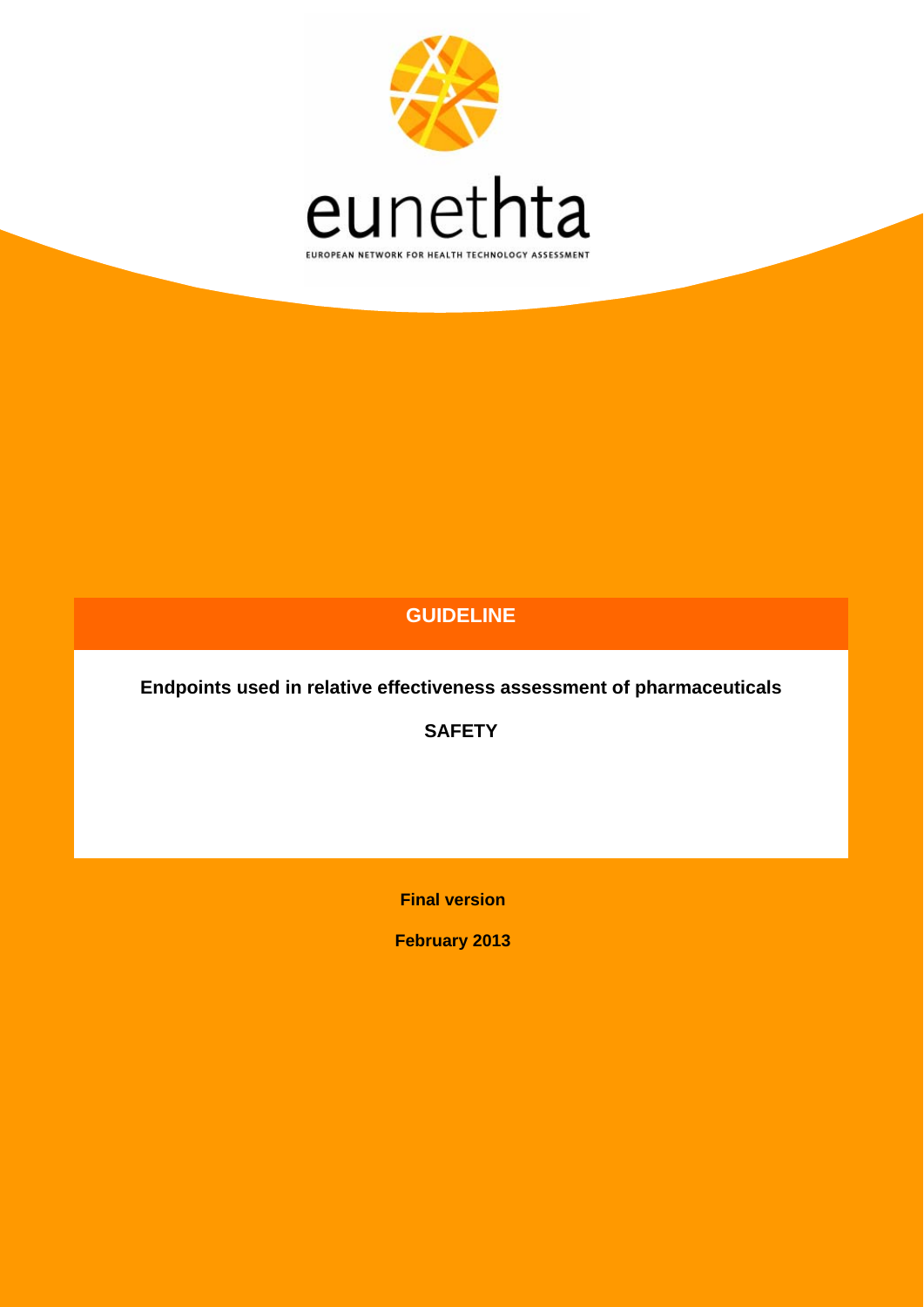The primary objective of EUnetHTA JA1 WP5 methodology guidelines is to focus on methodological challenges that are encountered by HTA assessors while performing a rapid relative effectiveness assessment of pharmaceuticals.

This guideline "Endpoints used for REA of pharmaceuticals - Safety" has been elaborated by experts from AIFA, reviewed and validated by HAS and all members of WP5 of the EUnetHTA network; the whole process was coordinated by HAS. As such the guideline represents a consolidated view of non-binding recommendations of EUnetHTA network members and in no case an official opinion of the participating institutions or individuals.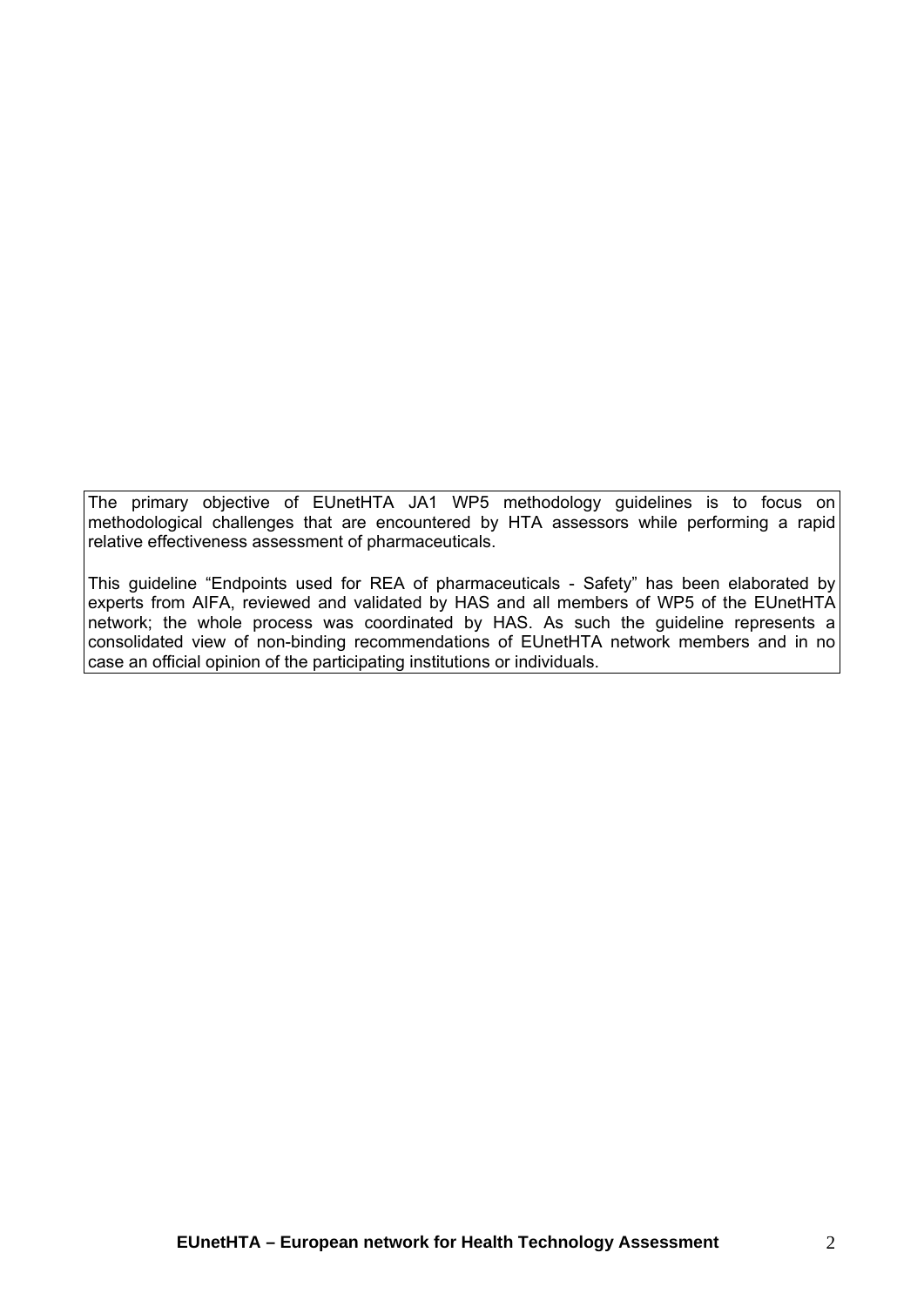# **Table of contents**

| 2.3 Identification of adverse reactions: sources of information 15 |  |
|--------------------------------------------------------------------|--|
|                                                                    |  |
|                                                                    |  |
|                                                                    |  |
|                                                                    |  |
|                                                                    |  |
|                                                                    |  |
|                                                                    |  |
| ANNEXE 3. METHODS OF DOCUMENTATION AND SELECTION CRITERIA  32      |  |
|                                                                    |  |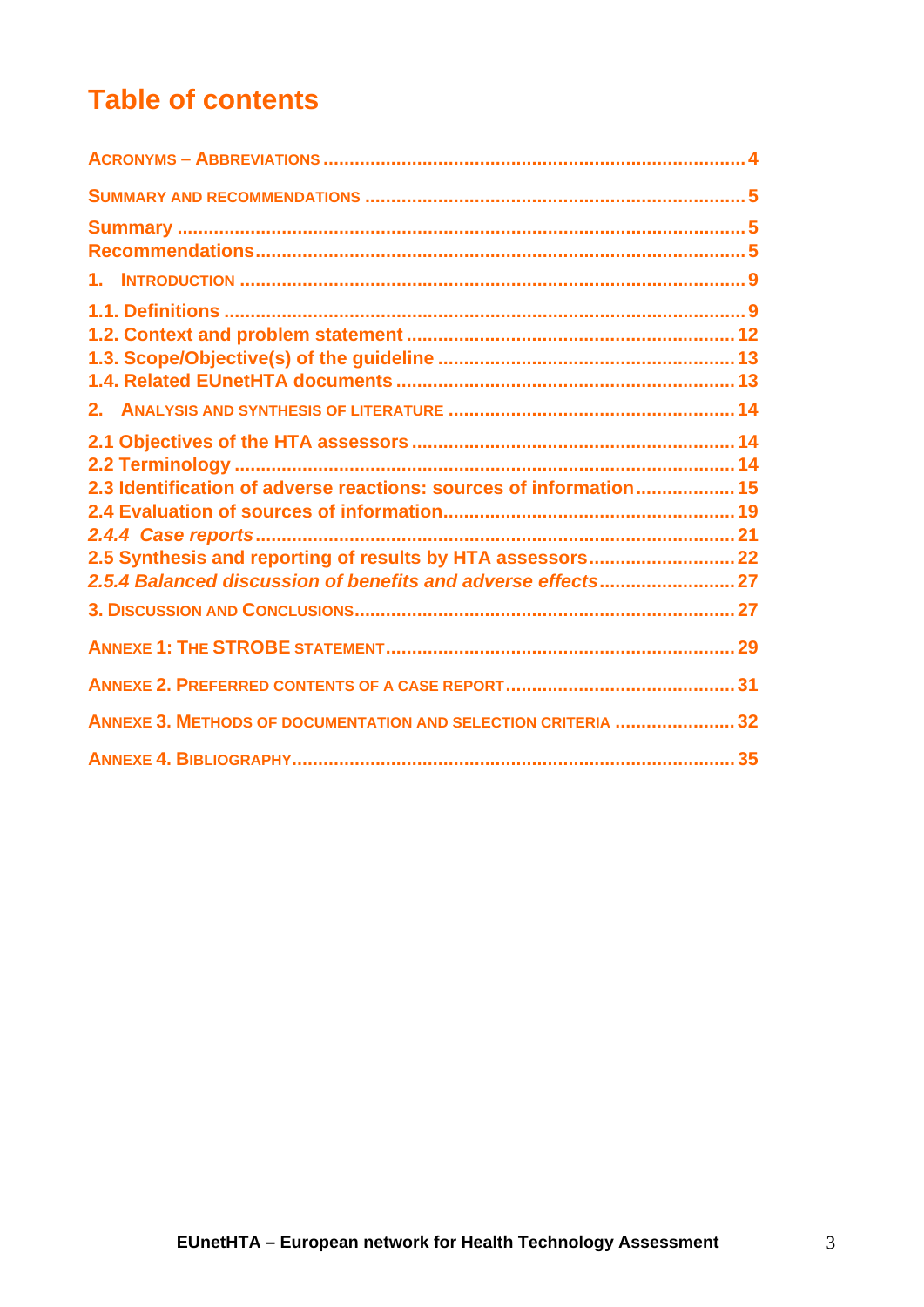# <span id="page-3-0"></span>**Acronyms – Abbreviations**

ADR: Adverse drug reaction AusPAR: Australian Public Assessment Report CER: Comparative effectiveness review CHMP: Committee for medicinal product for Human Use CMDh: Coordination Group for Mutual Recognition and Decentralized Procedures EPAR: European Public Assessment Report PASS: Post-authorisation safety studies MedDRA: Medical Dictionary for Regulatory Activities MSAC: Medical services Advisory Committee PRAC: Pharmacovigilance Risk Assessment Committee PSUR: Periodic Safety Update Report REA: Relative effectiveness Assessment RCT: Randomised clinical trial REMS: Risk evaluation and mitigation strategy RMP: Risk Management Plan SOC: System Organ Class

SPC: Summary of Product Characteristics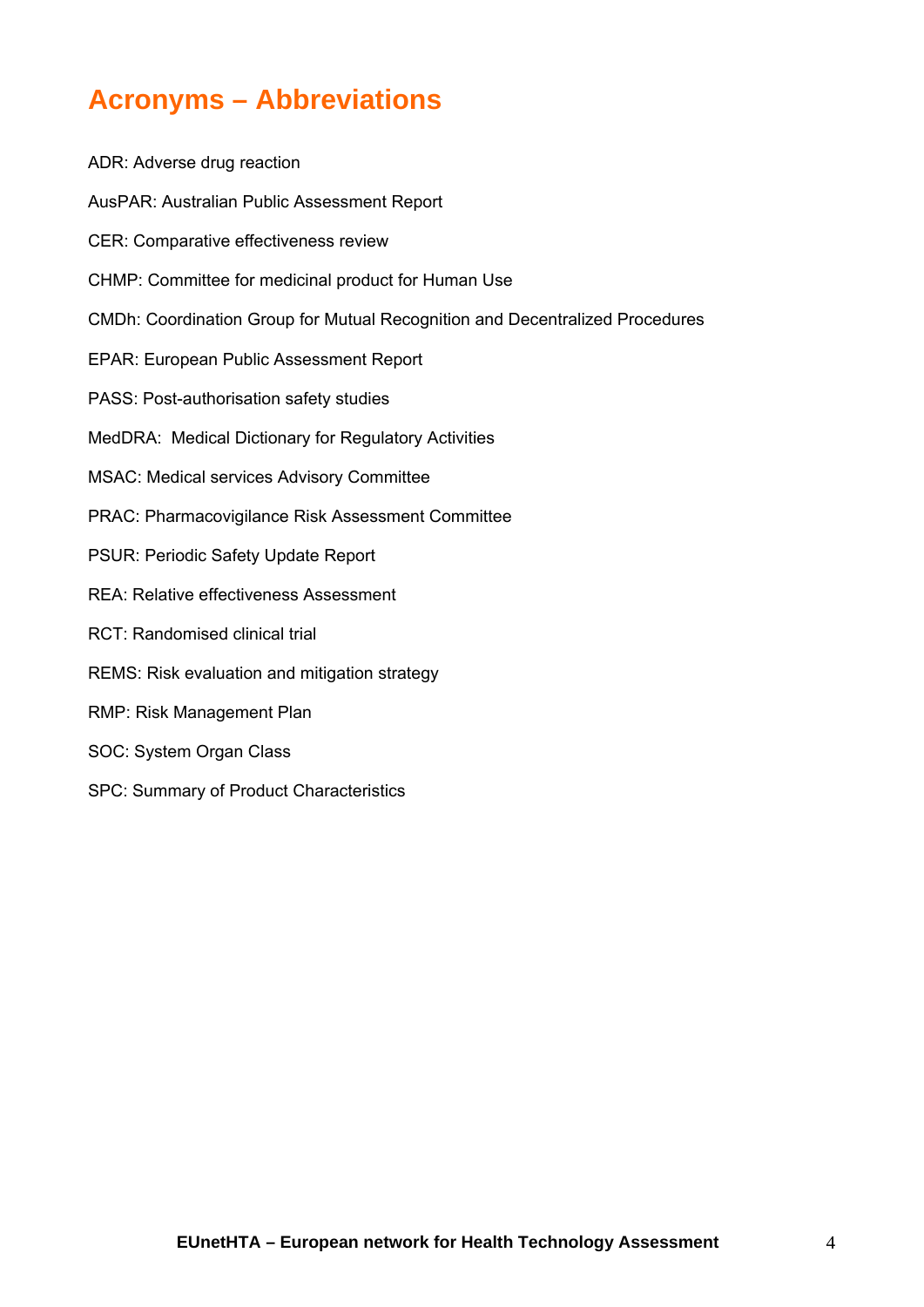# <span id="page-4-0"></span>**Summary and recommendations**

# <span id="page-4-1"></span>*Summary*

This guideline aims at providing a framework for the evaluation of relative safety performed by HTA assessors in the context of Relative Effectiveness Assessment (REA) of pharmaceuticals.

When performing relative safety assessment the safety profile of the pharmaceutical is assessed in comparison to the comparator(s) of the same or different therapeutic class and to the safety profile of non-pharmaceutical alternatives (when available).

It is important to carry out balanced assessments of the interventions, taking into account both beneficial and adverse effects, in order to support clinicians, policy makers and patients in making informed decisions. For this reason beneficial and adverse reactions/effects should be assessed with similar methodological rigour and accuracy. Although the importance of a balanced assessment is well recognised the assessment of adverse reactions/effects is still more troublesome than the assessment of benefits. In this guideline some important methodological issues concerning relative safety assessment have been addressed and recommendations were given.

Consistent and precise terminology should be used and for this purpose the MedDRA should be used for describing adverse reactions/effects.

When conducting a rapid assessment, just after the marketing authorisation of a medicine, European Public Assessment Report (EPAR), Summary of Product Characteristics (SPC), Risk Management Plan (RMP) (when available), manufacturer's dossier and published and unpublished randomised clinical trials are generally used as primary sources of information. It is important to assess, apart from risk of bias of studies, also the quality of data on adverse effects, taking into account how adverse effects data are collected and reported to decide on their inclusion and interpretation. Main characteristics of selected studies and their limitations should be described and reported preferably in tabular form.

Results from individual studies should be reported both for the pharmaceutical and comparator(s), using summary tables for the different study designs.

Finally, the assessment of relative safety should be performed between the pharmaceutical and its comparator(s) with special regard to the most frequent, serious and severe adverse reactions. This assessment together with the assessment of comparative benefits will contribute to establish a balanced assessment of the relative effectiveness of the pharmaceutical and to decide upon the possible consequences on coverage decision.

In the discussion of results limitations and external validity of results should be investigated and discussed, considering all factors (e.g. patient characteristics, co-morbidities, type and severity of disease) which may contribute to the occurrence of adverse reactions.

# <span id="page-4-2"></span>*Recommendations*

| <b>Recommendation</b>                                            | The recommendation<br>ĪS.<br>based on the following<br>elements |
|------------------------------------------------------------------|-----------------------------------------------------------------|
| <b>Recommendation 1</b>                                          |                                                                 |
| In relative safety assessment of pharmaceuticals main objectives | 2.1. Objectives of the HTA                                      |
| of HTA assessors are summarised as follows:                      | assessors                                                       |
| To identify the adverse reactions                                |                                                                 |
| To quantify the adverse reactions in terms of frequency          |                                                                 |
| categories, incidence, severity and seriousness                  |                                                                 |
| To compare the safety profile of the pharmaceutical with its     |                                                                 |
| comparator(s)/best standard of care.                             |                                                                 |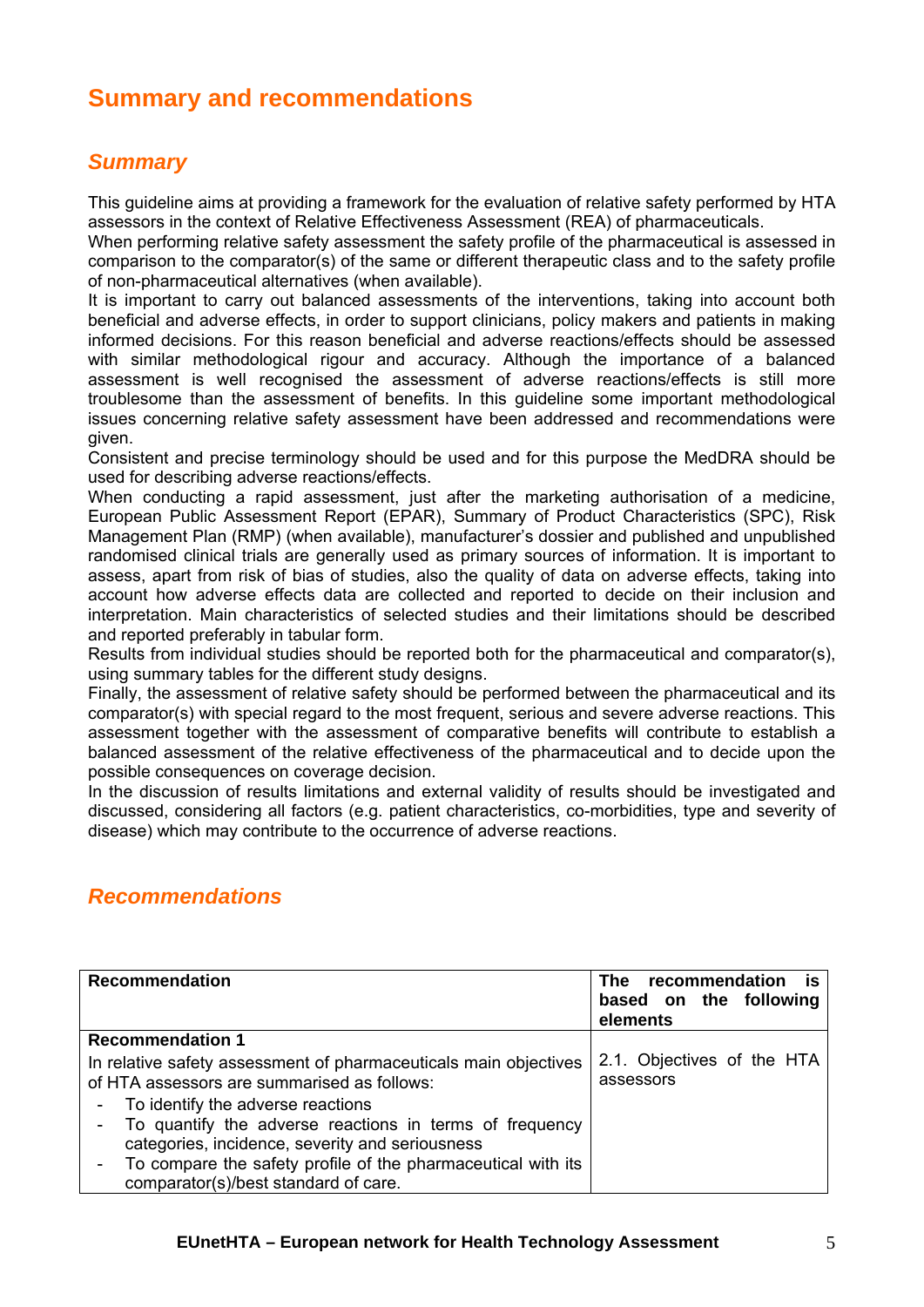| <b>Recommendation 2</b><br>HTA assessors may focus their investigation on the following<br>areas:<br>The most frequent adverse reactions.<br>The "important identified" and "potential" risks associated<br>$\overline{\phantom{a}}$<br>with use of the product, according to the RMP. These<br>should include only the important identified and potential<br>adverse events/reactions, important identified and potential<br>interactions with other medicinal products, foods and other<br>substances, and the important pharmacological class<br>effects.                                                                               | 2.1 Objectives of the HTA<br>assessors                                      |
|--------------------------------------------------------------------------------------------------------------------------------------------------------------------------------------------------------------------------------------------------------------------------------------------------------------------------------------------------------------------------------------------------------------------------------------------------------------------------------------------------------------------------------------------------------------------------------------------------------------------------------------------|-----------------------------------------------------------------------------|
| <b>Recommendation 3</b><br>The HTA assessors should use consistent and<br>precise<br>terminology to avoid misleading results. They should use the<br>MedDRA Dictionary for describing adverse reactions.                                                                                                                                                                                                                                                                                                                                                                                                                                   | 2.2 Terminology                                                             |
| <b>Recommendation 4</b><br>Main sources of information of HTA assessors are:<br>EPAR, SPC and RMP (when available)<br>$\overline{\phantom{a}}$<br>Published and unpublished (where acceptable under the<br>specific HTA system guidelines) randomised clinical trials<br>Manufacturer dossier<br>Unpublished full study reports (where acceptable under<br>the specific HTA system guidelines)<br><b>Observational studies</b>                                                                                                                                                                                                             | 2.3 Identification of adverse<br>reactions:<br>οf<br>sources<br>information |
| <b>Recommendation 5</b><br>It is necessary to evaluate both the risk of bias of sources of<br>information and the quality of data on adverse reactions.<br>Methods used to assess the risk of bias should be clearly<br>described and results should be reported. It should be clearly<br>explained how the information on risk of bias will be used in the<br>synthesis of data.<br>To assess the data on adverse reactions, how the adverse<br>effects were collected and reported should be evaluated.<br>Useful questions to assess how the adverse reactions are<br>collected:<br>Were definitions given of reported adverse effects? | 2.4 Evaluation of sources of<br>information                                 |
| effects<br>How<br>adverse<br>data<br>were<br>collected:<br>prospective/routine<br>monitoring,<br>spontaneous<br>reporting,<br>patient checklist/ questionnaire/diary; systematic survey of<br>patients?<br>Useful questions to assess how the adverse effects are reported:<br>Were any patients excluded from the adverse effects<br>analysis?<br>Did the report give numerical data by intervention group?<br>Which categories of adverse effects did the investigators<br>report?<br>Did investigators report on all important or serious adverse<br>effects, and how were these defined?                                               |                                                                             |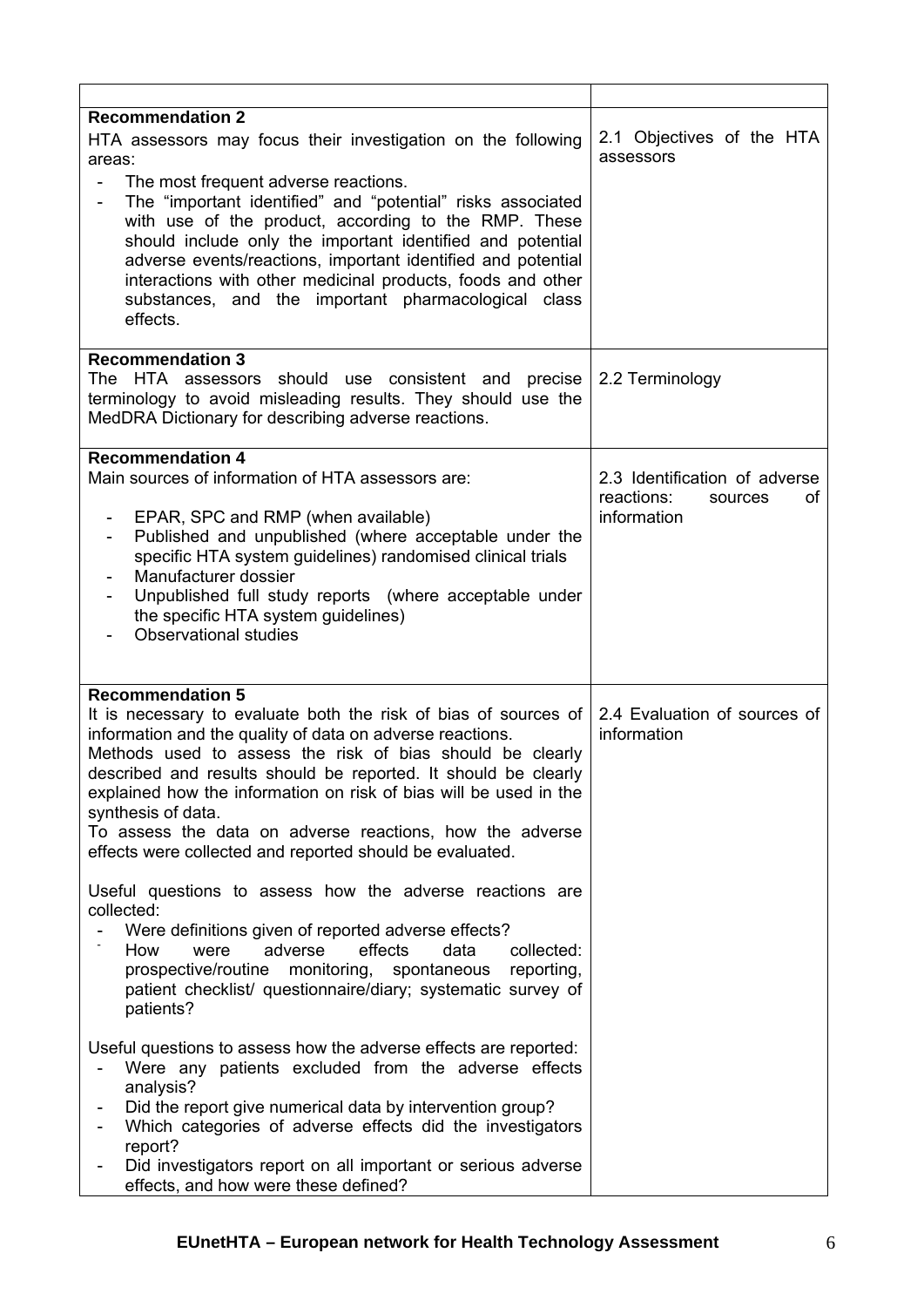| Were methods used for monitoring adverse<br>effects<br>reported?                                                  |                                |
|-------------------------------------------------------------------------------------------------------------------|--------------------------------|
| Was an<br>independent data safety monitoring<br>board<br>established?                                             |                                |
| <b>Recommendation 6</b>                                                                                           |                                |
| Characteristics of selected studies should be summarised in a                                                     | 2.5.1 Description of included  |
| table. Useful information on studies characteristics are the                                                      | sources of information         |
| following:                                                                                                        |                                |
| methods (study design, follow-up period);                                                                         |                                |
| participants for both arms (setting,<br>age, sex and<br>$\qquad \qquad \blacksquare$<br>country/geographic area), |                                |
| intervention and comparators (for pharmaceuticals: the<br>$\overline{\phantom{a}}$                                |                                |
| name, dose, frequency, way of administration and duration);                                                       |                                |
| outcomes;                                                                                                         |                                |
| methods to collect adverse effects.                                                                               |                                |
|                                                                                                                   |                                |
| Different tables should be elaborated for RCTs and observational<br>studies.                                      |                                |
|                                                                                                                   |                                |
| <b>Recommendation 7</b>                                                                                           |                                |
| Results from individual studies should be presented by group in                                                   | Quantification<br>2.5.2<br>οf  |
| tabular form, using the following measures:                                                                       | adverse effects in terms of    |
| Number of participants in both study arms                                                                         | frequency,<br>incidence,       |
| Number of patients excluded from the analysis dataset                                                             | severity and seriousness       |
| Patient-years of exposure<br>$\overline{\phantom{0}}$                                                             |                                |
| Number of participants with the event<br>$\overline{\phantom{0}}$                                                 |                                |
| Number of events<br>$\overline{\phantom{a}}$                                                                      |                                |
| Absolute risk; incidence rate (95% CI)<br>$\overline{\phantom{a}}$                                                |                                |
| Relative risk (95% CI)<br>$\overline{\phantom{0}}$                                                                |                                |
| Quality of evidence                                                                                               |                                |
| Different tables should be elaborated for RCTs and observational                                                  |                                |
| studies.                                                                                                          |                                |
| Adverse effects should be grouped according to the System                                                         |                                |
| Organ Class (SOC).                                                                                                |                                |
| Adverse effects which are common and serious should be                                                            |                                |
| reported separately.<br>If possible, adverse effects should also be provided by severity                          |                                |
| grade.                                                                                                            |                                |
| When adverse effects are collected from different study designs                                                   |                                |
| and when the degree of heterogeneity is high the data cannot all                                                  |                                |
| be pooled together using standard meta-analysis principles.                                                       |                                |
| Therefore in these circumstances adverse effects data is best                                                     |                                |
| summarised in a qualitative or descriptive manner.                                                                |                                |
|                                                                                                                   |                                |
| <b>Recommendation 8</b>                                                                                           |                                |
| The safety profile of the pharmaceutical is described<br>in.                                                      | 2.5.3 The comparison of the    |
| comparison to the comparator(s), with special regard to the most                                                  | safety<br>profile<br>οf<br>the |
| frequent, serious and severe adverse reactions.                                                                   | pharmaceutical<br>the<br>to    |
| A table is preferable for the comparison of the safety profile of the                                             | comparator(s)                  |
| new pharmaceutical and the comparator(s).                                                                         |                                |
| HTA assessors should describe if there is a clinically significant                                                |                                |
| difference in adverse reactions between products.                                                                 |                                |
| In the discussion of results limitations and external validity should                                             |                                |
| be investigated and discussed, considering all factors (e.g.                                                      |                                |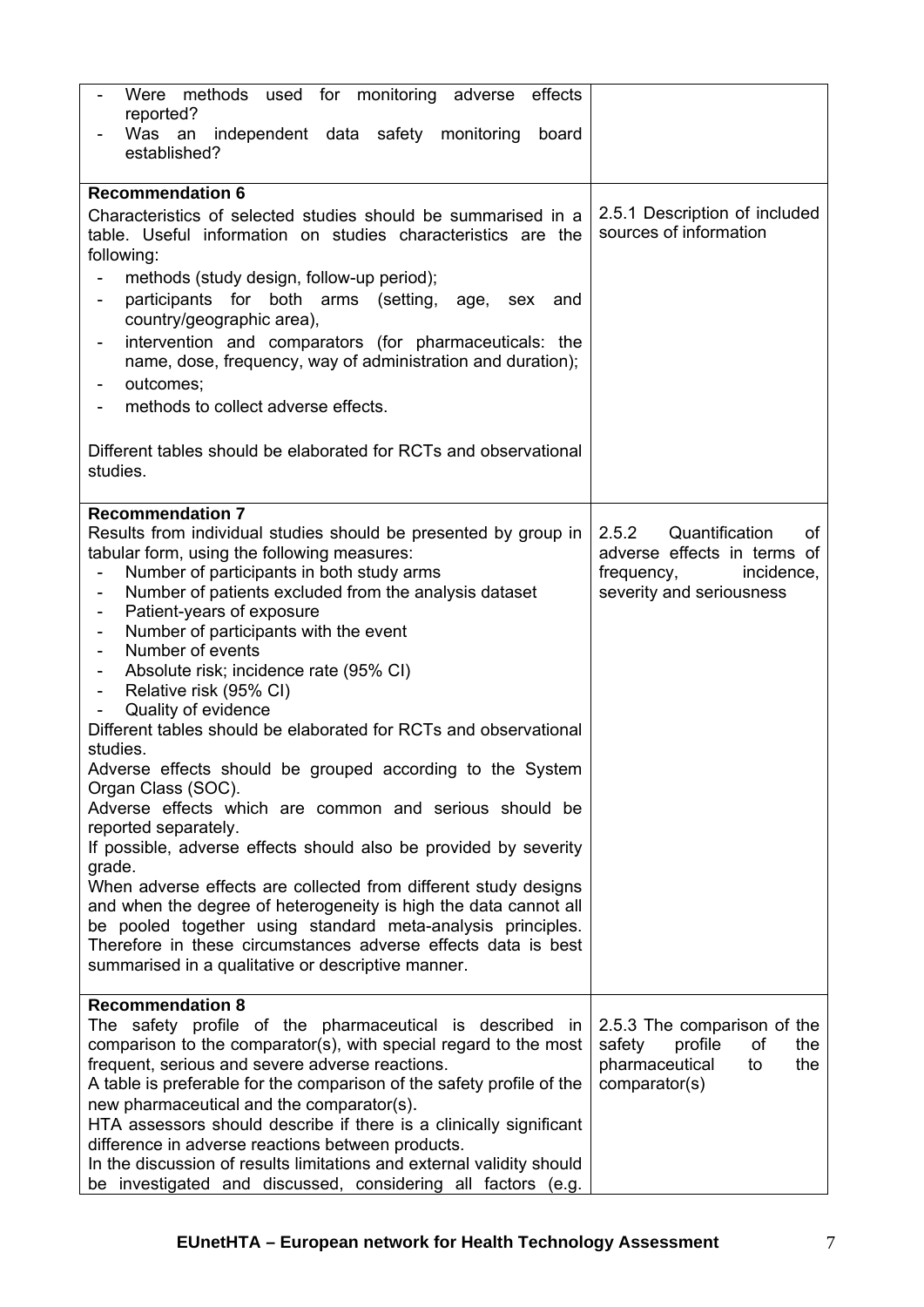| patient characteristics, co-morbidities, type and severity of<br>disease) which may contribute to the occurrence of adverse<br>reactions.                                                                                                                                  |                                                              |
|----------------------------------------------------------------------------------------------------------------------------------------------------------------------------------------------------------------------------------------------------------------------------|--------------------------------------------------------------|
| <b>Recommendation 9</b><br>The assessment of relative safety together with relative benefits<br>will contribute to establish a balanced assessment of the relative<br>effectiveness of the intervention, and to decide upon possible<br>consequences on coverage decision. | 2.5.4 Balanced discussion of<br>benefits and adverse effects |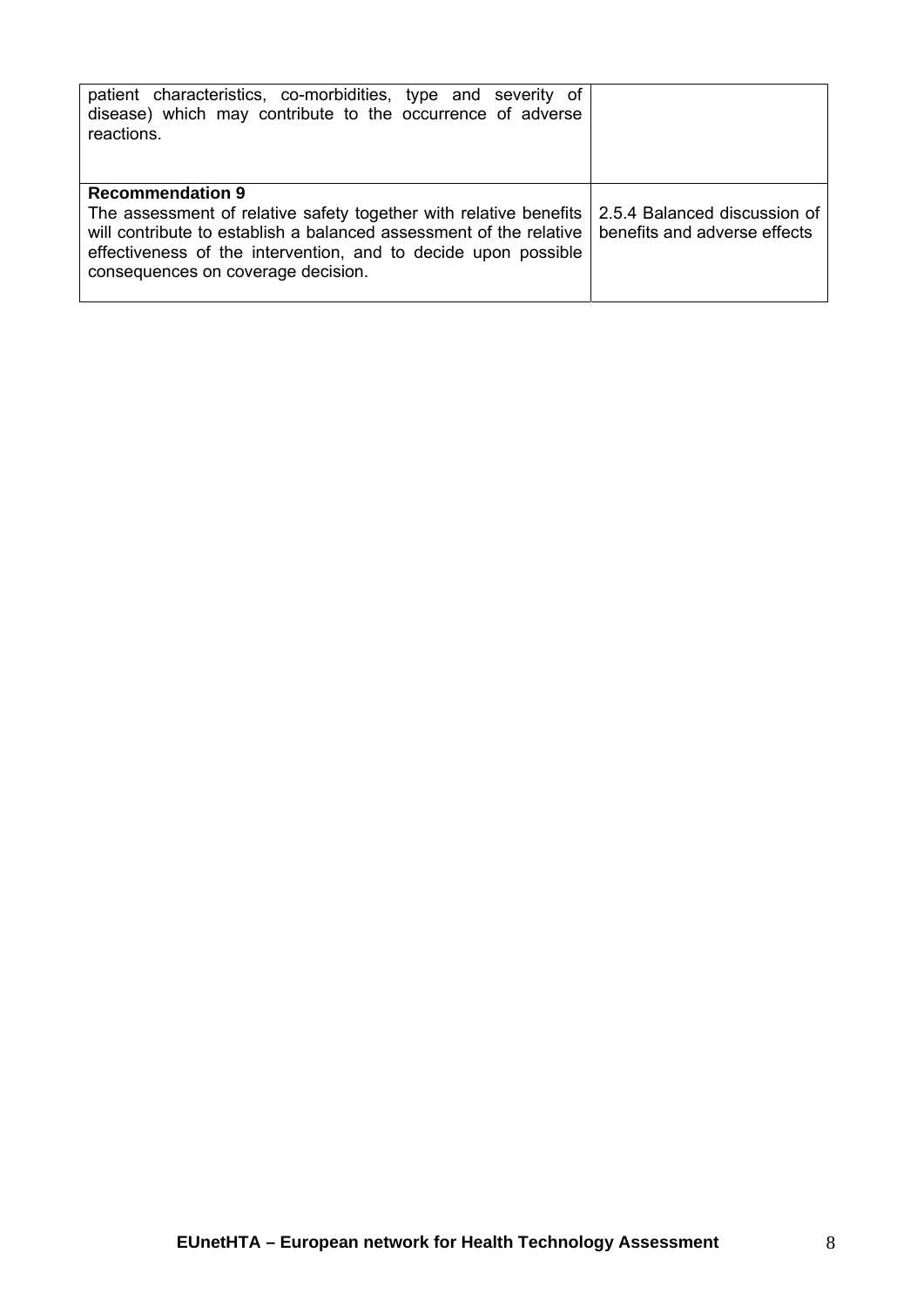# <span id="page-8-0"></span>**1. Introduction**

# <span id="page-8-1"></span>*1.1. Definitions*

# **Adverse effects and adverse reaction**

The two terms refer to the same phenomenon, but an adverse effect is seen from the point of view of the pharmaceutical, whereas an adverse reaction is seen from the point of view of the patient. The pharmaceutical causes an effect, whereas the patient has a reaction.

Source: Aronson JK, Ferner RE. Clarification of Terminology in drug Safety. Drug Safety 2005; 28 (10): 851-870.

## **Adverse event**

Any untoward medical occurrence in a patient administered a medicinal product and which does not necessarily have to have a causal relationship with this treatment.

An adverse event (AE) can therefore be any unfavourable and unintended sign (for example, including an abnormal laboratory finding,), symptom, or disease temporally associated with the use of a medicinal product, whether or not considered related to the medicinal product.

ICH Harmonised Tripartite Guideline. Post approval safety data management: definitions and standards for expedited reporting (ICH E2D)

#### **Adverse reaction/adverse drug reaction**

Noxious and unintended effects resulting not only from the authorised use of a medicinal product at normal doses, but also from medication errors and uses outside the terms of the marketing authorisation, including the misuse and abuse of the medicinal product. The suspicion of an adverse drug reaction, meaning that there is at least a reasonable possibility of there being a causal relationship between a medicinal product and an adverse event should, be sufficient reason for reporting.

Source: Directive 2010/84/EU of the European Parliament and of the council of 15 December 2010.

## **Adverse reaction (Serious)**

An adverse reaction which results in death, is life-threatening, requires in-patient hospitalisation or prolongation of existing hospitalisation, results in persistent or significant disability or incapacity, or is a congenital anomaly/birth defect, and is a medically important event or reaction.

For the terms "serious" and "severe," which are not synonymous, the following note of clarification is provided: The term "severe" is often used to describe the intensity (severity) of a specific event (as in mild, moderate, or severe myocardial infarction); the event itself, however, may be of relatively minor medical significance (such as severe headache). This is not the same as "serious." which is based on patient/event outcome or action criteria usually associated with events that pose a threat to a patient's life or functioning. Seriousness (not severity) serves as a guide for defining regulatory reporting obligations.

Source: ICH Harmonised Tripartite Guideline. Clinical Safety Data Management: Definitions and Standard for Expedited Reporting E2A, (Article 1(12) of Directive 2001/83/EC).

ICH Harmonised Tripartite Guideline. Post approval safety data management: definitions and standards for expedited reporting (ICH E2D)

#### **Adverse reaction (Severity Grade)**

#### **Grade 1**

Mild; asymptomatic or mild symptoms; clinical or diagnostic observations only; intervention not indicated.

## **Grade 2**

Moderate; minimal, local or non-invasive intervention indicated; limiting age-appropriate instrumental Activities of Daily Living

**Grade 3**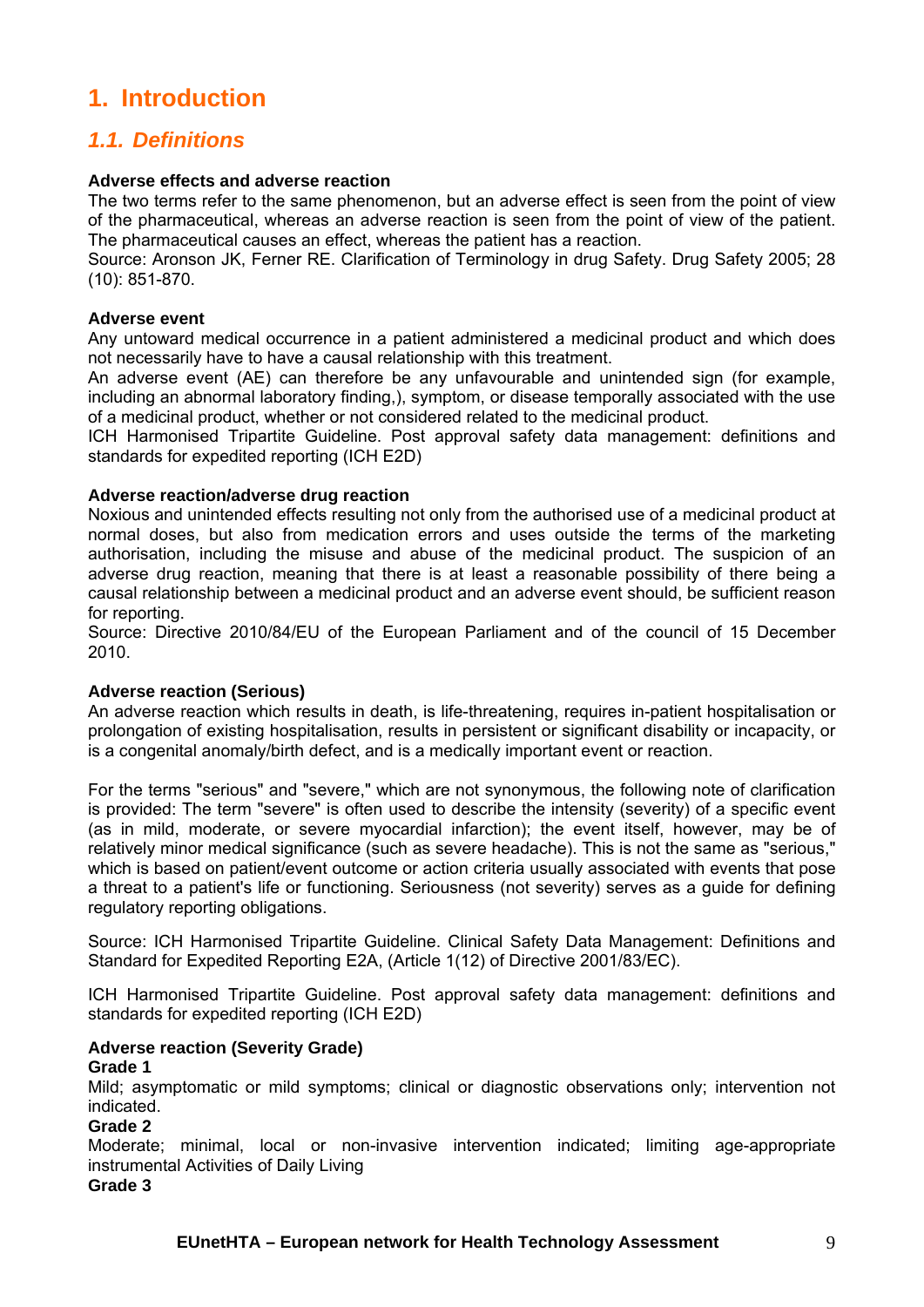Severe or medically significant but not immediately life-threatening; hospitalization or prolongation of hospitalization indicated; disabling; limiting self care Activities of Daily Living.

**Grade 4** 

Life-threatening consequences; urgent intervention indicated.

#### **Grade 5**

Death related to AE.

Source: Common Terminology Criteria for Adverse Events (CTCAE) Version 4.0. Available and accessed in May 2011: [http://evs.nci.nih.gov/ftp1/CTCAE/CTCAE\\_4.03\\_2010-06-](http://evs.nci.nih.gov/ftp1/CTCAE/CTCAE_4.03_2010-06-14_QuickReference_5x7.pdf) 14 QuickReference 5x7.pdf

## **Adverse reaction (Unexpected)**

An adverse reaction, the nature or severity of which is not consistent with the applicable product information.

Source: ICH Harmonised Tripartite Guideline. Clinical Safety Data Management: Definitions and Standard for Expedited Reporting E2A

An ADR whose nature, severity, specificity, or outcome is not consistent with the term or description used in the local/regional product labelling (e.g. Package Insert or Summary of Product Characteristics) should be considered unexpected. When a Marketing Authorisation Holder is uncertain whether an ADR is expected or unexpected, the ADR should be treated as unexpected. Source: ICH Harmonised Tripartite Guideline. Post approval safety data management: definitions and standards for expedited reporting (ICH E2D)

## **Benefit - Risk Balance**

In the regulatory context: an evaluation of the positive therapeutic effects of the medicinal product in relation to its risks (any risk relating to the quality, safety or efficacy of the medicinal product as regards patients' health or public health and any risk of undesirable effects on the environment). Source: Directive 2001/83/EC of the European Parliament and of the Council of 6 November 2001 on the Community code relating to medicinal products for human used*.* (PHIS Glossary).

## **Case by Case Causality assessment**

The evaluation of the likelihood that a medicine was the causative agent of an observed adverse reaction. Causality assessment is usually made according established algorithms. Source: WHO. Glossary of terms used in Pharmacovigilance**.** Available and accessed on October

15 2010: <http://www.who-umc.org/graphics/15338.pdf>

http://www.who-umc.org/Graphics/24729.pdf

## **Classification of causality**

- **Certain** 
	- A Clinical event, including a laboratory test abnormality, that occurs in a plausible time relation to drug administration and which cannot be explained by concurrent disease or other drugs or chemicals
	- The response to withdrawal of the drug (dechallenge) should be clinically plausible
	- The event must be definitive pharmacologically or phenomenologically, using a satisfactory rechallenge procedure if necessary
- **Probable/likely** 
	- A clinical event, including a laboratory test abnormality, with a reasonable time relation to administration of the drug, unlikely to be attributed to concurrent disease or other drugs or chemicals, and which follows a clinically reasonable response on withdrawal (dechallenge)
	- Rechallenge information is not required to fulfil this definition
- **Possible**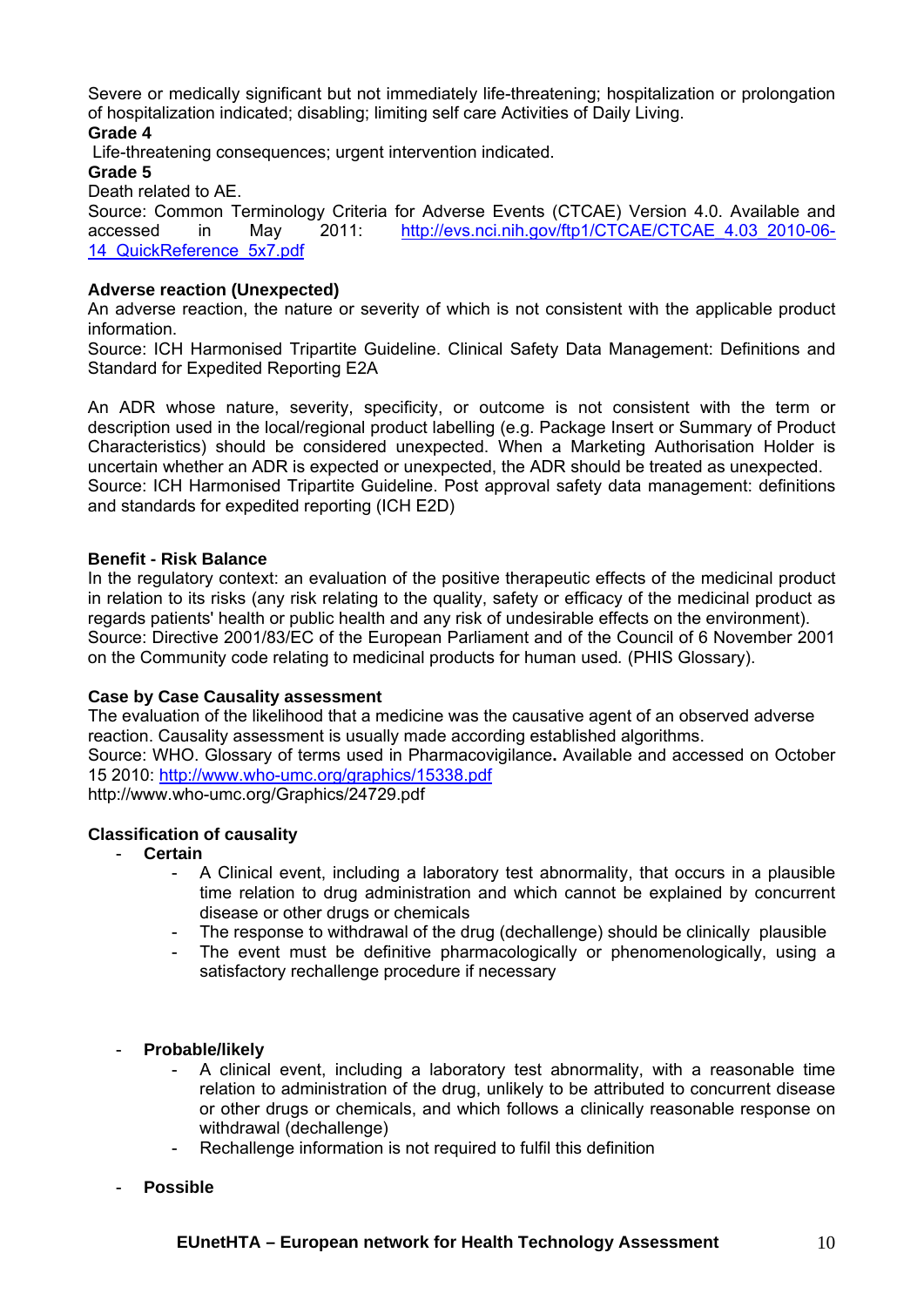- A clinical event, including a laboratory test abnormality, with a reasonable time relation to administration of the drug, but which could also be explained by concurrent disease or other drugs or chemicals
- Information on drug withdrawal may be lacking or unclear
- **Unlikely** 
	- A clinical event, including a laboratory test abnormality, with a temporal relation to administration of the drug, which makes a causal relation improbable, and in which other drugs, chemicals, or underlying disease provide plausible explanations

### - **Conditional/unclassified**

- A clinical event, including a laboratory test abnormality, reported as an adverse reaction, about which more data are essential for a proper assessment or the additional data are being examined

#### - **Unassessable/unclassifiable**

- A report suggesting an adverse reaction that cannot be judged, because information is insufficient or contradictory and cannot be supplemented or verified

Source: Edwards IR, Aronson JK. Adverse drug reactions: definitions, diagnosis, and management. Lancet. 2000;356:1255-9. WHO-UMC Causality Categories

#### **Causal relationship**

A relationship between one phenomenon or event (A) and another (B) in which A precedes and causes B. Source: WHO. Glossary of terms used in Pharmacovigilance

#### **Harms**

The totality of possible adverse consequences of an intervention or therapy; they are the direct opposite of benefits, against which they must be compared.

Source: Ioannidis JP, Evans SJ, Gotzsche PC, O'Neill RT, Altman DG, Schulz K, Moher D. Better reporting of harms in randomized trials: an extension of the CONSORT statement. Ann Intern Med 2004; 141(10):781-788.

The nature and extent of actual damage that could be caused by a drug. Source: WHO. Glossary of terms used in Pharmacovigilance

#### **Pharmacovigilance**

The science and activities relating to the detection, assessment, understanding and prevention of adverse effects or any other drug related problem.

Source: WHO. Glossary of terms used in Pharmacovigilance**.** Available and accessed on October 15 2010: <http://www.who-umc.org/graphics/15338.pdf>

#### **Risk**

The probability that an event will occur, e.g., that an individual will become ill or die within a stated period of time or by a certain age.

Also a nontechnical term encompassing a variety of measures of the probability of a (generally) unfavourable outcome.

Source: Last. A dictionary of epidemiology edited for the International Epidemiological Association. (PHIS Glossary).

#### **Safety**

Substantive evidence of an absence of harm. The term is often misused when there is simply absence of evidence of harm.

Source: Ioannidis JP, Evans SJ, Gotzsche PC, O'Neill RT, Altman DG, Schulz K, Moher D. Better reporting of harms in randomized trials: an extension of the CONSORT statement. Ann Intern Med 2004; 141(10):781-788.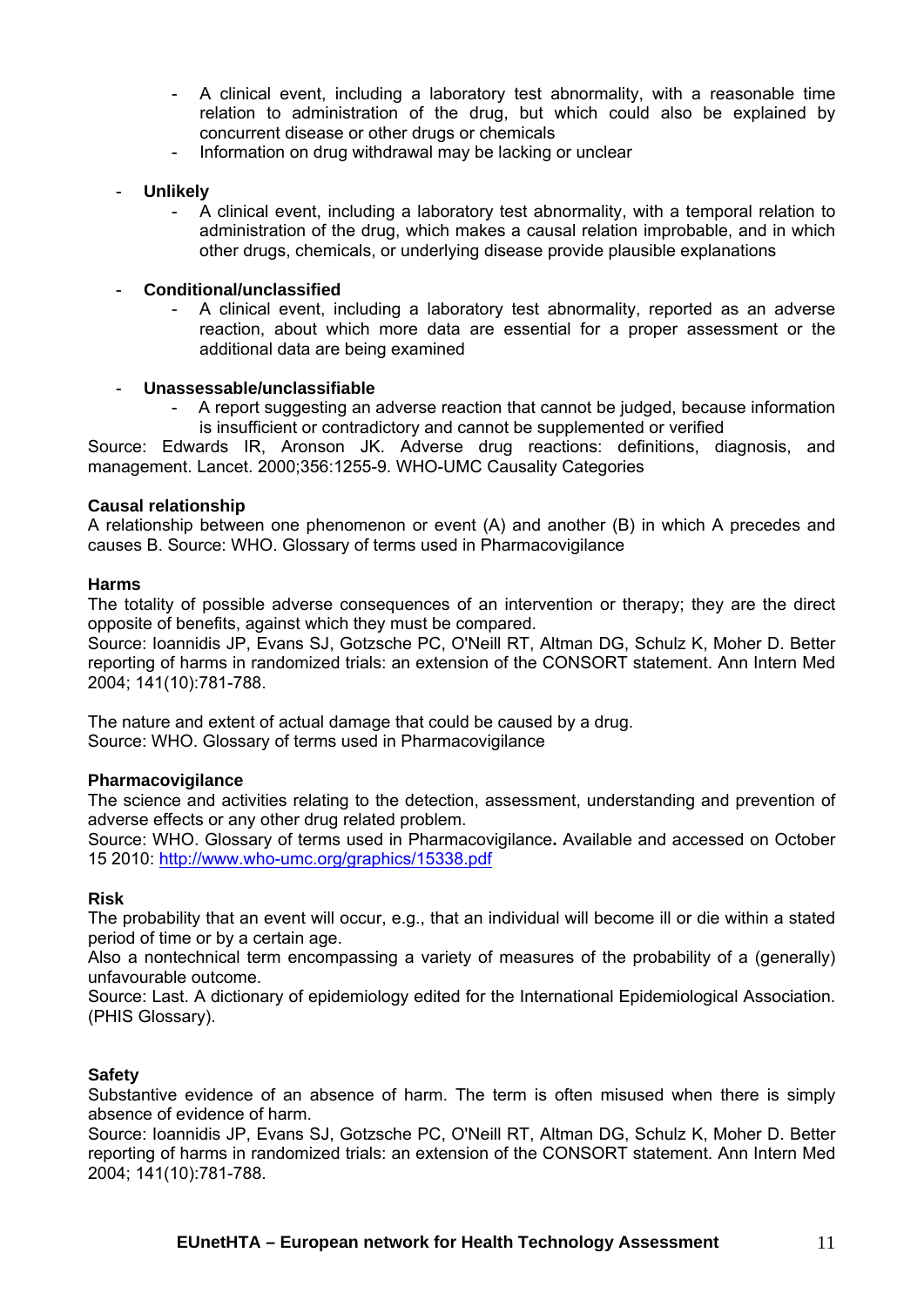## **Side effect**

Unintended drug effects. The term, however, does not necessarily imply harm, as some side effects may be beneficial. Furthermore, it tends to understate the importance of harms because "side" may be perceived as denoting secondary importance.

Source: Ioannidis JP, Evans SJ, Gotzsche PC, O'Neill RT, Altman DG, Schulz K, Moher D. Better reporting of harms in randomized trials: an extension of the CONSORT statement. Ann Intern Med 2004; 141(10):781-788.

It is recommended that this term no longer be used and particularly should not be regarded as synonymous with adverse event or adverse reaction.

Source: ICH Harmonised Tripartite Guideline. Clinical Safety Data Management: Definitions and Standard for Expedited Reporting E2A

#### **Tolerability**

A term that usually refers to medically less important (i.e. without serious or permanent sequelae) but unpleasant adverse effects of drugs. These include symptoms such as dry mouth, tiredness, etc, that can affect a person's quality of life and willingness to continue the treatment. As these adverse effects usually develop early and are relatively frequent, RCTs may yield reliable data on their incidence.

Source: Loke YK, Price D, Herxheimer A, Cochrane Adverse Effects Methods Group. Systematic reviews on adverse effects. Framework for a structured approach. BMC Med Res Method 2007; 7:32; 7:32.

#### **Toxicity**

Describes drug-related harms. The term may be most appropriate for laboratory-determined measurements, although it is also used in relation to clinical events. Abnormal laboratory values may be described as laboratory-determined toxicity. The disadvantage of the term "toxicity" is that it implies causality. If authors cannot prove causality, the terms "abnormal laboratory measurements" or "laboratory abnormalities" are more appropriate to use.

Source: Ioannidis JP, Evans SJ, Gotzsche PC, O'Neill RT, Altman DG, Schulz K, Moher D. Better reporting of harms in randomized trials: an extension of the CONSORT statement. Ann Intern Med 2004; 141(10):781-788.

# <span id="page-11-0"></span>*1.2. Context and problem statement*

The importance of assessing both benefits and adverse reactions with similar rigour in order to provide balanced assessments of alternative interventions is well recognised.<sup>[1](#page-34-1),[2](#page-34-2)</sup> Nevertheless, assessing adverse effects may be difficult because of the greater prominence given to the beneficial effects of therapies and the ongoing methodological issues with assessment of adverse effects.  $3,4,5,6,7$  $3,4,5,6,7$  $3,4,5,6,7$  $3,4,5,6,7$  $3,4,5,6,7$  $3,4,5,6,7$  $3,4,5,6,7$  $3,4,5,6,7$  $3,4,5,6,7$ 

In the context of safety two different evaluations are performed:

- The benefit-risk assessment carried out by regulatory authorities, during the pre-approval phase to grant marketing authorisation and continuously during the post-approval phase taking into account new risks or changes in known risks.
- The relative safety assessment of a medicine or a class of medicines, conducted by HTA assessors. In this case the safety profile of a pharmaceutical is compared to the safety profile of the comparator(s) belonging to the same or different therapeutic class and to the safety profile of non pharmaceutical alternatives (when available). In some cases it could be also necessary to consider how both the intervention and the comparator are administered and if different procedures may contribute to the occurrence of adverse reactions.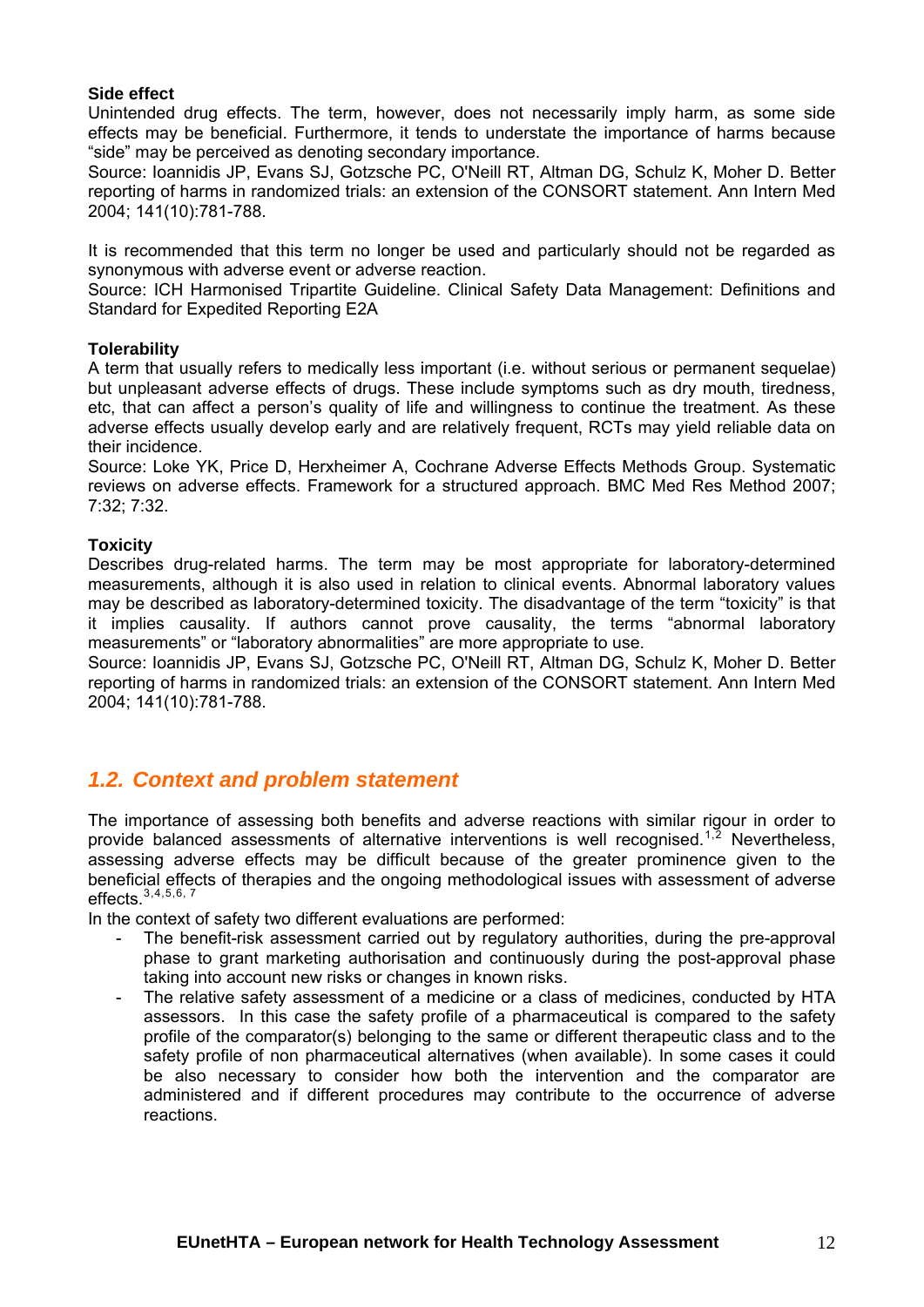# <span id="page-12-0"></span>*1.3. Scope/Objective(s) of the guideline*

This guideline focuses on the relative safety assessment performed by the HTA assessors when conducting Relative Effectiveness Assessment (REA) of pharmaceuticals and deals with the following methodological issues:

- objectives of HTA assessors<br>- terminology
- terminology<br>- identification
- identification of adverse reactions: sources of information
- evaluation of sources of information
- synthesis and reporting of results compared to other interventions

These issues are addressed and discussed in the main chapters of the document.

# <span id="page-12-1"></span>*1.4. Related EUnetHTA documents*

This guideline should be read in conjunction with the following documents:

- o EUnetHTA guideline on Endpoints used in REA of pharmaceuticals: Composite endpoints
- o EUnetHTA guideline on levels of evidence: applicability of evidence in the context of relative effectiveness assessment of pharmaceuticals
- o EUnetHTA guideline on levels of evidence: internal validity (of randomized controlled trials)
- o EUnetHTA guideline on comparators and comparisons: direct and indirect comparisons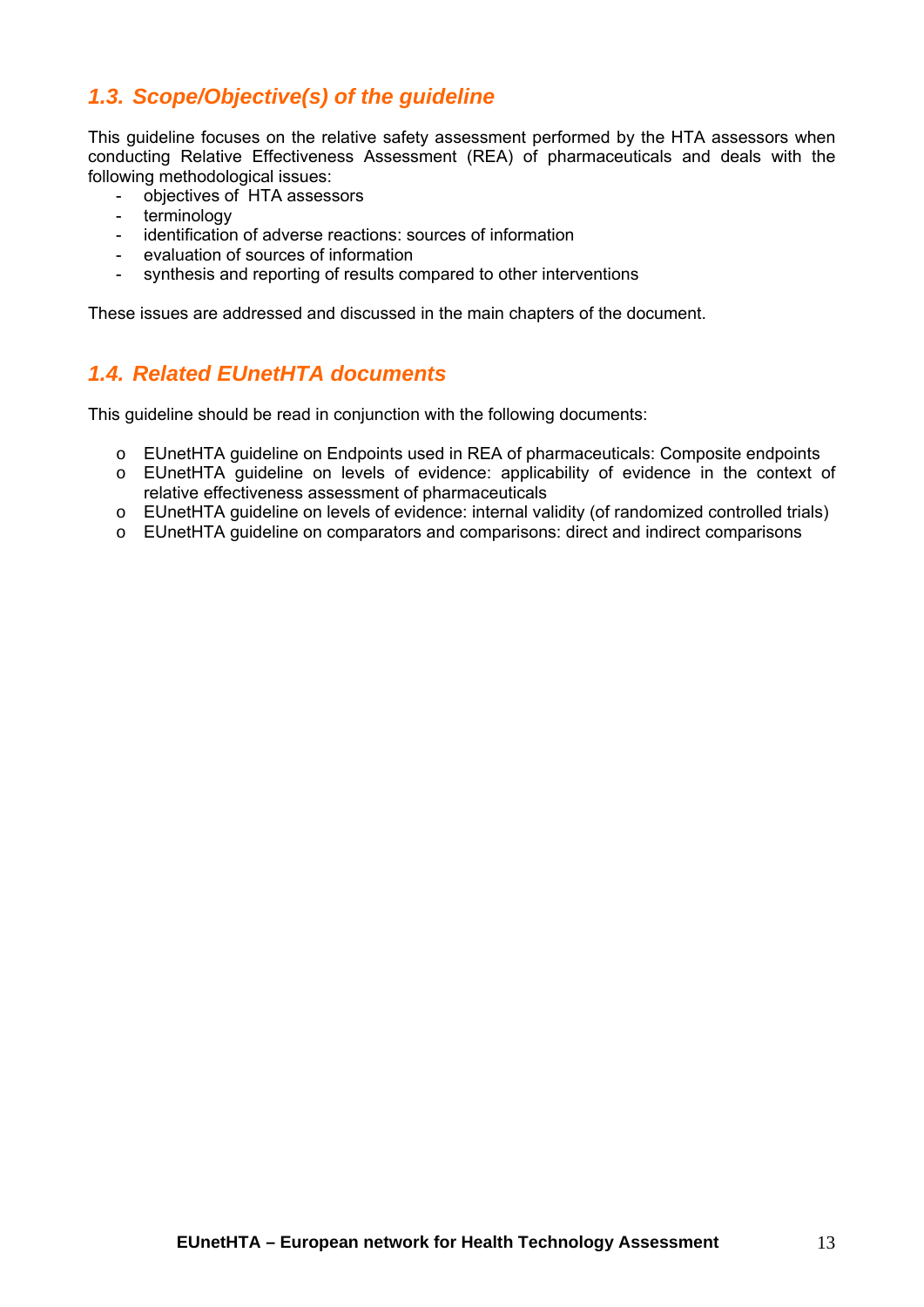# <span id="page-13-0"></span>**2. Analysis and synthesis of literature**

# <span id="page-13-1"></span>*2.1 Objectives of the HTA assessors*

In relative safety assessment of pharmaceuticals the main objectives of HTA assessors should be the following:

- o To identify the adverse effects
- o To quantify the adverse effects in terms of frequency, incidence, severity and seriousness
- o To compare the safety profile of the pharmaceutical with its comparator(s)

Finally, in a context of Relative Effectiveness Assessment, HTA assessors will discuss in a balanced way the adverse effects and benefits related to the technology in comparison with alternatives.

Within the REA, the relative safety assessment can contribute to coverage decisions; because of the safety profile of a medicine in comparison with alternatives payers can decide:

- $\circ$  to limit the coverage to specific population subgroups and to specific therapeutic indications
- o to partially reimburse or to not reimburse the pharmaceutical.

In order to carry out analyses in a systematic, manageable and useful way HTA assessors may focus their investigation on the following areas:

- o the most frequent adverse reactions
- $\circ$  The important identified and potential risks associated with use of the product, according to the RMP. These should include only the important identified and potential adverse events/reactions, important identified and potential interactions with other medicinal products, foods and other substances, and the important pharmacological class effects.

# <span id="page-13-2"></span>*2.2 Terminology*

.

It is important that the HTA assessors use consistent and precise terminology to avoid confusion and misleading conclusions.<sup>2</sup>

For this purpose the Medical Dictionary for Regulatory Activities (MedDRA), developed by the International Conference on Harmonisation, could be a useful instrument.<sup>[8](#page-34-8)</sup> MedDRA includes medical signs, symptoms, syndromes and diagnoses as well as social conditions, surgical and medical procedures and laboratory and clinical investigations. It comprises five levels: lowest level terms (LLTs); preferred terms (PTs); high level terms (HLTs); high level group terms (HLGTs) and it is organised in 26 system organ classes (SOCs).<sup>[9](#page-34-9)</sup> It is important to note that due to the multiaxial structure of MedDRA, it may be necessary to combine several PTs in order to represent and to analyse one overlying medical concept (e.g. bleeding). In most cases it is not sufficient to rely upon one single PT. Standardised MedDRA Queries (SMQs), which are provided with the regular terminology updates, are preferred, especially when analysing medical conditions involving PTs across several SOCs.

MedDRA does not include a severity ranking. The use of MedDRA for recording and reporting adverse effects/reactions data on marketed medicines is mandatory in the European Union. MedDRA is available free of charge to regulatory authorities and to certain non-profit-making organisations and on payment of an annual subscription to other users.<sup>[10](#page-34-10)</sup>

Since MedDRA contains neither severity descriptors nor descriptors of seriousness or intensity it may be useful to consider these characteristics of adverse effects in line with ICH E2D. The definitions given in this guideline (chapter 1.1) provide an adequate and comprehensive foundation for the analysis of adverse effects regarding characteristics not covered by MedDRA.

Besides MedDRA-coded adverse events it may be useful to also analyse endpoints measuring harms not based on this terminology. These concern explicitly pre-planned endpoints which are recorded according to pre-planned definitions (e.g. different evaluations of bleeding events: major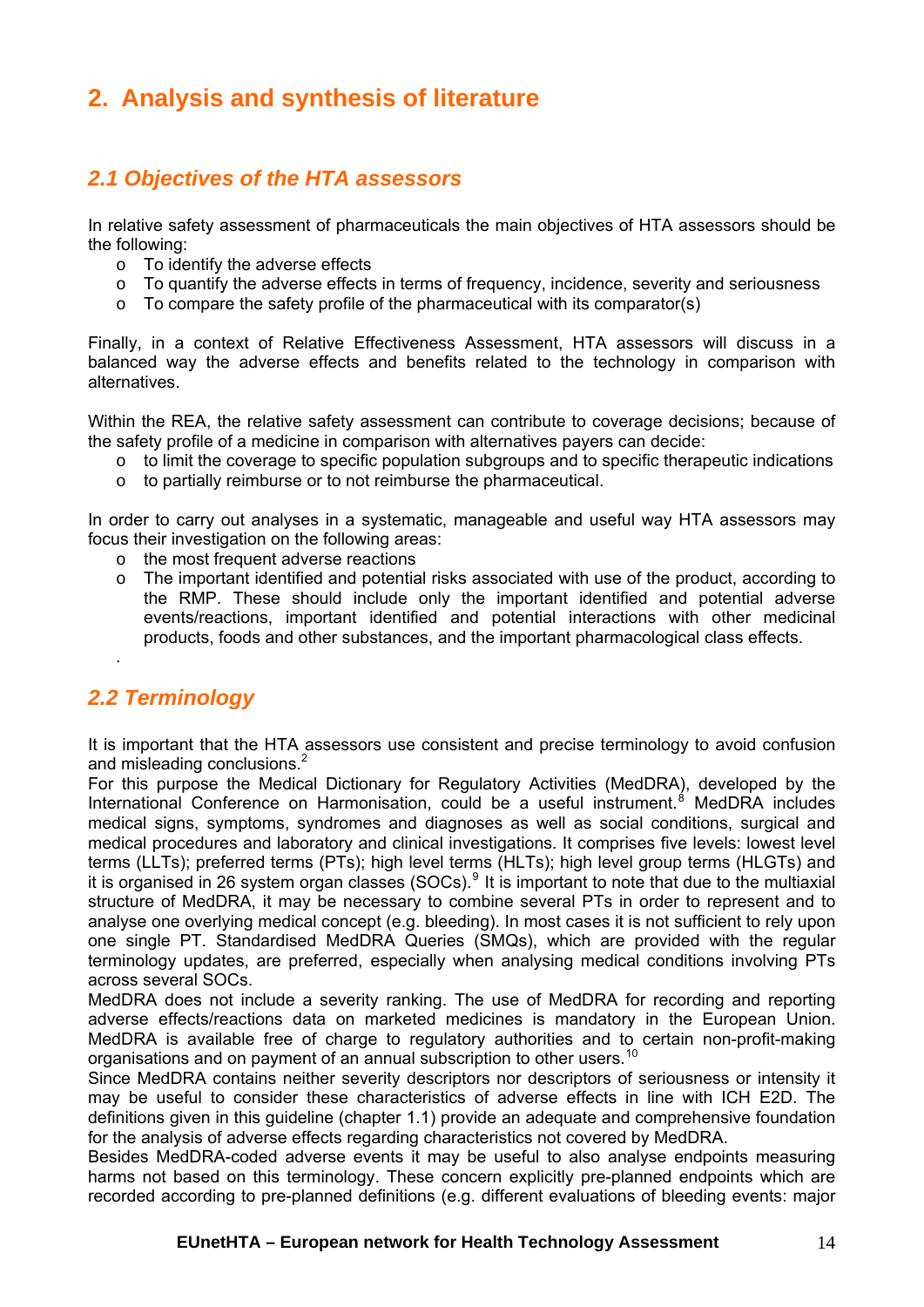bleeding, minor bleeding etc). For observational studies in claims databases and electronic health records, other terminology may be used for AE assessment (ICD-9, ICD-10, READ).

# <span id="page-14-0"></span>*2.3 Identification of adverse reactions: sources of information*

A broad range of evidence sources may be considered to identify adverse effects relevant for the assessment. These sources may include regulatory sources (e.g. EPAR, SPC and RMP), manufacturer dossier, randomised clinical trials, observational studies, country registries and case reports. Various sources can bring different and complementary information; randomised clinical trials may inform on common risks, whereas other data sources, although at higher risk of bias, (e.g. observational studies, country registries and case reports) can give insight on less frequent risks, long-term risks, and risks in populations not being part of randomised clinical trials. Singh et al used RCTs and observational studies to assess the risk of heart of failure associated to thiazolidinediones and collected complementary information from case reports on specific characteristics of adverse effects such as dose, time and susceptibility factors.<sup>46</sup>

In practice, for the identification of adverse effects in the first appraisal, the most important sources of data that are used by HTA assessors are the EPAR, SPC, RMP (when available), manufacturer dossier and randomised clinical trials reports and/or publications.

When possible, adverse effects relevant for the assessment should be identified in advance and should be listed in the protocol of the HTA report.

## *2.3.1 Regulatory sources*

The regulatory authorities' documentation (mainly EPAR and SPC) elaborated during approval phase is an important source of information and the most commonly available, especially when conducting rapid assessment. Moreover regulatory agencies provide important data in the post approval phase as well.

Data from different regulatory authorities, when available, should be used and compared for two main reasons:

- o The safety assessments from different regulatory authorities may vary
- o The technology may have different regulatory status across different jurisdictions: it could be in the approval phase in a jurisdiction and may have been marketed in a different jurisdiction.

## **Data at approval phase**

At approval phase regulatory authorities synthesise the available data in specific documents.

At European level (EMA):

- o The European Public Assessment Report (EPAR) and the Summary of Product Characteristics (SPC) provide a useful summary of adverse effects of medicines<sup>[11](#page-34-11)</sup> and may be useful to obtain data in order to evaluate adverse effects and to compare them between different products. They represent the main evidence for the HTA assessors.
- o The Risk Management Plan (RMP), which is presented by applicants and/or marketing authorisation holders to describe the pharmacovigilance and risk minimisation activities summarises the important identified and potential risks of a medicinal product and important missing information on unidentified risks. A summary of the RMP will be publicly available according to the new European legislation. Assessors should also determine whether risk minimization activities (RMM) are required.
- o HTA Assessors should verify if post-authorisation safety studies (PASS) were required. Post-authorisation safety studies (PASS) can be required by regulatory authorities either as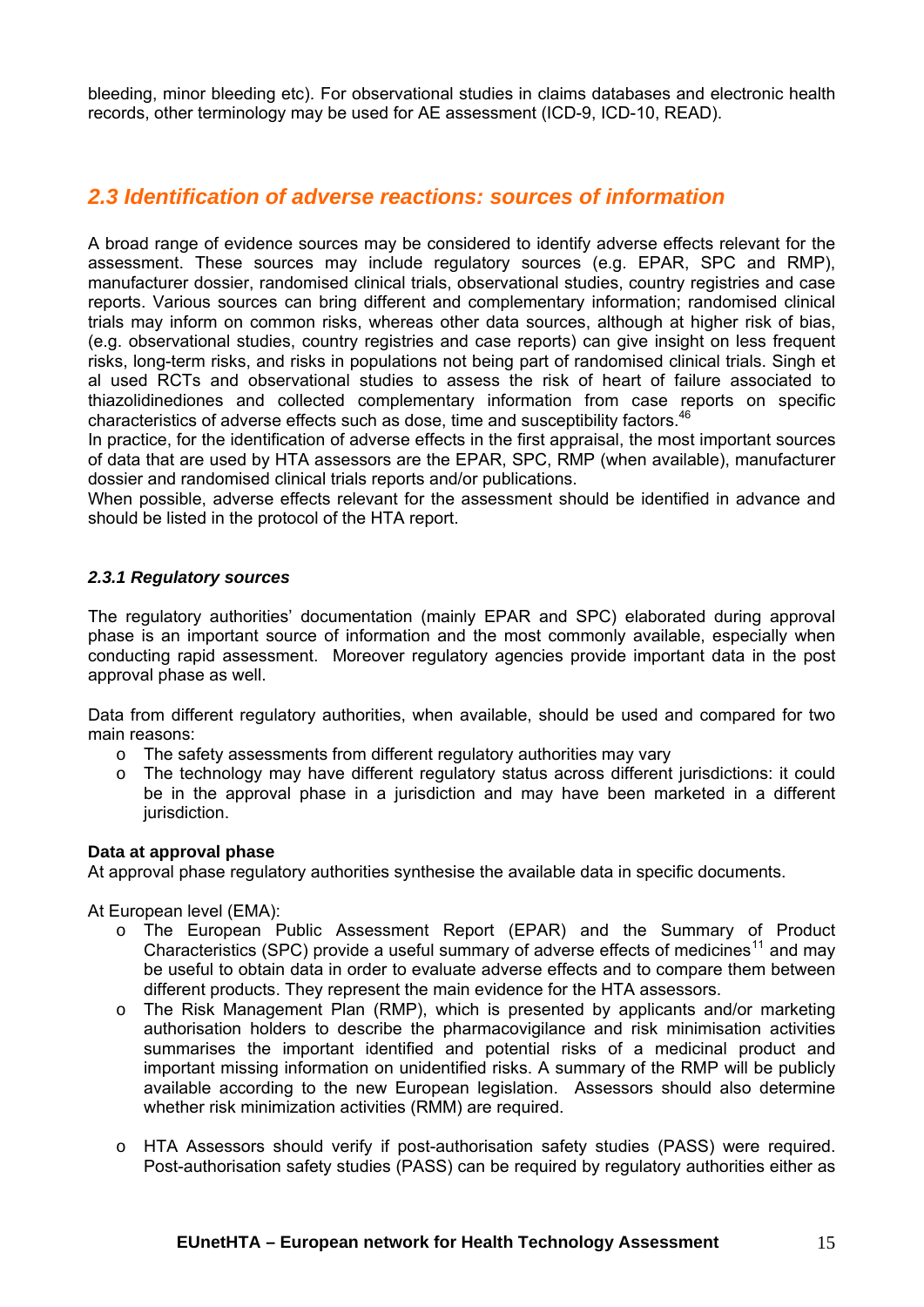a commitment at the time of authorisation or in the post-authorisation phase to further assess a signal.  $12$ 

At US level (FDA):

- Medical review
- Summary review
- Risk evaluation and mitigation strategy (REMS)
- Statistical review

At Australian level (TGA)

- Australian Public Assessment Report (AusPAR)

At Canadian level (Health Canada)

Product Monograph

#### **Data at post approval phase**

After the marketing authorisation the safety profile is continuously monitored by pharmacovigilance systems of regulatory agencies. Spontaneous reports of suspected adverse drug reactions provide important early signals of safety concerns and include:

#### At European level:

Eudravigilance database, which collects reports received from EU regulatory agencies and from pharmaceutical companies. Data from EudraVigilance are published in the European database of suspected adverse drug reaction reports.

The periodic safety update report for marketed pharmaceuticals (PSUR) provides a critical evaluation of the benefit-risk balance of a medicinal product, in consideration of new or changing post-authorisation information and analyses all adverse reactions reported in the period since the last PSUR.<sup>[13](#page-34-12)</sup> According to the new legislation the following documents shall be made publicly available by means of the European medicines web-portal:

- List of EU reference dates and frequency of submission of PSURs, final assessment conclusions of the adopted assessment reports;
- Pharmacovigilance Risk Assessment Committee (PRAC) recommendations including relevant annexes;
- Coordination Group for Mutual Recognition and Decentralized Procedures (CMDh) position including relevant annexes and where applicable, detailed explanation on scientific grounds for any differences with the PRAC recommendations;
- Committee for medicinal products for Human Use (CHMP) opinion including relevant annexes and where applicable, detailed explanation on scientific grounds for any differences with the PRAC recommendations;
- European Commission decision

The European Network of Centres for Pharmacoepidemiology and Pharmacovigilance ([ENCePP\)](http://www.encepp.eu/encepp/resourcesDatabase.jsp)  [Database of Research Resources](http://www.encepp.eu/encepp/resourcesDatabase.jsp) which is a public, fully searchable electronic index of the available EU research resources in the field of pharmacoepidemiology and pharmacovigilance. ENCePP is a collaborative scientific network coordinated by the European Medicines Agency and developed in collaboration with European experts in the fields of pharmacoepidemiology and pharmacovigilance. Its goal is to further strengthen the post-authorisation monitoring of medicinal products in Europe by facilitating the conduct of multi-centre, independent, post-authorisation studies focusing on safety and on benefit:risk, using available expertise and research experience across Europe.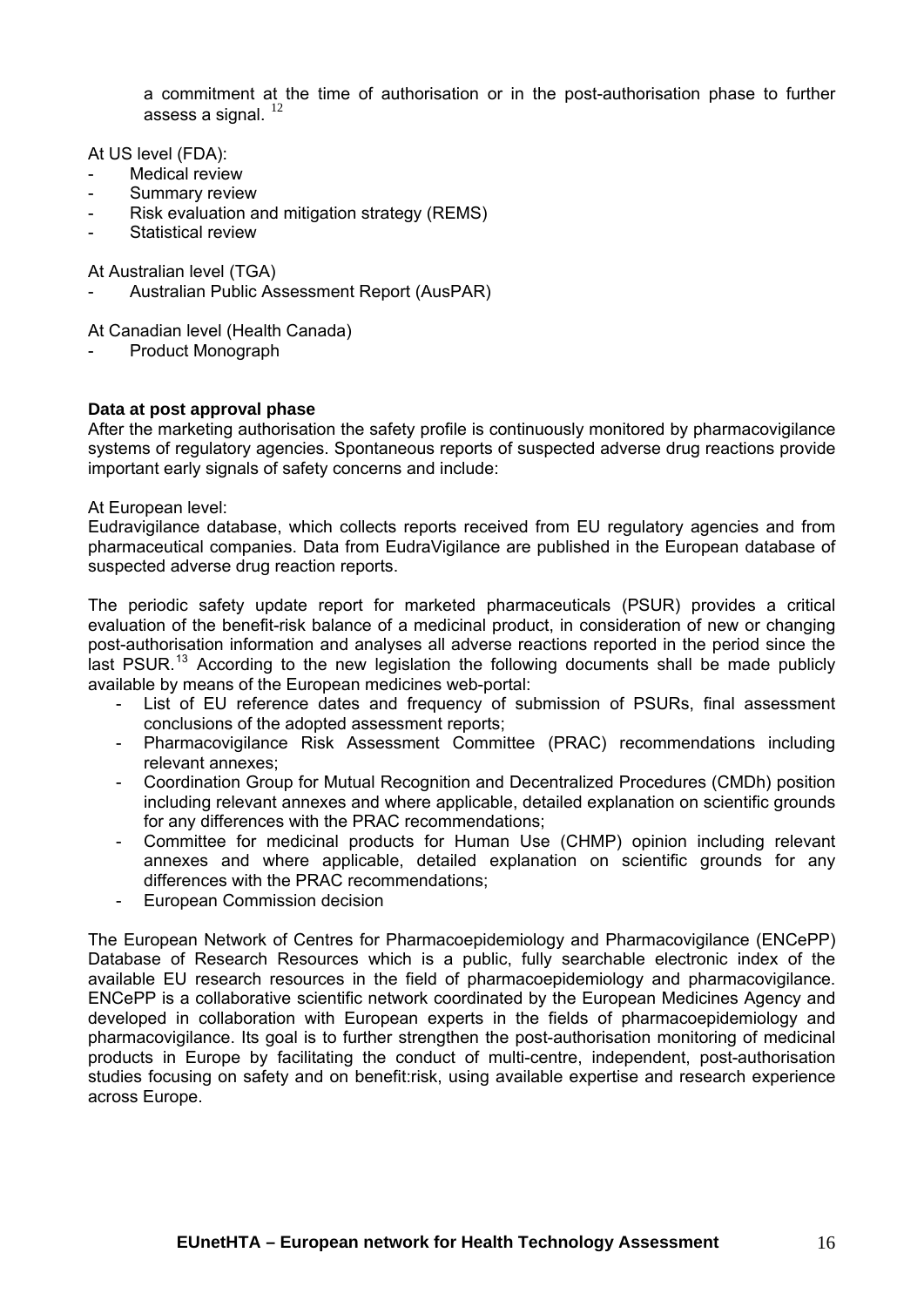At US level:

The Adverse Event Reporting System (AERS), which is the database which supports the FDA's post-marketing safety surveillance program for all approved pharmaceuticals and therapeutic biological products. In MedWatch website FDA collects information about adverse reactions and data are publicly available.

#### At international level:

Vigibase Services, which is an international collection of spontaneous reports of suspected adverse reactions, from countries participating in WHO Program for International Drug Monitoring and is maintained by Uppsala Monitoring Centre. National and regional centres in all official and associated member countries have access to the data.

Early signal detection is the task of regulatory authorities and not really of HTA assessors. Unless confirmed by regulatory authorities, they should not contribute to a re-appraisal of a pharmaceutical by a HTA agency. There are other possible safety triggers for re-appraisal of a pharmaceutical: relevant serious adverse events observed post-authorisation that may change benefit/harm balance or published literature data indicating an increased risk (e.g. increased incidence of cancer). However, this information is assessed by regulatory authorities and, if they change the benefit-risk balance, appropriate measures are taken so that the benefit-risk balance remains positive (a restriction of conditions of use or the need of periodic diagnostic procedures, among others). At re-appraisal, identified safety concern of a pharmaceutical (e.g. incidence of hepatotoxicity) is compared to the same safety concern (incidence of hepatotoxicity) of a comparator. However the whole overall safety picture of both medicines has to be considered, in order to assess other advantages/disadvantages.

The European Commission has amended the current pharmacovigilance system and proposed new EU pharmacovigilance legislation ([Regulation \(EU\) No 1235/2010](http://eur-lex.europa.eu/LexUriServ/LexUriServ.do?uri=OJ:L:2010:348:0001:0016:EN:PDF) [Directive 2010/84/EU\)](http://eur-lex.europa.eu/LexUriServ/LexUriServ.do?uri=OJ:L:2010:348:0074:0099:EN:PDF) in order to continue to ensure greater patient safety. The new pharmacovigilance legislation will strengthen the current system for safety monitoring of medicines on the European market in order to obtain major robustness and transparency. A new scientific committee, the Pharmacovigilance Risk Assessment Committee (PRAC), was set up. The new pharmacovigilance legislation will cover all aspects of the risk management of the use of medicinal products for human use including the detention, assessment, communication relating to the risk of adverse reactions, taking into account the therapeutic effect of the medicinal product, the design and evaluation of postauthorisation safety studies and pharmacovigilance audit. It is useful to take into account the new rules laid down by the new pharmacovigilance legislation in consideration of the possible implications for the safety assessment in the field of Relative Effectiveness Assessment.

#### **Where to find the information**

- EPAR: <http://www.ema.europa.eu/ema/>
- ENCePP: http://www.encepp.eu/index.shtml
- Eudravigilance database: http://www.adrreports.eu/EN/disclaimer.html
- Vigibase Services, Uppsala Monitoring Centre: [http://www.who-umc.org](http://www.who-umc.org/)
- Medwatch: <http://www.fda.gov/medwatch/index.html>
- FDA summary review: <http://www.fda.gov/Drugs/default.htm>
- Australian Public Assessment Report (AusPAR): <http://www.tga.gov.au/>
- Product Monograph:<http://www.hc-sc.gc.ca/index-eng.php>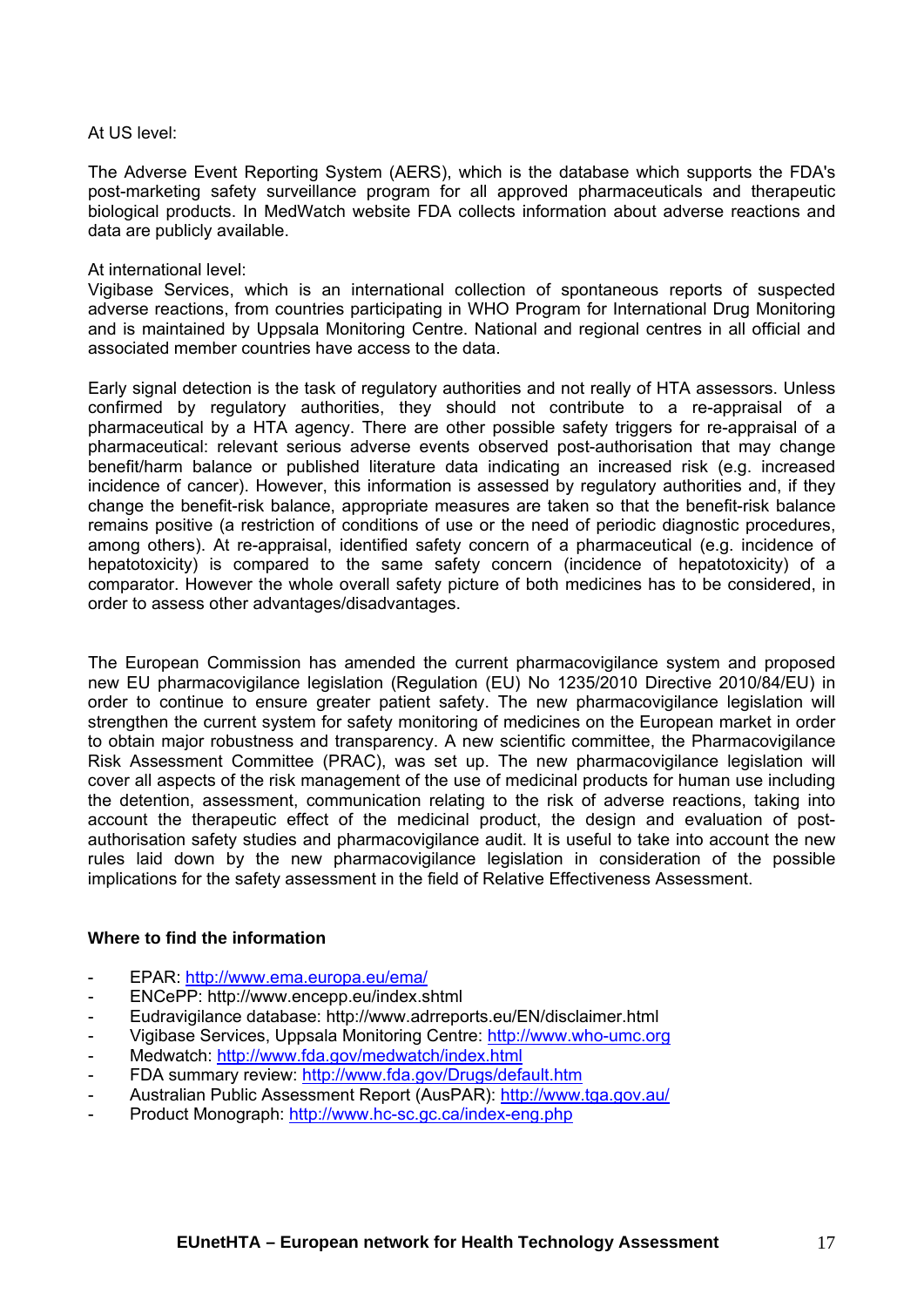# *2.3.2 Randomised Clinical Trials (RCTs)*

From RCTs data on well-recognised, frequent, easily detectable adverse reactions are normally identified.<sup>1</sup> Whether or not information on rare and long term effects that occur in clinical practice can be inferred from RCT, depends on the size, duration and other features of trials, but this also applies to all other types of studies. Clinical trials are usually powered to detect statistical significance of possible benefit(s) of a pharmaceutical and only secondly designed to study safety.<sup>1,2,[14](#page-34-13)</sup> As a result the evidence on adverse effects generated by RCTs may not be conclusive.

Patients included in clinical trials may not reflect the features of populations who will undergo the treatment in clinical practice affecting the external validity of the trial.<sup>1</sup> In fact RCTs may fail in identifying risks in populations not included in the trial and in identifying, depending on the design of the study, some categories of reactions such as reactions where young or old age is a risk factor, the effect of the medicine on other diseases, the effect on pregnancy, reactions related to female sex, reactions due to genetic variations in different ethnic groups, those associated with other uses not studied in the trial, withdrawal effects, and unfavourable changes in death rate because of low number of participants and short period of observation.<sup>[15](#page-34-14)</sup>

Although head to head RCTs are the most direct evidence on comparative safety, placebocontrolled RCTs may be important to obtain information on absolute and relative risks and more precise estimates of adverse reactions. $2$ 

Studies sufficiently powered to assess (differences in) adverse effects, when possible, are important sources of information in the safety assessment.

The HTA assessors should also attempt to include results of completed but not published RCTs and unpublished results of published trials.<sup>2</sup> This kind of information may be collected searching abstracts presented during congresses and through the public assessment report performed by regulatory authorities.

## *2.3.3 Observational studies*

RCTs are considered the best standard for evaluating benefits, but for safety assessment the use of additional sources of information could be necessary. $2$ 

In some cases, observational studies provide a wider number of participants observed for a longer period of time and may be more likely to capture rare and long term effects.<sup>11</sup> Whether or not data from observational studies have higher degree of external validity than RCTs, depends on the specific question and the design of specific studies. Nevertheless, because of the lack of randomisation the observational studies are more subject to risk of bias, which are normally taken into account in the design itself or in the data analysis.

There is debate concerning the capacity of the different study designs (randomised controlled trials and observational studies) to yield reliable quantitative estimate of adverse reactions.

Papanikolaou et al. found that non randomised studies are often conservative in estimating absolute risks. These differences were largely due to inconsistencies in study populations.<sup>[16](#page-34-15)</sup>On the other hand a recent review presented no difference on average between estimates of adverse effects from meta-analyses of RCTs and of observational studies. Therefore it suggested evaluating a broad range of studies to obtain an exhaustive assessment of adverse reactions with wider generalisability.<sup>[17](#page-34-16)</sup>

Observational studies based on analyses of large administrative database are efficient in providing information on safety issues since they can be performed in shorter timeframes. They are probably more useful for evaluating serious adverse effects that are more reliably recorded than less serious adverse effects that may not generate a specific clinic visit or diagnostic code.<sup>2</sup>

## *2.3.4 Case Reports*

Case reports are useful to collect data on uncommon, unexpected or long-term adverse reactions not normally identified in clinical trials.<sup>[18](#page-34-17)</sup> One of the most important advantages of case reports is to contribute to signal generation which may then be confirmed by further studies.<sup>[19](#page-34-18),20</sup>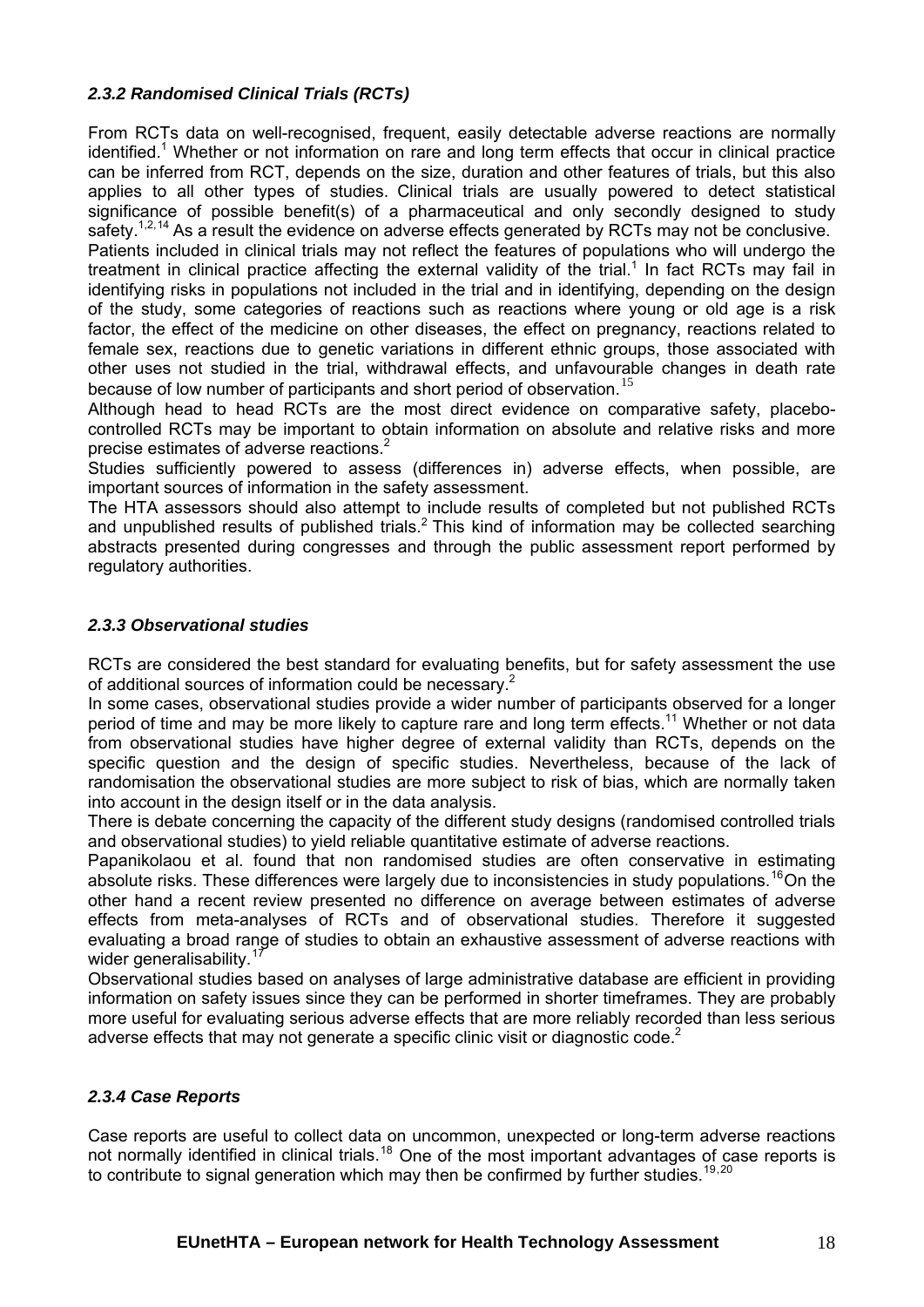A study showed that the 90% pharmaceuticals withdrawals from French market between 1998 and 2004 were supported by spontaneous case reports.<sup>[21](#page-34-19)</sup> This study was in accordance with Arnaiz et al which investigated reasons for withdrawals of pharmaceuticals in Spain between 1990 and 1999.<sup>[22](#page-34-20)</sup> However it should be pointed out that case reports present relevant limitations, being their role the generation of signals that need to be further confirmed. Limitations include the lack of important information, such as conclusive evidence on the estimate of the incidence.<sup>11</sup> In addition, even though they may be published in scientific journals they are seldom subjected to confirmatory investigations.<sup>[23](#page-34-21)</sup>

## *2.3.5 How and where to find the information: search strategy*

Because of poor indexing and inconsistent terminology the identification of studies reporting data on adverse reactions may be problematic.[24](#page-34-22),[25](#page-34-23),[26](#page-34-24) 

There is no single approach of search strategy to collect evidence on adverse effects, but a combination of different approaches is required. Two main approaches can be followed: searching electronic database using index terms (such as MeSH in MEDLINE) and free text terms. The two approaches should be combined. [27](#page-34-25)

A search through clinical trials registers (i.e. clinicaltrials.gov, EU clinical trials register, www.controlled-trials.com) to identify ongoing or completed but not published trials could provide additional information. In the EU, abstracts and summary results of post authorisation safety studies requested by regulatory authorities to marketing authorisation holders will be public according to new legislation. EVIDENT database could be searched for identifying requests/recommendations by agencies for additional evidence collection concerning safety.

# <span id="page-18-0"></span>*2.4 Evaluation of sources of information*

HTA assessors should adequately assess the risk of bias of studies and the quality of safety data to decide on the inclusion in the assessment and then on their interpretation.

## *2.4.1 Regulatory sources*

The documentation supporting authorisation usually includes clinical trials; therefore the quality issues relating RCTs described in the 2.4.2 paragraph can be applied also to the regulatory sources. Nevertheless the safety assessment from different regulatory authorities may vary, making a comparison useful. Moreover a technology may have a different regulatory status across jurisdictions; it could be in approval phase in a jurisdiction and may have been marketed in another jurisdiction and therefore different data may be available.

# *2.4.2 Randomised clinical trials (RCTs)*

It is recommended to evaluate both the risk of bias of individual studies and the quality of data on adverse effects. For the assessment of risk of bias several methods are available and they may be in the form of scales, checklist or individual components. A tool was developed by the Cochrane Collaboration.<sup>[28](#page-34-26)</sup> In any case methods used to assess the risk of bias should be clearly described and results should be reported, also in table format. Moreover it should be explained how the information on risk of bias will be used in the synthesis of data. $44$ 

In assessing quality of data HTA assessors should evaluate two main aspects:

- o how adverse effects were identified and collected and
- o how they were reported.

HTA assessors should bear in mind that methods used to monitor or detect adverse effects greatly influence their reported frequency.  $1,7,11$  As a result, studies using different methods of monitoring effects are difficult to be compared.<sup>1</sup>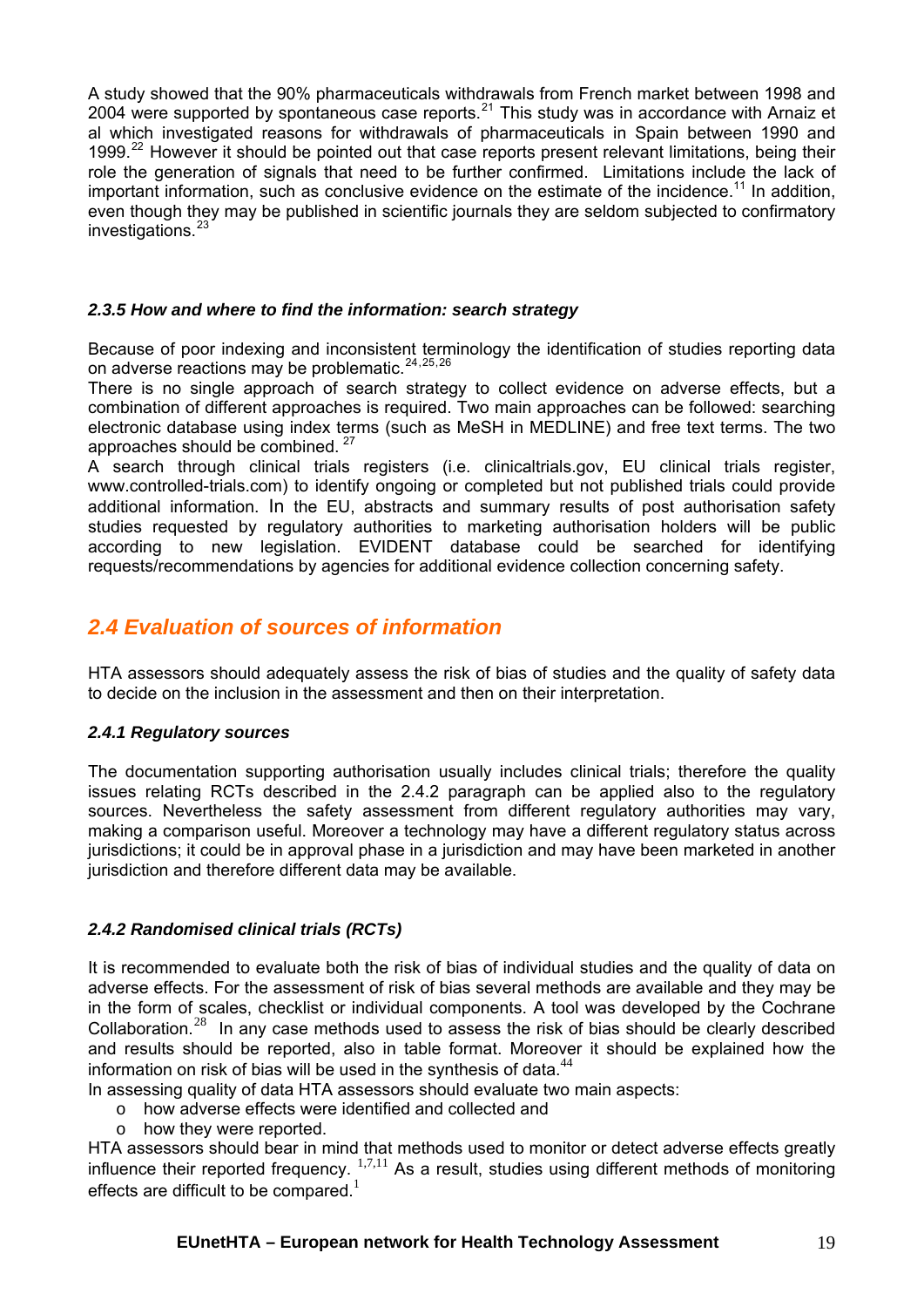For instance active methods (such as querying patients) and use of check list are more likely to identify adverse effects than passive (relying on patient self report) or less focused methods.<sup>1,2</sup> It is also important to consider how adverse effects are measured and if there are differences in measurements between studies (for example, for the adverse effect fever how and when the temperature is measured across trials should be taken into account).

Useful questions (also for observational studies), elaborated by the Cochrane Collaboration<sup>7</sup>, to evaluate how adverse effects are collected are the following:

- o Were definitions given of reported adverse effects?
- o How were adverse effects data collected: prospective/routine monitoring, spontaneous reporting, patient checklist/ questionnaire/diary; systematic survey of patients?

The quality of adverse effects reporting in RCTs is often variable.<sup>[29](#page-34-27),[30](#page-34-28),[31](#page-34-29),[32](#page-34-30),[33](#page-34-31),[34](#page-34-32)</sup>

An evaluation of safety reporting in randomised trials across seven different medical areas demonstrated that safety reporting was often varying. Adverse effects were reported adequately only in 39% of the trials identified and many trials reported adverse effects without specifying severity and frequency.<sup>33</sup>

severity of adverse effects in oncology clinical trials.  $38$ The categorisation of adverse effects may differ across trials, making the synthesis of results difficult<sup>6</sup>. Using a common, widely accepted scale would have the advantage that information can then be compared and synthesised across different studies.<sup>[35](#page-34-17)</sup> Standardised scales are available for some conditions,<sup>2</sup> including National Cancer Institute (Common Terminology Criteria for Adverse Event  $3^{36}$  $3^{36}$  $3^{36}$  and WHO scales<sup>[37](#page-34-33)</sup>. The CTCAE is considered the standard for reporting the

For these reasons HTA assessors should adequately evaluate how adverse effects are reported. The Cochrane Collaboration identified questions to assess the quality of reporting (also valid for observational studies):

- Were any patients excluded from the adverse effects analysis?
- Did the report give numerical data by intervention group?
- Which categories of adverse effects did investigators report?
- Did investigators report on all important or serious adverse effects, and how were these defined?
- Were the methods used for monitoring adverse effects reported?
- Was an independent data safety monitoring board established?<sup>7</sup>

If adverse effects are independently adjudicated and/or confirmed by chart review, they should be evaluated.

The Consolidated Standards of Reporting Clinical Trials (CONSORT) presented the most frequent inadequate practices in reporting adverse effects in RCTs (see table  $1)^{39}$  $1)^{39}$  $1)^{39}$  which should be considered when assessing data to include in the analysis.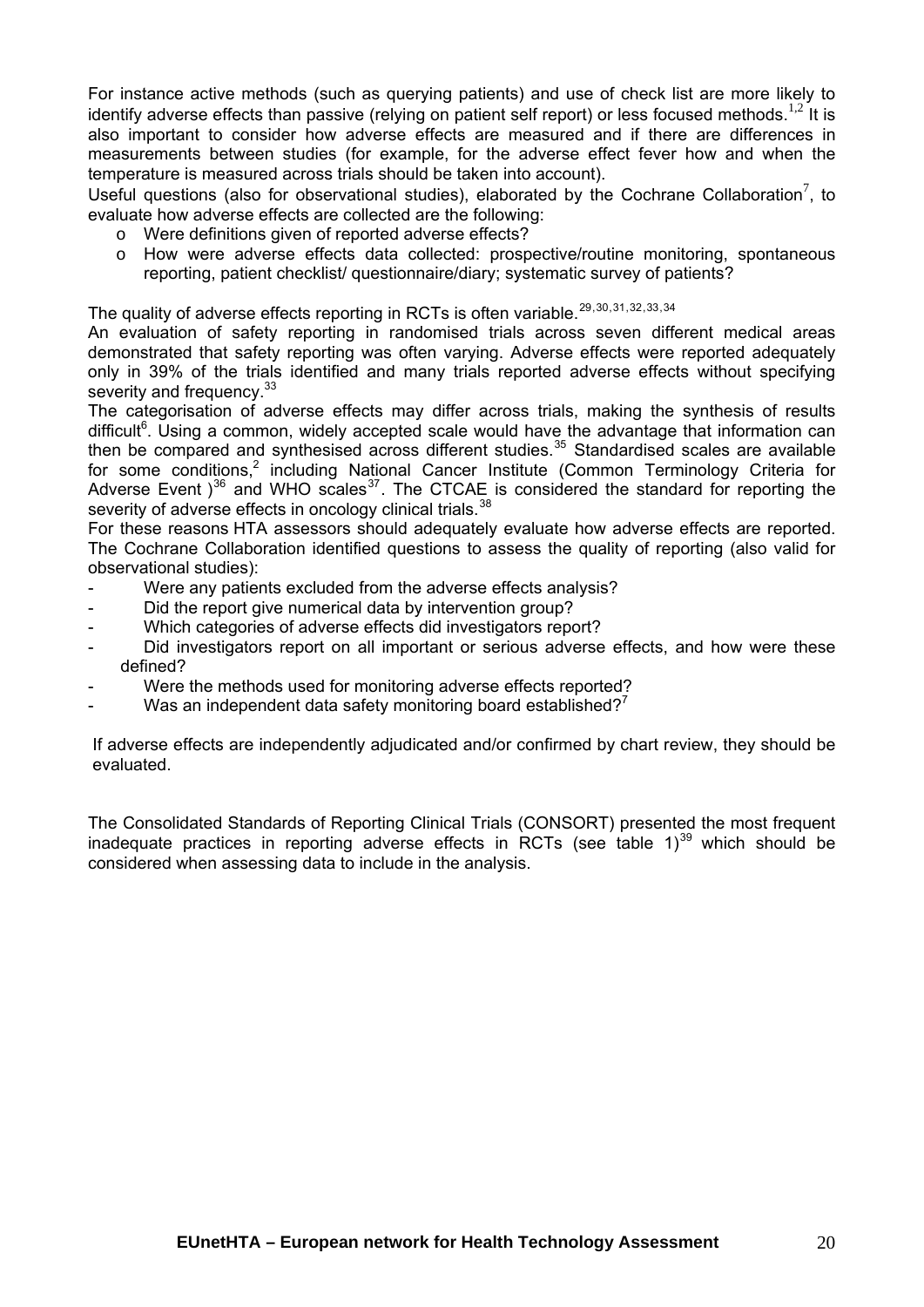# **Table 1. Practices to avoid in reporting adverse effects in RCTs (Ioannidis JP et al. 2004)**

1. Using generic or vague statements, such as "the drug was generally well tolerated" or "the comparator drug was relatively poorly tolerated."

2. Failing to provide separate data for each study arm.

3. Providing summed numbers for all adverse events for each study arm, without separate data for each type of adverse event.

4. Providing summed numbers for a specific type of adverse event, regardless of severity or seriousness.

5. Reporting only the adverse events observed at a certain frequency or rate threshold (for example, >3% or >10% of participants).

6. Reporting only the adverse events that reach a *P* value threshold in the comparison of the randomised arms (for example, *P* <0.05).

7. Reporting measures of central tendency (for example, means or medians) for continuous variables without any information on extreme values.

8. Improperly handling or disregarding the relative timing of the events, when timing is an important determinant of the adverse event in question.

9. Not distinguishing between patients with 1 adverse event and participants with multiple adverse events.

10. Providing statements about whether data were statistically significant without giving the exact counts of events.

11. Not providing data on harms for all randomly assigned participants

Although withdrawals are an important outcome, HTA assessors should be cautious when interpreting withdrawals as surrogates for safety or tolerability because of the potential for bias.

## *2.4.3 Observational studies*

Because of the lack of randomisation the quality of observational studies should be adequately assessed.

Available instruments for evaluating observational studies vary in scope, number and types of items used and developmental rigor. $\dot{2}$ 

The STROBE (Strengthening the Reporting of Observational Studies in Epidemiology) is a guidance on how to properly report observational studies and provides a checklist of 22 items that should be addressed in papers reporting cohort, case-control, and cross-sectional studies (see Annex 1. The STROBE statement - checklist of items that should be addressed in reports of observational studies).<sup>[40](#page-34-35)</sup>

Moreover, the Newcastle-Ottawa scale was developed to assess the quality of non randomised studies in meta-analysis. A study is judged according to three aspects: the selection of the study groups; the comparability of the groups; and the ascertainment of either the exposure or outcome of interest for case-control or cohort studies, respectively.<sup>[41](#page-34-23)</sup>

Additional factor to be considered can be: a) any validation of the case definition and/or outcomes (or absence of outcome) in the data source - either as part of the ongoing study or from literature.

b) justification of the suitability of the proposed case/outcome definition for the safety study.

It is necessary to assess the quality of data on adverse reactions in observational studies. Most of the considerations presented for RCTs are valid and helpful also for observational studies.

## <span id="page-20-0"></span>*2.4.4 Case reports*

Given the considerable limitations HTA assessors should adequately assess published case reports when judging about their inclusion.

For this purpose the HTA assessors should consider the following aspects: <sup>7</sup>

Do reports have a good predictive value?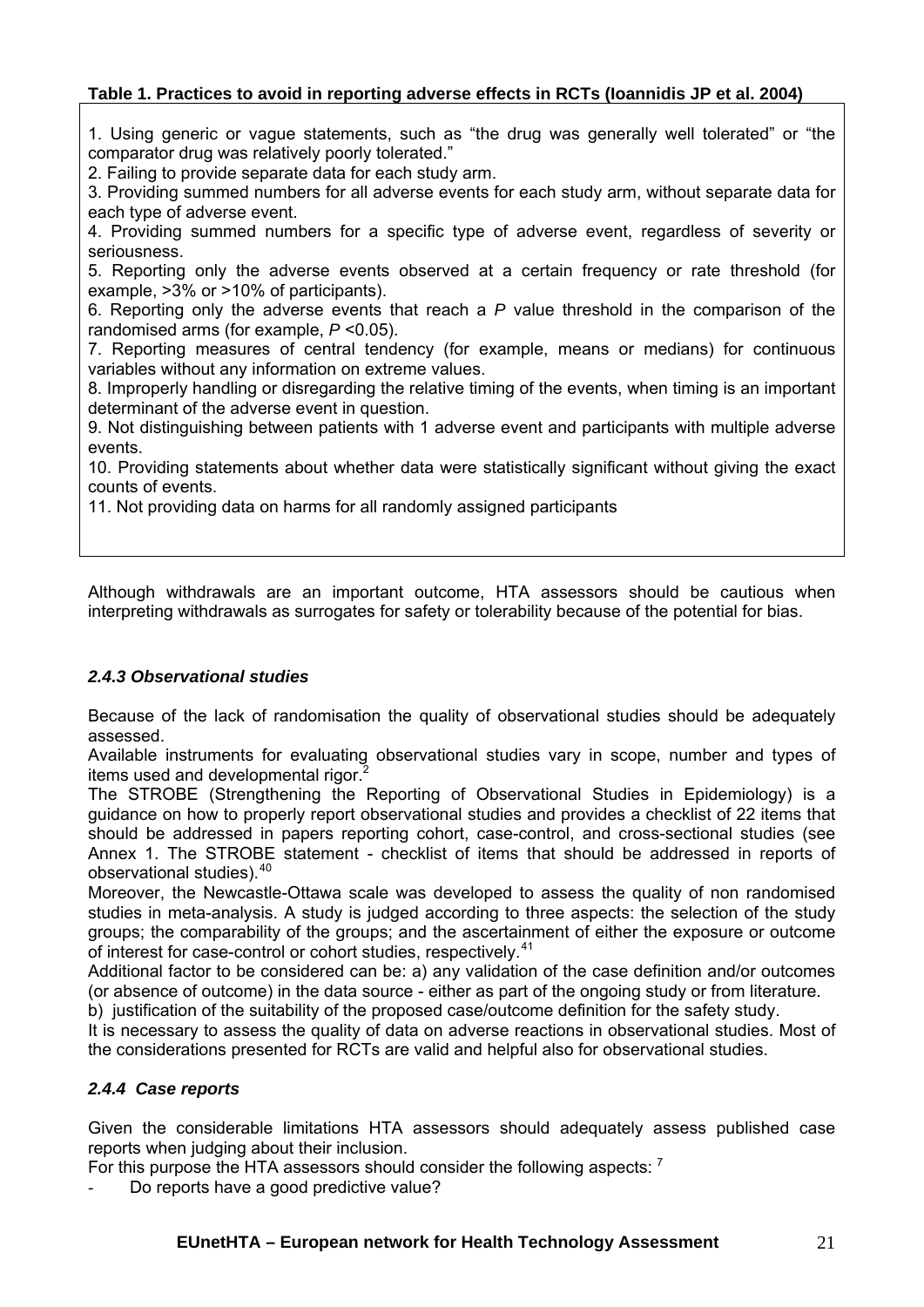- Is there a causal relation between the intervention and the adverse event?
- Is there a plausible biological mechanism linking the intervention to the adverse events?
- Do reports provide enough information to allow detailed appraisal of the evidence?
- Are there any potential problems from using data from the reports, which might outweigh the perceived benefit of being comprehensive?

A set of desirable contents of a case report was proposed and included 14 items that are applied by the former Committee on Safety of Medicines' yellow card in the United Kingdom, and 14 from the MedWatch adverse event forms in the United States (see Annex 2. Preferred contents of a case report).<sup>[42](#page-34-10)</sup>

HTA assessors should take into account that published case reports and spontaneous reporting may provide different frequencies of adverse effects from those obtained from a meta-analysis of double-blind, randomised controlled trials.1

# <span id="page-21-0"></span>*2.5 Synthesis and reporting of results by HTA assessors*

At this stage of the assessment, after collecting the evidence and judging on their inclusion, HTA assessors should clearly describe included sources of information, risk of bias and quality of adverse reactions data, quantify adverse reactions in terms of frequency, incidence, severity and seriousness in comparison with its comparators.

# *2.5.1 Description of included sources of information*

Characteristics of selected studies which may influence results and their external validity should be reported and summarised in table.<sup>[43](#page-34-36)</sup>

Different approaches are available, including PRISMA Statement (Preferred reporting for Systematic Reviews and Meta-Analyses) and Cochrane Collaboration's approach.<sup>[44](#page-34-37),[45](#page-34-38)</sup>

PRISMA Statement recommends describing the characteristics of included studies (e.g. study size, follow-up period, PICOS). The Cochrane collaboration suggests to present a table entitled "Characteristics of included studies" including the following items: methods (study design, duration of the study); participants (setting, relevant details of health status of participants, age, sex and country); intervention (for pharmaceuticals, the name, dose, frequency, way of administration, duration); outcome and notes. Both approaches recommend describing the risk of bias of each study in a separate table.

According to these schemes useful information to be reported by HTA assessors are the following: methods (study design and follow-up period); characteristics of participants for both arms (setting, age, sex and country/geographic area, if appropriate race), intervention and comparator(s) (for pharmaceuticals: the name, dose, frequency, route of administration, duration), and outcomes. It is important to consider and to report the exposure of patients to the treatment. Methods used to collect adverse effects should be described as well (see table 2. as an example).

| <b>Study</b> | <b>Methods</b>                        | <b>Participants</b>                                   | <b>Intervention</b>                                                                    | <b>Outcomes</b> | <b>Methods</b>                              |  |  |
|--------------|---------------------------------------|-------------------------------------------------------|----------------------------------------------------------------------------------------|-----------------|---------------------------------------------|--|--|
| (reference)  | (Study<br>design<br>and<br>follow up) | (setting, age, sex and<br>country/geographic<br>area) | and<br>comparator(s)<br>(name,<br>dose,<br>frequency,<br>route<br>Οf<br>administration |                 | used<br>to<br>collect<br>adverse<br>effects |  |  |
|              |                                       |                                                       | and duration)                                                                          |                 |                                             |  |  |
|              |                                       |                                                       |                                                                                        |                 |                                             |  |  |

## **Table 2. Characteristics of included studies**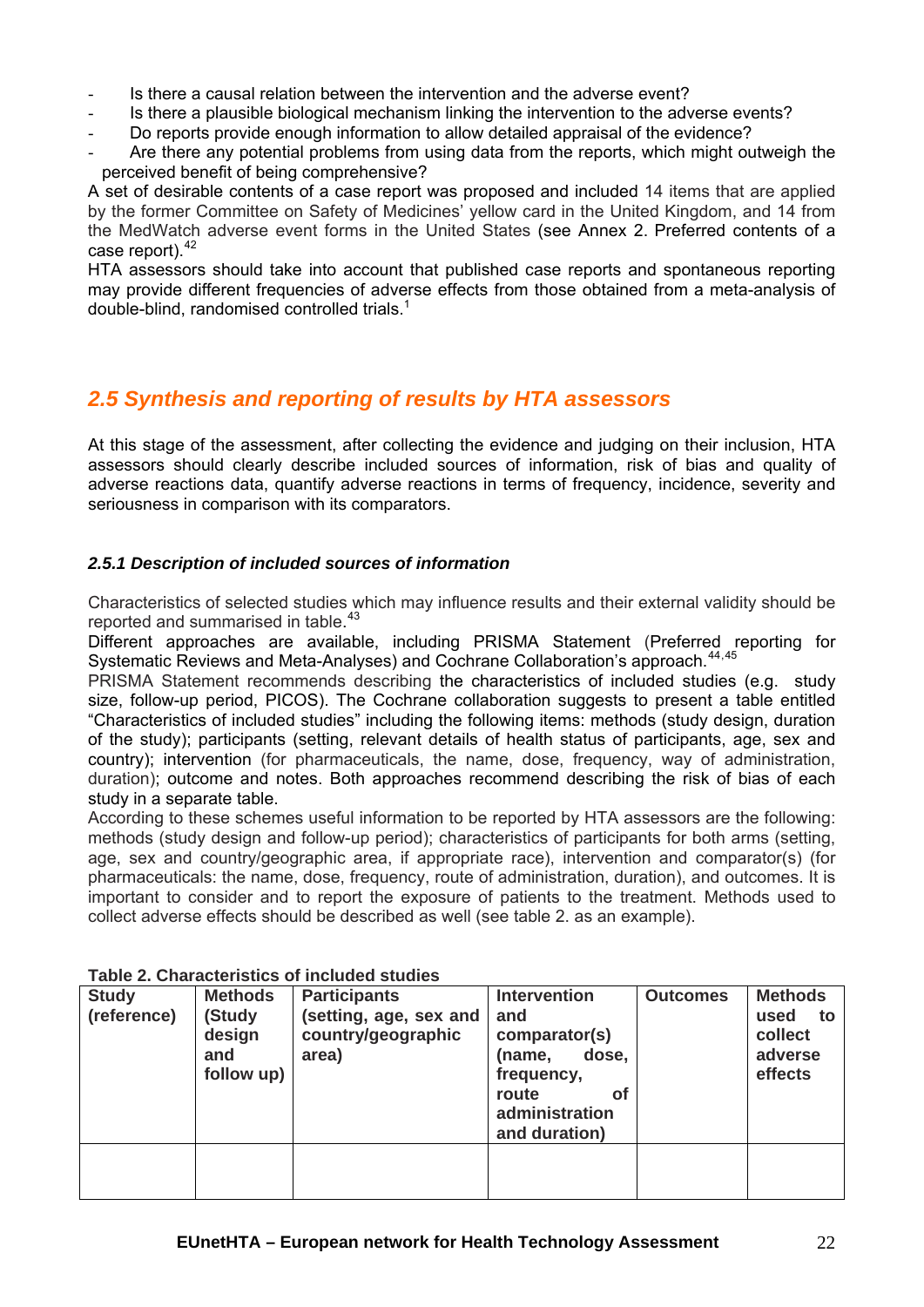Tables describing characteristics of included studies can be presented separately for each study design as reported by Singh et al.<sup>[46](#page-34-13)</sup>

## *2***.***5.2 Quantification of adverse effects in terms of frequency, incidence, severity and seriousness*

According to previously developed guidelines (see Annex 3. Methods for documentation and selection criteria), results of individual studies can be presented by study arm in tabular form, using at least the following measures:

- Number of participants per study arm
- Number of patients excluded from the analysis dataset
- Patient-years of exposure
- Number of participants with the event
- Number of events
- Absolute risk; incidence rate (95% CI)
- Relative risk (95% CI)
- The quality of the evidence (e.g. high, moderate, low and very low)

If the adverse effects data is from an observational study, the relative risk estimate should be adjusted for potential confounding/effect modifying factors.

Different tables can be elaborated for RCTs and observational studies.

The adverse effects should be grouped according to the System Organ Class (SOC). (The classification is available at: http://www.meddramsso.com).

The adverse effects which are common and serious should be reported separately. An example of reporting adverse effects is given in tables 3 adapted from NICE.

The description of adverse effects in terms of duration and reversibility is advisable to understand their burden, taking also into account the exposure to treatment.

#### **Table 3a. Adverse effects by frequency**

| <b>System</b><br>organ/<br>class/adverse<br>effects | <b>Frequency</b><br>common,<br>(very<br>common, uncommon, rare, very<br>rare, not known) | <b>Intervention</b><br>% of patients<br>$(n = x)$ | Comparato<br>℅<br><b>of</b><br>patients<br>$(n = x)$ | <b>Relative</b><br>risk<br>(95% CI) |
|-----------------------------------------------------|------------------------------------------------------------------------------------------|---------------------------------------------------|------------------------------------------------------|-------------------------------------|
|                                                     | Class 1 (for example, nervous system disorders)                                          |                                                   |                                                      |                                     |
| Adverse event 1                                     |                                                                                          |                                                   |                                                      |                                     |
| Adverse event 2                                     |                                                                                          |                                                   |                                                      |                                     |
| Class 2 (for example, vascular disorders)           |                                                                                          |                                                   |                                                      |                                     |
| Adverse event 3                                     |                                                                                          |                                                   |                                                      |                                     |
| Adverse event 4                                     |                                                                                          |                                                   |                                                      |                                     |

Source: Adapted from NICE. Single Technology Appraisal. Specification for Manufacturer /sponsor submission of evidence.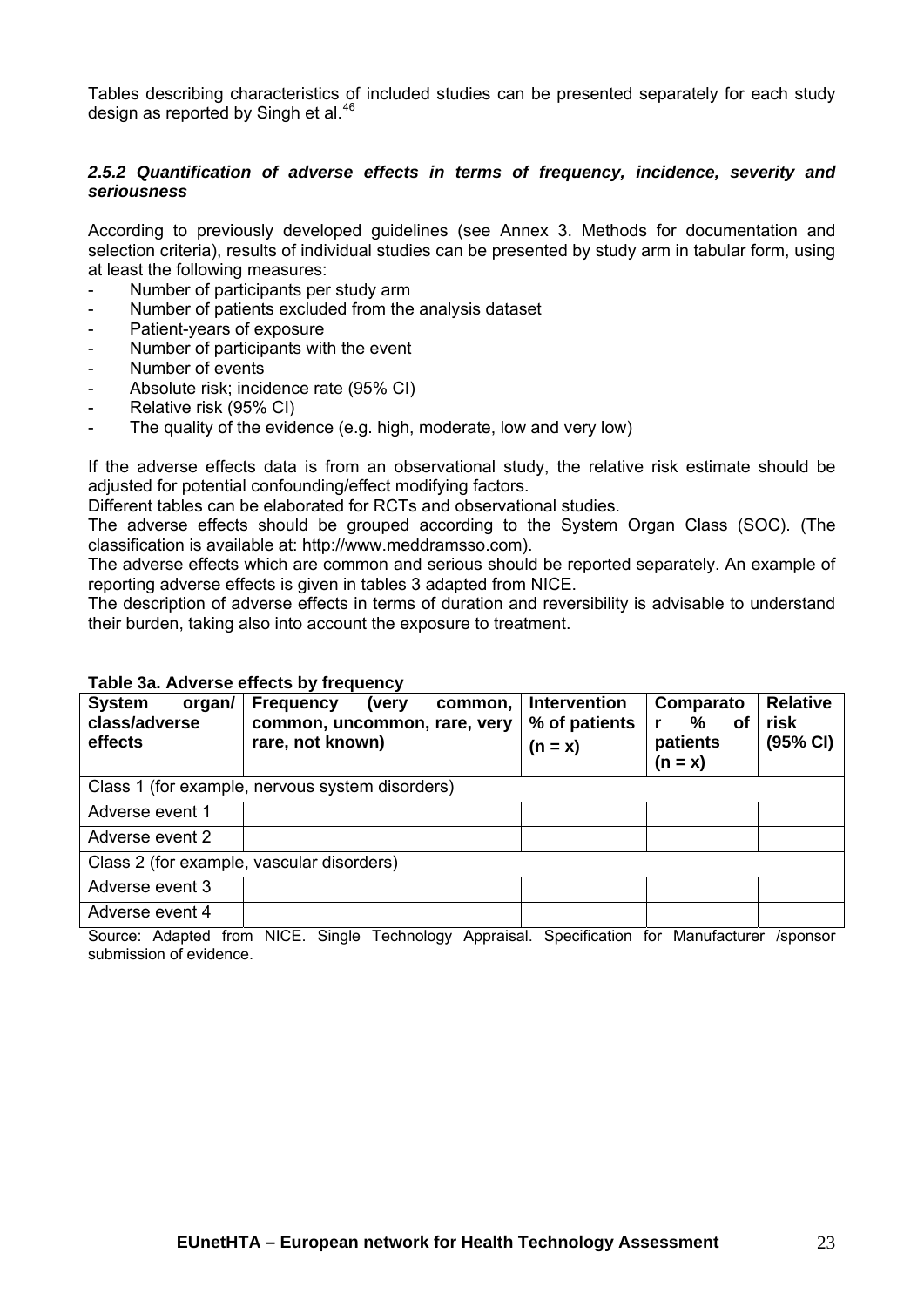## **Table 3b. Adverse effects by seriousness**

| <b>System</b><br>organ/<br>class/adverse<br>effects | life-<br>(death,<br><b>Seriousness</b><br>threatening, requires in-patient<br>hospitalisation or prolongation of<br>existing hospitalisation, persistent<br>or significant disability incapacity,<br>or is a congenital anomaly/birth<br>defect) | <b>Intervention</b><br>℅<br>οf<br>patients<br>$(n = x)$ | <b>Comparator</b><br>℅<br>οf<br>patients<br>$(n = x)$ | <b>Relative</b><br>risk<br>(95% CI) |  |  |
|-----------------------------------------------------|--------------------------------------------------------------------------------------------------------------------------------------------------------------------------------------------------------------------------------------------------|---------------------------------------------------------|-------------------------------------------------------|-------------------------------------|--|--|
|                                                     | Class 1 (for example, nervous system disorders)                                                                                                                                                                                                  |                                                         |                                                       |                                     |  |  |
| Adverse event 1                                     |                                                                                                                                                                                                                                                  |                                                         |                                                       |                                     |  |  |
| Adverse event 2                                     |                                                                                                                                                                                                                                                  |                                                         |                                                       |                                     |  |  |
| Class 2 (for example, vascular disorders)           |                                                                                                                                                                                                                                                  |                                                         |                                                       |                                     |  |  |
| Adverse event 3                                     |                                                                                                                                                                                                                                                  |                                                         |                                                       |                                     |  |  |
| Adverse event 4                                     | $\cdots$ $\sim$ $\cdots$<br>$ -$                                                                                                                                                                                                                 | $\sim$                                                  |                                                       |                                     |  |  |

Source: Adapted from NICE. Single Technology Appraisal. Specification for Manufacturer /sponsor submission of evidence.

Some authors proposed to use composite safety endpoints, merging in a single endpoint different types of adverse effects. As an example composite cardiovascular safety endpoint may include myocardial infarction and heart failure, stroke, coronary revascularisation and out-of-hospital cardiac death.<sup>[47](#page-34-14)</sup> The data must be provided for composite and single effects. The data can be given as either number of effects or hazard ratio (see tables 4 as an example). The use of composite endpoints can have the advantage to facilitate understanding of comparative safety data and to increase the statistical power because of the larger number of participants.

**Table 4a. Incidence Rates for Safety Effects per 1000 Person-years among Propensity Score–Matched Older Adults with Arthritis Initiating Prescription Analgesic Treatment (Solomon DH et al, 2010)** 

|                                       |                         | <b>nsNSAIDs</b>  |                                   |                         | <b>Coxibs</b>    |                                   |                         | <b>Opioids</b>   |                            |
|---------------------------------------|-------------------------|------------------|-----------------------------------|-------------------------|------------------|-----------------------------------|-------------------------|------------------|----------------------------|
| <b>Adverse Eventa</b>                 | No. of<br><b>Events</b> | Person-<br>years | <b>Incidence Rate</b><br>(95% CI) | No. of<br><b>Events</b> | Person-<br>years | <b>Incidence Rate</b><br>(95% CI) | No. of<br><b>Events</b> | Person-<br>years | Incidence Rate<br>(95% CI) |
|                                       |                         |                  |                                   |                         |                  | <b>Composite Safety Events</b>    |                         |                  |                            |
| Composite cardiovascular <sup>b</sup> | 105                     | 1369             | 77 (63-92)                        | 208                     | 2369             | 88 (76-100)                       | 196                     | 1604             | 122 (106-140)              |
| Upper or lower GI tract bleeding      | 29                      | 1385             | $21(14-30)$                       | 28                      | 2419             | $12(8-16)$                        | 35                      | 1668             | $21(16-27)$                |
| Composite fracture <sup>c</sup>       | 36                      | 1382             | $26(19-36)$                       | 45                      | 2419             | 19 (14-25)                        | 168                     | 1663             | $101(87-117)$              |
| Hospitalized adverse event            | 143                     | 1366             | 105 (89-123)                      | 237                     | 2375             | 100 (88-113)                      | 247                     | 1598             | 155 (136-175)              |
| Death related to adverse event        | 18                      | 1388             | $13(8-20)$                        | 30                      | 2428             | $12(9-17)$                        | 20                      | 1696             | $12(7-18)$                 |
| All-cause mortality                   | 66                      | 1388             | 48 (37-60)                        | 115                     | 2428             | 47 (39-57)                        | 127                     | 1696             | 75 (63-89)                 |
|                                       |                         |                  |                                   |                         |                  | <b>Individual Safety Events</b>   |                         |                  |                            |
| <b>Myocardial infarction</b>          | 19                      | 1386             | $14(9-21)$                        | 49                      | 2417             | $20(12-27)$                       | 48                      | 1675             | $29(21-38)$                |
| <b>Heart failure</b>                  | 42                      | 1381             | $30(22-41)$                       | 83                      | 2407             | 34 (28-43)                        | 75                      | 1654             | 45 (36-57)                 |
| <b>Stroke</b>                         | 31                      | 1379             | $22(16-31)$                       | 51                      | 2416             | $21(16-28)$                       | 31                      | 1682             | 18 (13-26)                 |
| Coronary revascularization            | $\overline{7}$          | 1386             | $5(2-10)$                         | 39                      | 2405             | 16 (12-22)                        | 43                      | 1671             | 26 (19-34)                 |
| Out-of-hospital cardiac death         | 15                      | 1388             | $11(6-17)$                        | 19                      | 2428             | $8(5-12)$                         | 29                      | 1696             | $17(12-24)$                |
| <b>Upper GI tract bleeding</b>        | 19                      | 1385             | $14(9-21)$                        | 16                      | 2422             | $7(4-10)$                         | 19                      | 1385             | $14(9-21)$                 |
| Lower GI tract bleeding               | 12                      | 1387             | $9(5-15)$                         | 12                      | 2426             | $5(3-8)$                          | 13                      | 1683             | $8(4-13)$                  |
| <b>Bowel obstruction</b>              | 3                       | 1388             | $2(1-6)$                          | 8                       | 2427             | $3(2-6)$                          | 14                      | 1683             | $8(5-14)$                  |
| Acute kidney injury                   | 64                      | 1377             | $5(36-59)$                        | 94                      | 2408             | 39 (32-48)                        | 105                     | 1660             | 63 (52-76)                 |
| <b>Falls</b>                          | 36                      | 1374             | 26 (19-36)                        | 43                      | 2412             | 18 (13-24)                        | 68                      | 1664             | 41 (32-51)                 |
| <b>Fracture</b>                       |                         |                  |                                   |                         |                  |                                   |                         |                  |                            |
| <b>Hip</b>                            | 6                       | 1388             | $4(2-9)$                          | 13                      | 2426             | $5(3-9)$                          | 19                      | 1694             | $11(7-17)$                 |
| <b>Humerus</b>                        | $\overline{7}$          | 1387             | $5(2-10)$                         | 9                       | 2427             | $4(2-7)$                          | 69                      | 1683             | 41 (32-52)                 |
| <b>Pelvic</b>                         | 8                       | 1384             | $6(3-11)$                         | 19                      | 2424             | $8(5-12)$                         | 27                      | 1690             | $16(11-23)$                |
| <b>Radius</b>                         | 15                      | 1387             | $11(6-17)$                        | 9                       | 2425             | $4(2-7)$                          | 58                      | 1684             | $34(26-44)$                |
| <b>Hepatotoxic effects</b>            | 16                      | 1386             | $12(7-18)$                        | 26                      | 2407             | $11(7-16)$                        | 19                      | 1682             | $11(7-17)$                 |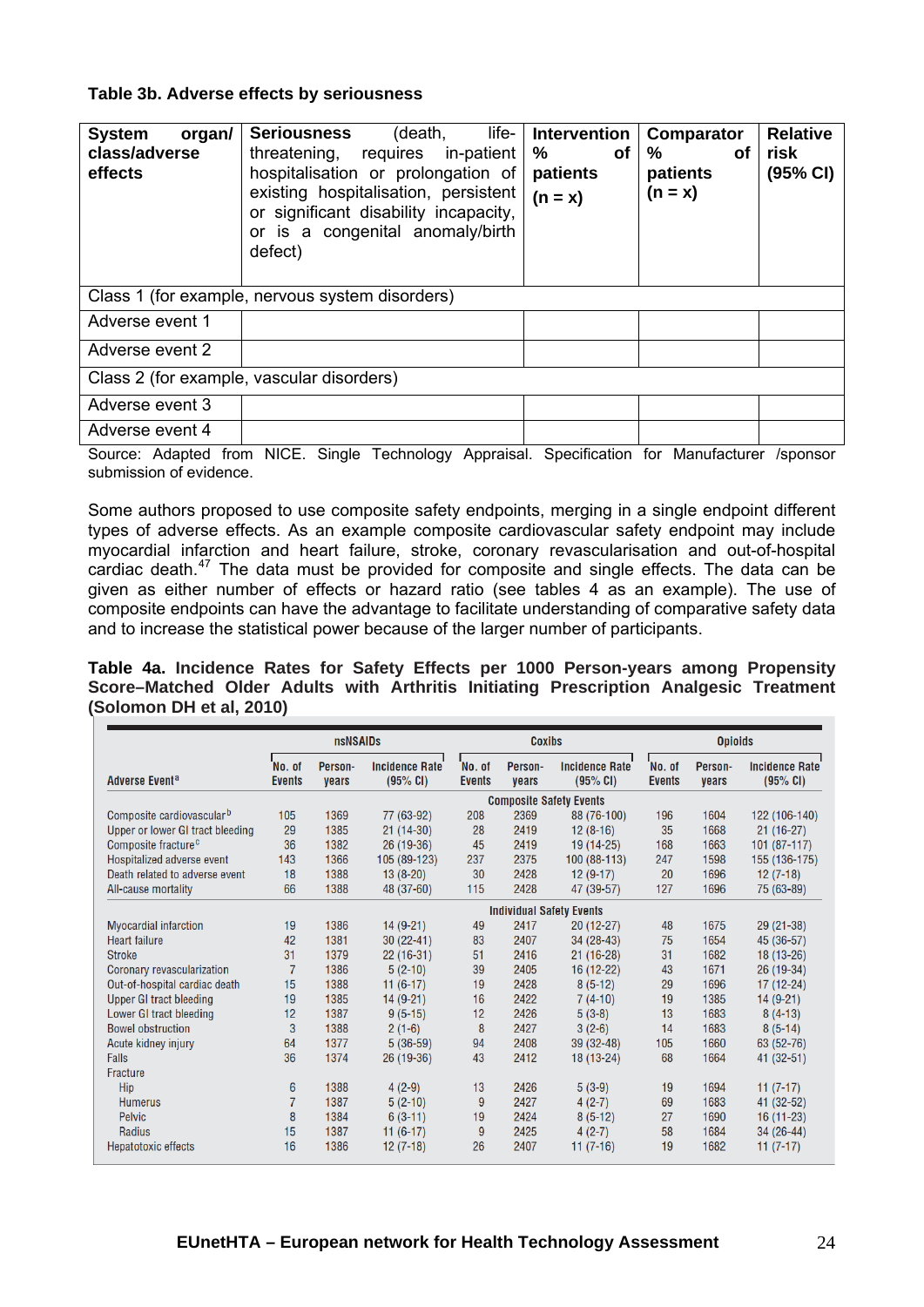### **Table 4b. Safety Effects among Propensity Score–Matched Older Adults with Arthritis Initiating Prescription Analgesic Treatment (Solomon DH et al, 2010)**

|                                       |                 | <b>HR (95% CI)</b>              |                     |
|---------------------------------------|-----------------|---------------------------------|---------------------|
| <b>Adverse Eventa</b>                 | <b>nsNSAIDs</b> | <b>Coxibs</b>                   | <b>Opioids</b>      |
|                                       |                 | <b>Composite Safety Events</b>  |                     |
| Composite cardiovascular <sup>b</sup> | 1 [Reference]   | $1.28(1.01-1.62)$               | $1.77(1.39-2.24)$   |
| Upper or lower GI tract bleeding      | 1 [Reference]   | $0.60(0.35-1.00)$               | $1.07(0.65 - 1.76)$ |
| Composite fracture <sup>c</sup>       | 1 [Reference]   | $0.96(0.62 - 1.49)$             | $4.47(3.12-6.41)$   |
| Hospitalized adverse event            | 1 [Reference]   | $1.12(0.91 - 1.38)$             | $1.68(1.37 - 2.07)$ |
| Death related to adverse event        | 1 [Reference]   | $1.12(0.62 - 2.02)$             | $1.11(0.58-2.10)$   |
| All-cause mortality                   | 1 [Reference]   | $1.16(0.85 - 1.57)$             | $1.87(1.39-2.53)$   |
|                                       |                 | <b>Individual Safety Events</b> |                     |
| <b>Myocardial infarction</b>          | 1 [Reference]   | $1.63(0.96 - 2.77)$             | $2.25(1.32-3.84)$   |
| <b>Heart failure</b>                  | 1 [Reference]   | $1.26(0.87 - 1.84)$             | $1.63(1.12 - 2.38)$ |
| <b>Stroke</b>                         | 1 [Reference]   | $1.04(0.66-1.63)$               | $0.91(0.55-1.50)$   |
| Coronary revascularization            | 1 [Reference]   | $3.30(1.47 - 7.38)$             | 5.34 (2.40-11.90)   |
| Out-of-hospital cardiac death         | 1 [Reference]   | $0.86(0.44 - 1.71)$             | $1.96(1.05-3.67)$   |
| <b>Upper GI tract bleeding</b>        | 1 [Reference]   | $0.52(0.27 - 1.02)$             | $1.03(0.55-1.91)$   |
| Lower GI tract bleeding               | 1 [Reference]   | $0.61(0.27-1.36)$               | $0.95(0.43 - 2.09)$ |
| <b>Bowel obstruction</b>              | 1 [Reference]   | $1.89(0.50 - 7.13)$             | 4.87 (1.40-17.02)   |
| Acute kidney injury                   | 1 [Reference]   | $0.98(0.71 - 1.35)$             | $1.53(1.12-2.09)$   |
| <b>Falls</b>                          | 1 [Reference]   | $0.73(0.47 - 1.14)$             | $1.64(1.09-2.47)$   |
| Fracture                              |                 |                                 |                     |
| Hip                                   | 1 [Reference]   | $1.35(0.51 - 3.57)$             | $3.02(1.20 - 7.58)$ |
| <b>Humerus</b>                        | 1 [Reference]   | $1.06(0.39-2.85)$               | $9.26(4.25-20.18)$  |
| <b>Pelvic</b>                         | 1 [Reference]   | $1.68(0.73-3.86)$               | $3.13(1.42 - 6.91)$ |
| <b>Radius</b>                         | 1 [Reference]   | $0.50(0.22 - 1.14)$             | $3.74(2.12-6.60)$   |
| <b>Hepatotoxic effects</b>            | 1 [Reference]   | $1.08(0.58 - 2.01)$             | $1.14(0.58-2.22)$   |

Adverse effects should also be provided by severity grade, for anticancer medicines according to the Common Terminology Criteria for Adverse Events (CTCAE) Version 4.0, which includes 5 grades of severity (mild, moderate, severe, life-threatening and death) differently from the previous versions including 4 grades. The EPAR may report the data according to the former versions. An example of reporting adverse effects for anticancer medicines is given in table 5. The effects are reported by frequency: Very common (≥1/10), Common (≥1/100 and <1/10), Uncommon (≥1/1000 and <1/100), Rare (≥1/10,000 and <1/1000), Very rare (<1/10,000) and not known.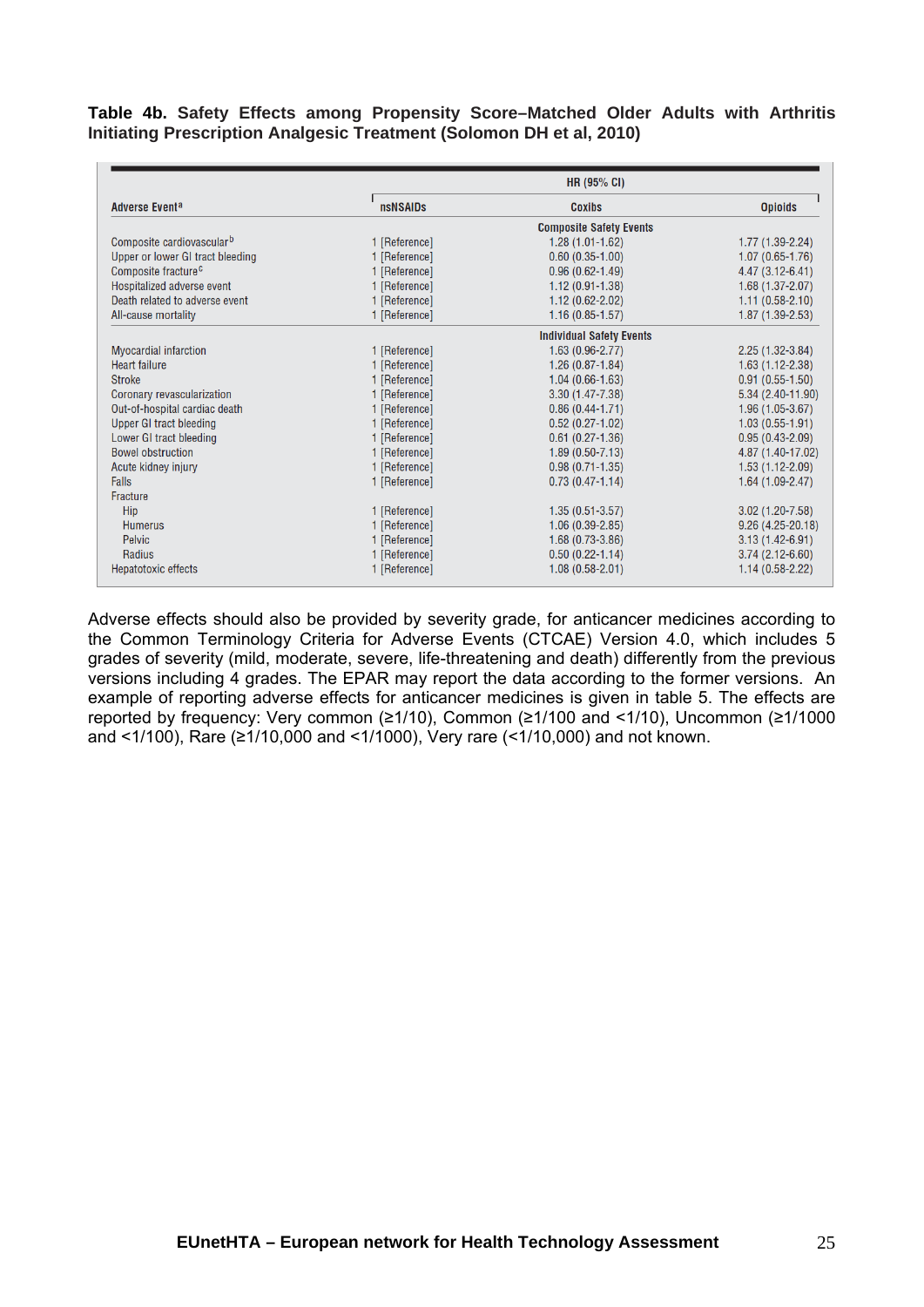| <b>System</b><br>organ                   | <b>Frequency</b> | Event*<br>Pemetrexed/cisplatin<br><b>Cisplatin</b><br>$(N = 163)$<br>$(N = 168)$ |                                  |                                     |                                  |                                        |
|------------------------------------------|------------------|----------------------------------------------------------------------------------|----------------------------------|-------------------------------------|----------------------------------|----------------------------------------|
| class                                    |                  |                                                                                  | All<br>grades<br>toxicity<br>(%) | Grade<br>$3 - 4$<br>toxicity<br>(%) | All<br>grades<br>toxicity<br>(%) | Grade<br>$3 - 4$<br>toxicity<br>$(\%)$ |
| <b>Blood</b> and<br>lymphatic<br>system  | Very<br>common   | Neutrophils/<br>Granulocytes<br>decreased                                        | 56.0                             | 23.2                                | 13.5                             | 3.1                                    |
| disorders                                |                  | Leukocytes<br>decreased                                                          | 53.0                             | 14.9                                | 16.6                             | 0.6                                    |
|                                          |                  | Haemoglobin<br>decreased                                                         | 26.2                             | 4.2                                 | 10.4                             | 0.0                                    |
|                                          |                  | Platelets<br>decreased                                                           | 23.2                             | 5.4                                 | 8.6                              | 0.0                                    |
| Metabolism<br>and nutrition<br>disorders | Common           | Dehydration                                                                      | 6.5                              | 4.2                                 | 0.6                              | 0.6                                    |
| <b>Nervous</b><br>system<br>disorders    | Very<br>common   | Neuropathy-<br>Sensory                                                           | 10.1                             | 0.0                                 | 9.8                              | 0.6                                    |
|                                          | Common           | Taste<br>disturbance                                                             | 7.7                              | $0.0***$                            | 6.1                              | $0.0***$                               |

**Table 5. Frequency and severity of adverse effects classified by System Organ Class (SOC) in trials** 

Source: EMA. EPAR (pemetrexed)

Differences in adverse effects among population subgroups (e.g. elderly, adults and children) and specific safety concerns should be addressed and discussed.

Adverse effects from different study designs cannot be pooled together using standard metaanalysis principles. Further, the data from non-randomised studies are more prone to bias and they are often heterogeneous; they should not be combined if there is important heterogeneity. Therefore in these circumstances adverse effects data is best summarised in a qualitative or in a descriptive manner.<sup>1</sup>

# *2***.***5.3 Comparison of the safety profile of the pharmaceutical to the comparator(s)*

At this stage HTA assessors should describe the safety profile of the pharmaceutical in comparison to the comparator(s), with special regard to the serious and most frequent adverse reactions.

They should evaluate if differences identified in adverse reactions between the products are clinically relevant. The evaluation of the clinical relevance should be performed taking into account the condition for which the treatment is used and the co-morbidities of the population. For instance, in chronic diseases also no serious adverse reactions may have important implications, as they may impair the adherence to the treatment.

HTA assessors should describe limitations of the evidence and analyse how these limitations may affect estimates of the adverse reactions.<sup>2</sup>

The heterogeneity of the studies should be explored; differences in the characteristics of the studies may lead to different results. Possible effects of individual study characteristics (e.g. follow up period, methods used to identify adverse effects, study design, study size, characteristics of populations, severity of disease and funding sources) and the external validity of results should be studied and discussed in the interpretation of findings. <sup>11</sup>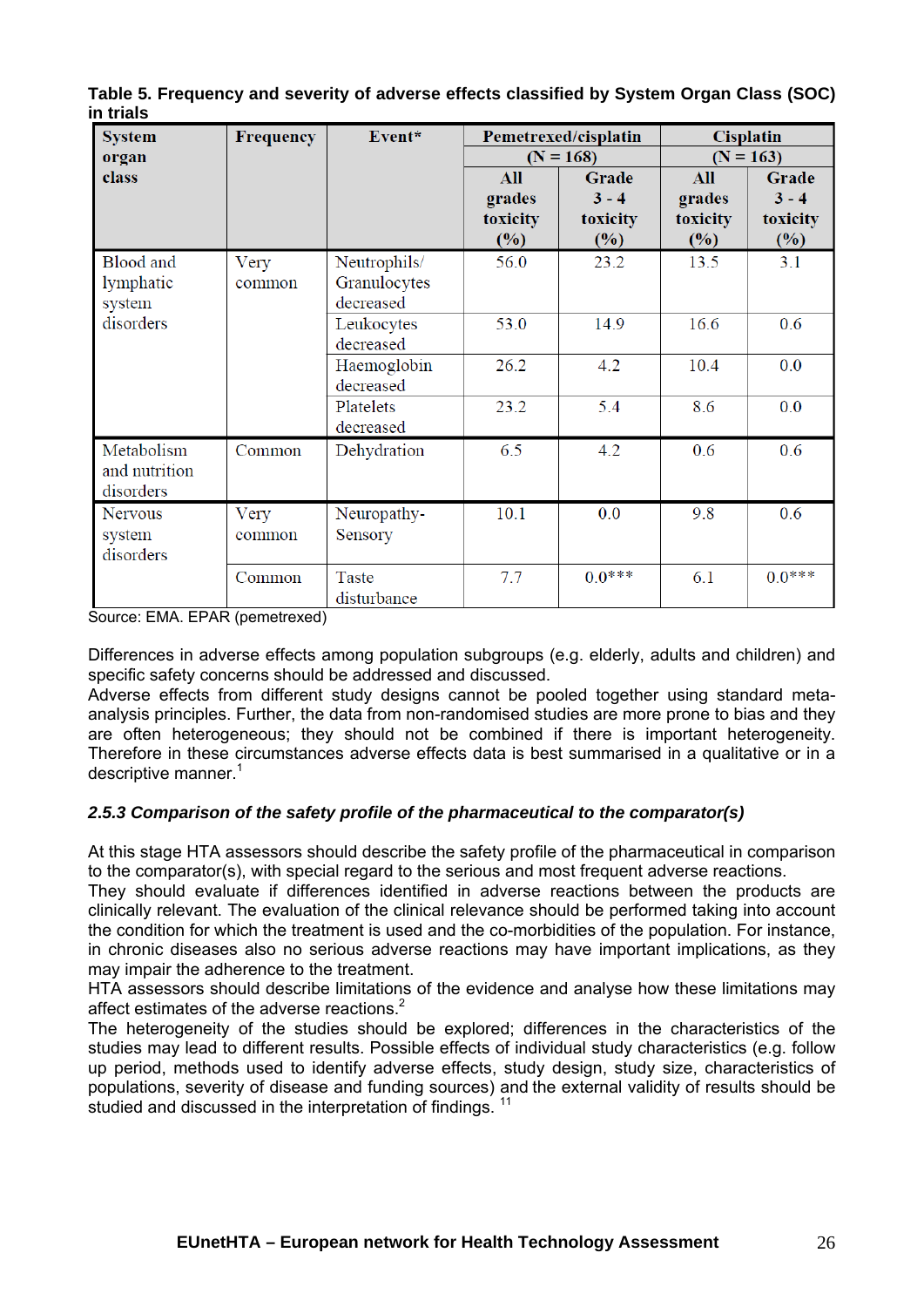## <span id="page-26-0"></span>*2.5.4 Balanced discussion of benefits and adverse effects*

The assessment of relative safety together with relative benefits will contribute to establish a balanced assessment of the intervention compared to its comparator(s). Some frameworks reporting both benefits and adverse effects were proposed.<sup>50</sup>

While performing REA, HTA assessors should describe possible consequences of safety appraisal on coverage decisions:

- coverage restriction: patients with high risk of developing a serious adverse effect may be excluded from a coverage
- reimbursement may be lower, restricted or not acceptable for pharmaceuticals with safety concerns

# <span id="page-26-1"></span>**3. Discussion and Conclusions**

Although there is no doubt on the importance of the relative safety assessment of pharmaceuticals, significant methodological issues still persist.

The identification of adverse reactions to include in the assessment can be challenging; unlike benefits which are well identified, some adverse reactions associated with a pharmaceutical intervention may not be identified in advance. $<sup>7</sup>$ </sup>

Moreover the identification of studies with data on adverse reactions is not necessarily straightforward for several reasons: some studies don't collect and provide data on the frequency of adverse reactions and, even when adverse reactions are evaluated, the information is not reported in the title and abstract; in some cases papers are not assigned indexing terms for adverse reactions, even though they contain data on adverse reactions frequency, making difficult the identification of the study.<sup>1</sup>

Clinical trials are usually powered to detect statistical significance of possible benefits of a pharmaceutical and only secondly designed to study safety.14 As a result the evidence on adverse reactions generated by RCTs may be inconclusive.<sup>2</sup> Depending on the size and duration, clinical trials may fail in capturing long term and uncommon adverse reactions; in order to identify uncommon adverse reactions they should enrol a larger number of participants impacting negatively on time needed for development of the pharmaceutical.<sup>14</sup>

In spite of these limitations the relative safety assessment plays an important role in the relative effectiveness assessment. The assessment of relative safety together with benefits contribute to establish a balanced assessment of the intervention and of its therapeutic value and to support the payers in making informed decisions on the coverage of the pharmaceutical.

For these reasons it is important to assess adverse reactions and benefits with the same methodological rigour and accuracy. It will be important to consider the rules laid down by the new pharmacovigilance legislation ([Regulation \(EU\) No 1235/2010](http://eur-lex.europa.eu/LexUriServ/LexUriServ.do?uri=OJ:L:2010:348:0001:0016:EN:PDF) [Directive 2010/84/EU\)](http://eur-lex.europa.eu/LexUriServ/LexUriServ.do?uri=OJ:L:2010:348:0074:0099:EN:PDF) and their implications for the safety assessment in the field of Relative Effectiveness Assessment. In this regard, HTA can take advantage of the input of the continuous benefit risk assessments to be performed by regulatory authorities.

When conducting relative safety assessment the objective of HTA assessors should be first to identify adverse reactions, then to examine data in terms of frequency, incidence, severity and seriousness and finally to compare the safety profile of the pharmaceutical with its comparator(s). To ensure the use of appropriate terminology the MedDRA dictionary could be a useful tool. In rapid assessment primary sources of information are EPAR, SPC, RMP (when available), manufacturer dossier and published and unpublished (where acceptable under the specific HTA system guidelines) clinical trials. Other sources of information such as observational studies, registries and confirmed relevant signals are also useful when available.

 As the quality of primary data on adverse reactions may be heterogeneous, it is important to evaluate, apart from the risk of bias, how adverse effects were collected and reported in the studies.

Main characteristics of sources information should be reported and summarised in tabular form. Results on adverse reactions, categorised by SOC, should be reported in terms number of participants per study arm, number of patients excluded from the analysis dataset, patient-years of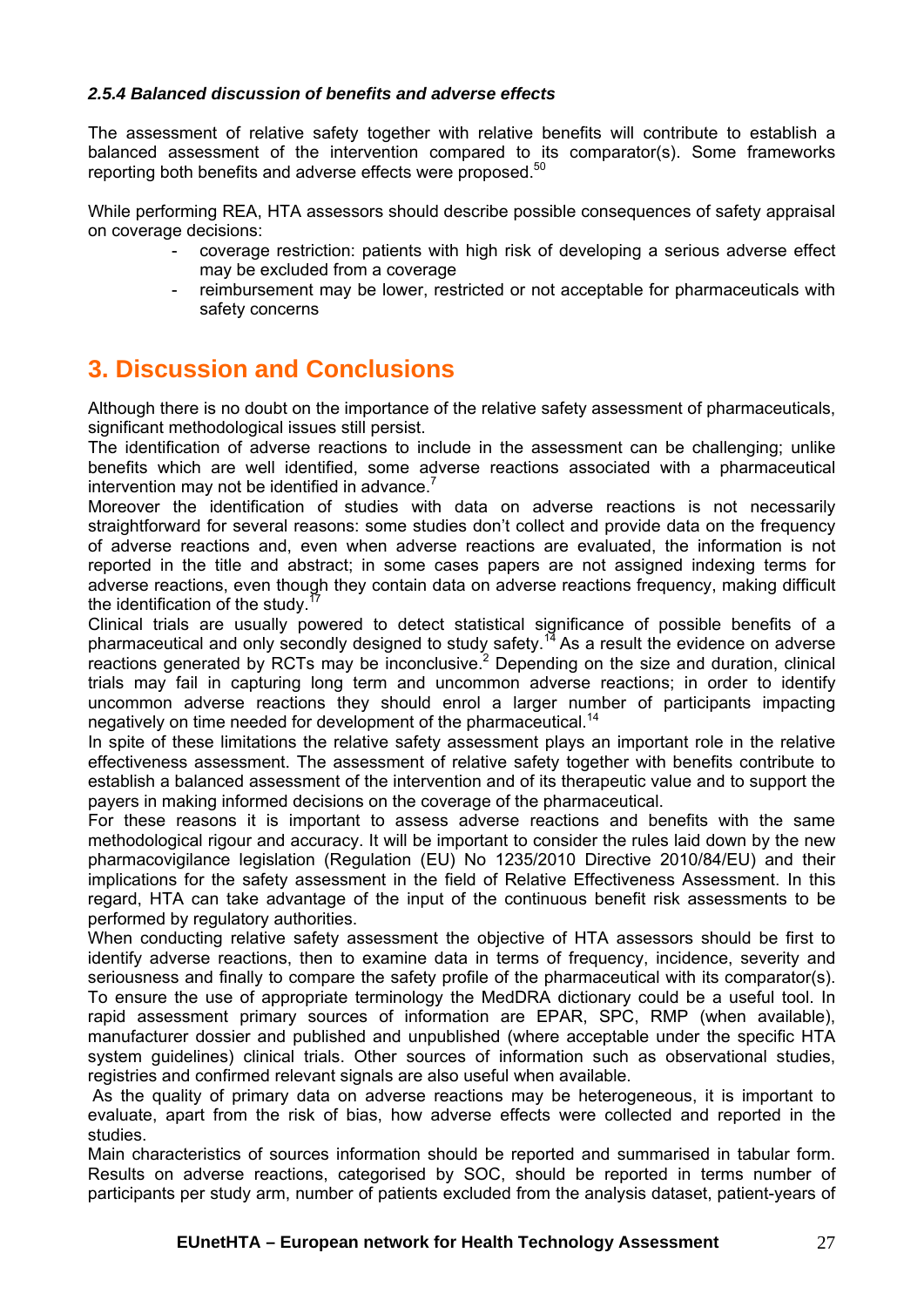exposure, number of events, number of participants with the event, absolute risk, incidence rate, relative risk and the quality of evidence for the pharmaceuticals and the comparator(s).

Finally a description of the safety profile of the pharmaceutical in comparison with its comparator(s) with special regard to the most frequent, serious and severe adverse reactions should be given. External validity and heterogeneity of included sources of information, considering all factors which may influence the occurrence of adverse reactions (follow up period, methods used to identify adverse effects, study design, study size and characteristics of the population included), should be taken into account in the interpretation of findings.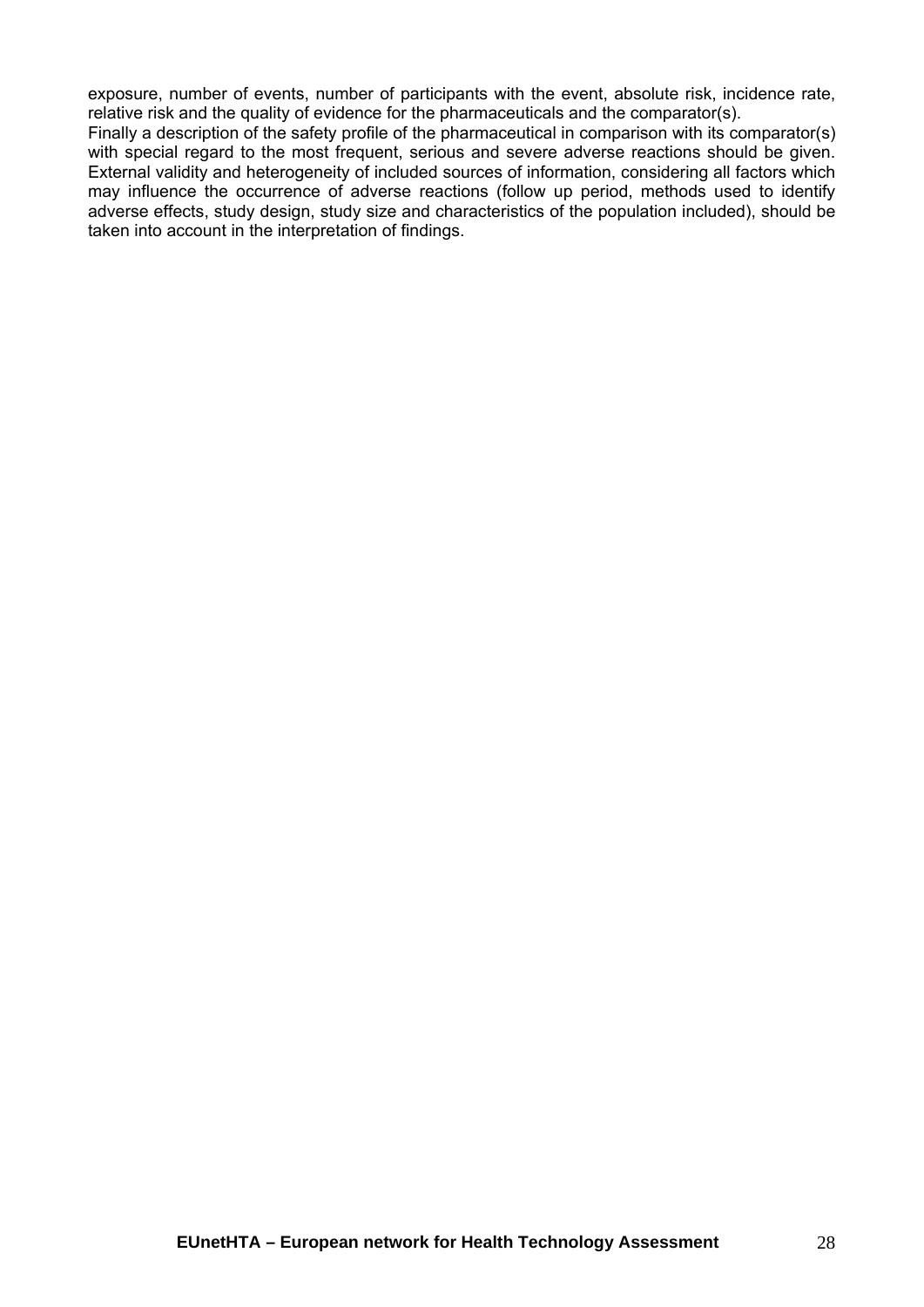# <span id="page-28-0"></span>**Annexe 1: The STROBE statement**

# **Checklist of items that should be addressed in reports of observational studies**

|                                           | Item number | Recommendation                                                                                                                                                                                                                                                                                                    |
|-------------------------------------------|-------------|-------------------------------------------------------------------------------------------------------------------------------------------------------------------------------------------------------------------------------------------------------------------------------------------------------------------|
| Title and abstract                        | 1           | (a) Indicate the study's design with a commonly used term in the title or the abstract<br>(b) Provide in the abstract, an informative and balanced summary of what was done and what<br>was found                                                                                                                 |
| <b>Introduction</b>                       |             |                                                                                                                                                                                                                                                                                                                   |
| Background/rationale<br><b>Objectives</b> | 2<br>3      | Explain the scientific background and rationale for the investigation being reported<br>State specific objectives, including any prespecified hypotheses                                                                                                                                                          |
| <b>Methods</b>                            |             |                                                                                                                                                                                                                                                                                                                   |
| Study design                              | 4           | Present key elements of study design early in the paper                                                                                                                                                                                                                                                           |
| Setting                                   | 5           | Describe the setting, locations, and relevant dates, including periods of recruitment, exposure, follow<br>up, and data collection                                                                                                                                                                                |
| Participants                              | 6           | (a) Cohort study—Give the eligibility criteria, and the sources and methods of selection of<br>participants. Describe methods of follow up                                                                                                                                                                        |
|                                           |             | Case-control study—Give the eligibility criteria, and the sources and methods of case ascertainment<br>and control selection. Give the rationale for the choice of cases and controls<br><i>Cross-sectional study</i> —Give the eligibility criteria, and the sources and methods of selection<br>of participants |
|                                           |             | (b) Cohort study—For matched studies, give matching criteria and number of exposed and unexposed<br>Case-control study—For matched studies, give matching criteria and the number of controls<br>per case                                                                                                         |
| <b>Variables</b>                          | 7           | Clearly define all outcomes, exposures, predictors, potential confounders, and effect modifiers.<br>Give diagnostic criteria, if applicable                                                                                                                                                                       |
| Data sources/measurement                  | $8^*$       | For each variable of interest, give sources of data and details of methods of assessment<br>(measurement). Describe comparability of assessment methods if there is more than one group                                                                                                                           |
| <b>Bias</b>                               | 9           | Describe any efforts to address potential sources of bias                                                                                                                                                                                                                                                         |
| Study size                                | 10          | Explain how the study size was arrived at                                                                                                                                                                                                                                                                         |
| Quantitative variables                    | 11          | Explain how quantitative variables were handled in the analyses. If applicable, describe which<br>groupings were chosen, and why                                                                                                                                                                                  |
| Statistical methods                       | 12          | (a) Describe all statistical methods, including those used to control for confounding<br>(b) Describe any methods used to examine subgroups and interactions                                                                                                                                                      |
|                                           |             | (c) Explain how missing data were addressed<br>(d) Cohort study-If applicable, explain how loss to follow up was addressed                                                                                                                                                                                        |
|                                           |             | Case-control study-If applicable, explain how matching of cases and controls was addressed                                                                                                                                                                                                                        |
|                                           |             | <i>Cross-sectional study</i> —If applicable, describe analytical methods taking account of sampling<br>strategy<br>(e) Describe any sensitivity analyses                                                                                                                                                          |
|                                           |             |                                                                                                                                                                                                                                                                                                                   |
| <b>Results</b><br>Participants            | $13*$       | (a) Report the numbers of individuals at each stage of the study—e.g., numbers potentially eligible,                                                                                                                                                                                                              |
|                                           |             | examined for eligibility, confirmed eligible, included in the study, completing follow up,<br>and analyzed                                                                                                                                                                                                        |
|                                           |             | (b) Give reasons for nonparticipation at each stage                                                                                                                                                                                                                                                               |
| Descriptive data                          | $14*$       | (c) Consider use of a flow diagram<br>(a) Give characteristics of study participants (e.g., demographic, clinical, social) and information                                                                                                                                                                        |
|                                           |             | on exposures and potential confounders<br>(b) Indicate the number of participants with missing data for each variable of interest                                                                                                                                                                                 |
|                                           |             | (c) Cohort study-Summarize follow-up time (e.g., average and total amount)                                                                                                                                                                                                                                        |
| Outcome data                              | $15*$       | Cohort study-Report numbers of outcome events or summary measures over time<br>Case-control study-Report numbers in each exposure category, or summary measures of exposure                                                                                                                                       |
|                                           |             | <i>Cross-sectional study</i> —Report numbers of outcome events or summary measures                                                                                                                                                                                                                                |
| Main results                              | 16          | (a) Give unadjusted estimates and, if applicable, confounder-adjusted estimates and their precision<br>(e.g., 95% confidence interval). Make clear which confounders were adjusted for and why they<br>were included                                                                                              |
|                                           |             | (b) Report category boundaries when continuous variables were categorized<br>(c) If relevant, consider translating estimates of relative risk into absolute risk for a meaningful<br>time period                                                                                                                  |
| Other analyses                            | 17          | Report other analyses done—e.g., analyses of subgroups and interactions, and sensitivity analyses                                                                                                                                                                                                                 |
| <b>Discussion</b>                         |             |                                                                                                                                                                                                                                                                                                                   |
| Key results                               | 18          | Summarize key results with reference to study objectives                                                                                                                                                                                                                                                          |
| Limitations                               | 19          | Discuss limitations of the study, taking into account sources of potential bias or imprecision.                                                                                                                                                                                                                   |
| Interpretation                            | 20          | Discuss both direction and magnitude of any potential bias<br>Give a cautious overall interpretation of results considering objectives, limitations, multiplicity of<br>analyses, results from similar studies, and other relevant evidence                                                                       |
| Generalizability                          | 21          | Discuss the generalizability (external validity) of the study results                                                                                                                                                                                                                                             |
| <b>Other information</b>                  |             |                                                                                                                                                                                                                                                                                                                   |
| Funding                                   | 22          | Give the source of funding and the role of the funders for the present study and, if applicable, for the<br>original study on which the present article is based                                                                                                                                                  |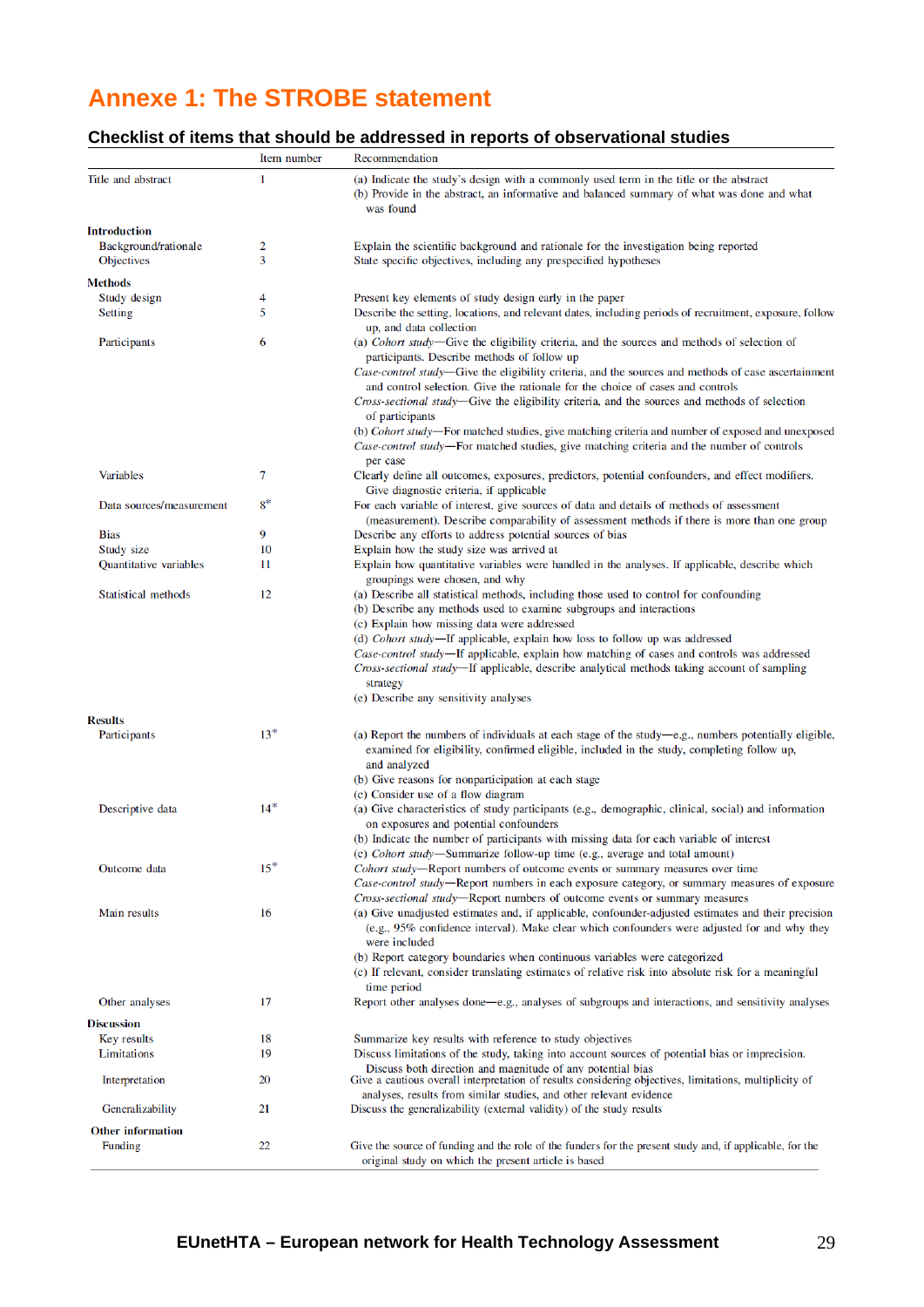Source: von Elm E, Altman DG, Egger M, Pocock SJ, Gøtzsche Peter C Vandenbroucke JP for the STROBE Initiative. The Strengthening the Reporting of Observational Studies in Epidemiology (STROBE) statement: guidelines for reporting Observational studies. J of Clin Epid 2008; 61: 344-349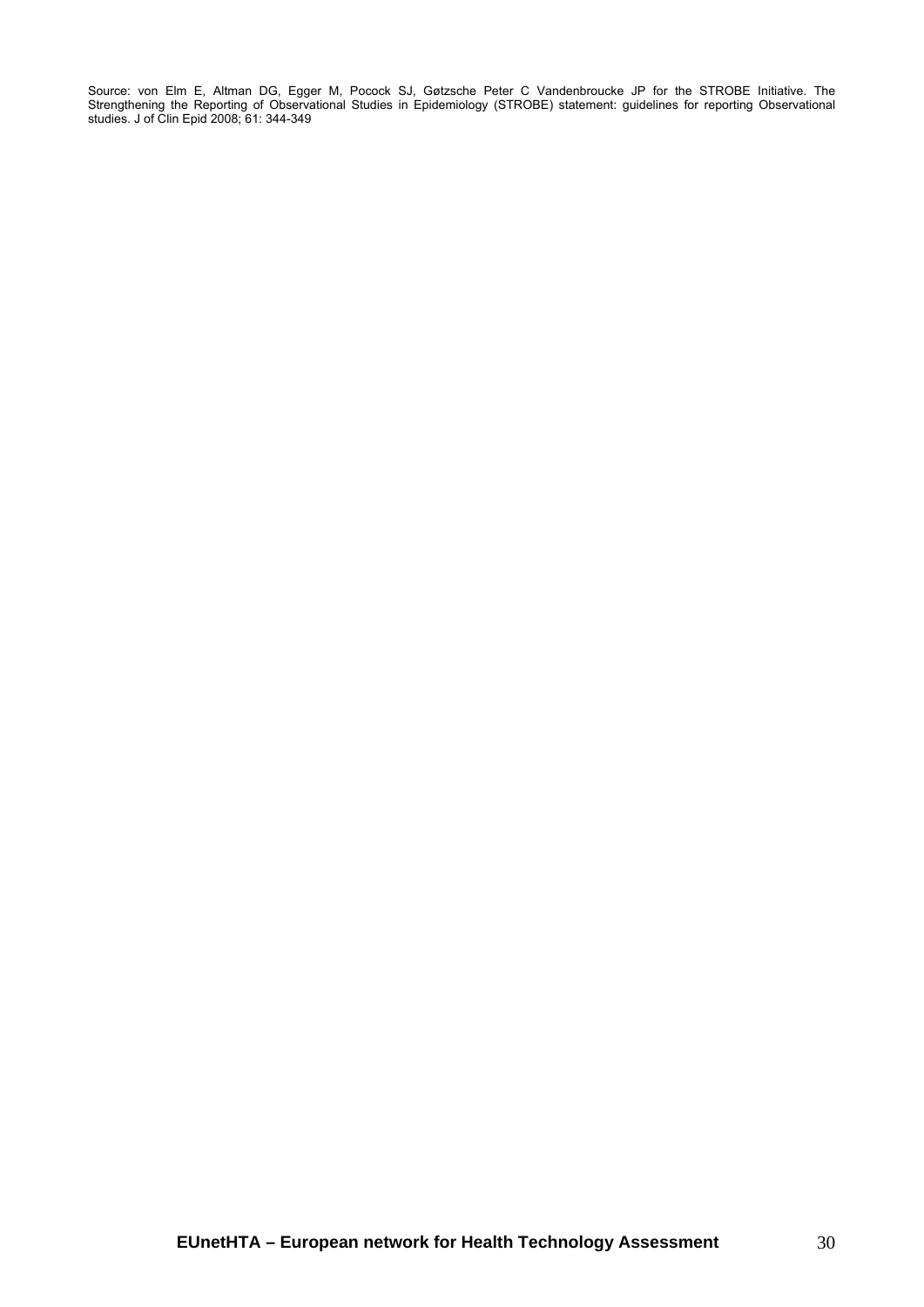# <span id="page-30-0"></span>**Annexe 2. Preferred contents of a case report**

| Section                        | <b>Contents</b>                                                                        |  |  |  |  |  |
|--------------------------------|----------------------------------------------------------------------------------------|--|--|--|--|--|
| The title                      | The suspected adverse event                                                            |  |  |  |  |  |
|                                | The suspected drug                                                                     |  |  |  |  |  |
|                                | Age and sex of the patient (single case reports)                                       |  |  |  |  |  |
|                                | Number of patients (multiple case reports)                                             |  |  |  |  |  |
|                                | Important risk factors                                                                 |  |  |  |  |  |
| <b>Structured summary</b>      | Adverse event                                                                          |  |  |  |  |  |
|                                | Drug implicated                                                                        |  |  |  |  |  |
|                                | The patient(s)                                                                         |  |  |  |  |  |
|                                | Evidence that links the drug to the event                                              |  |  |  |  |  |
|                                | Management                                                                             |  |  |  |  |  |
|                                | Mechanism, if known                                                                    |  |  |  |  |  |
|                                | Implications for therapy                                                               |  |  |  |  |  |
|                                | Hypotheses to be tested                                                                |  |  |  |  |  |
| The introduction               | The suspected drug and the adverse event with which it was                             |  |  |  |  |  |
|                                | associated*                                                                            |  |  |  |  |  |
|                                | Previous similar reports                                                               |  |  |  |  |  |
|                                | The purpose of the report                                                              |  |  |  |  |  |
| The case report                |                                                                                        |  |  |  |  |  |
| <b>Demographic information</b> | Age*†, sex*†, weight*†, and ethnic background†                                         |  |  |  |  |  |
| <b>Diagnoses</b>               | All diagnoses, especially those for which drug therapy was                             |  |  |  |  |  |
|                                | indicated*†; specify allergies (present or absent)*†                                   |  |  |  |  |  |
| Drug therapy                   | current drug therapy, including dosage,<br>duration,<br>All<br>and                     |  |  |  |  |  |
|                                | indication*†; other recent drug therapy, if relevant*†                                 |  |  |  |  |  |
| <b>Other</b><br>relevant       | history Relevant family history                                                        |  |  |  |  |  |
| (including                     | relevant Relevant social history+                                                      |  |  |  |  |  |
| negatives)                     |                                                                                        |  |  |  |  |  |
|                                |                                                                                        |  |  |  |  |  |
|                                |                                                                                        |  |  |  |  |  |
| The adverse event              | Assessment of severity*                                                                |  |  |  |  |  |
|                                | Time-course in relation to the administration of the suspected                         |  |  |  |  |  |
|                                | drug*†                                                                                 |  |  |  |  |  |
|                                | The effect of withdrawal*†, including time-course                                      |  |  |  |  |  |
|                                | The effect of rechallenge*†, including time-course                                     |  |  |  |  |  |
|                                | Results of diagnostic tests (in vivo, in vitro, or ex vivo)*+                          |  |  |  |  |  |
|                                | Plasma concentrations (parent compound and main metabolites)                           |  |  |  |  |  |
|                                | Data from animal or in vitro studies                                                   |  |  |  |  |  |
|                                | The final outcome*†                                                                    |  |  |  |  |  |
| <b>Treatment</b>               | Measures that were taken to treat the adverse event*                                   |  |  |  |  |  |
| The discussion                 |                                                                                        |  |  |  |  |  |
|                                | Assessment of the likelihood that the event was an adverse drug<br>reaction            |  |  |  |  |  |
|                                | Why the drug was implicated                                                            |  |  |  |  |  |
|                                | Why other drugs that the patient took were not responsible                             |  |  |  |  |  |
|                                | Elimination of other possible causes                                                   |  |  |  |  |  |
|                                | A review of previous cases, published and unpublished                                  |  |  |  |  |  |
|                                | Methods of diagnosis                                                                   |  |  |  |  |  |
|                                | Possible mechanisms                                                                    |  |  |  |  |  |
|                                | Possible forms of management                                                           |  |  |  |  |  |
|                                | Implications of the report for clinical practice<br>Hypotheses generated by the report |  |  |  |  |  |

\*These 14 details are solicited on the yellow card for reporting suspected adverse drug reactions to the Committee on Safety of Medicines in the United Kingdom. These 14 details are solicited on the MedWatch adverse event forms in the United States. Source: Aronson JK. Anecdotes as evidence. BMJ 2003; 326: 1346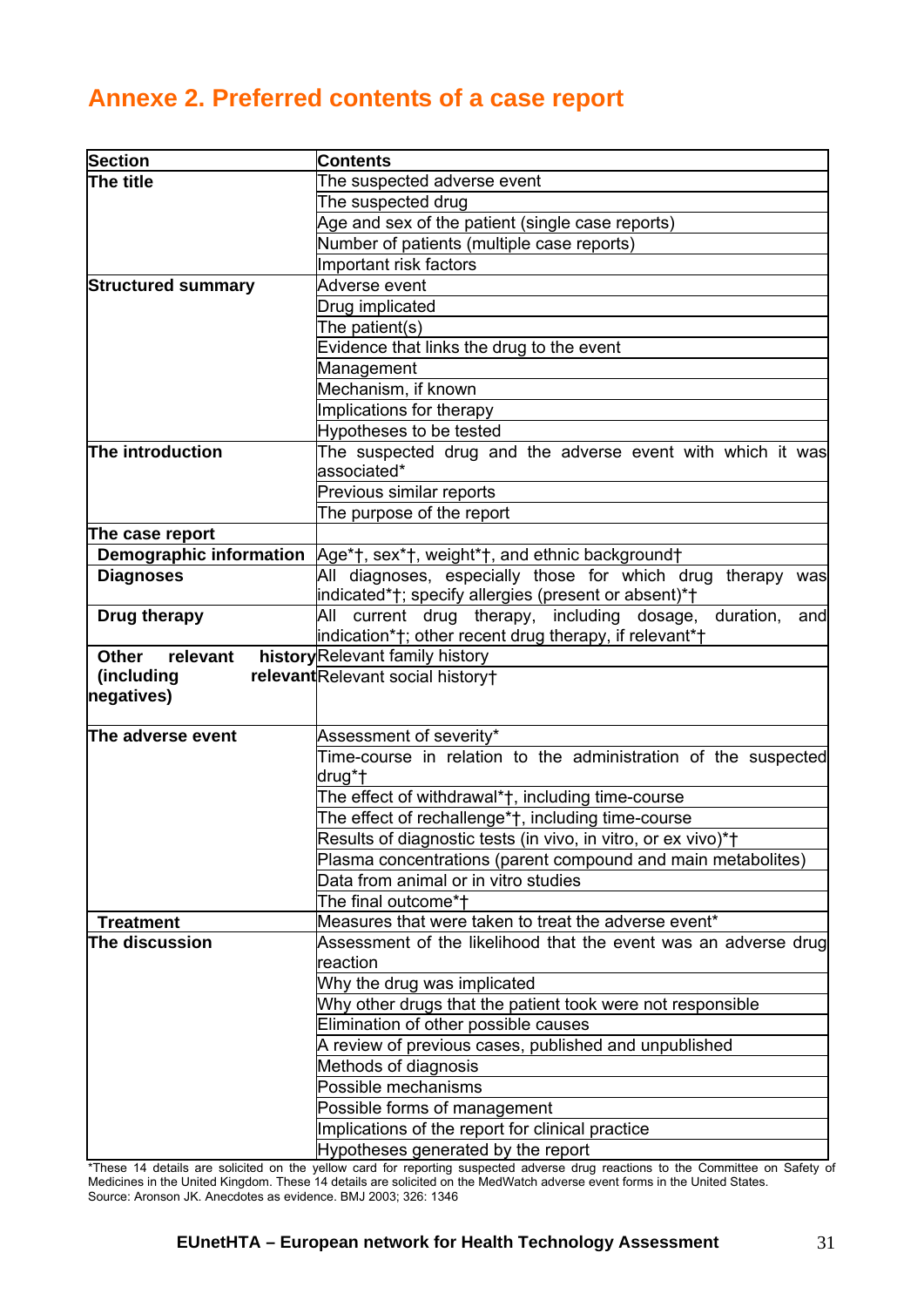# <span id="page-31-0"></span>**Annexe 3. Methods of documentation and selection criteria**

For the present document a literature search was carried out using the following keywords: adverse drug reaction, adverse event, adverse effect, comparative effectiveness, comparative effectiveness research, drug safety and comparative safety.

### *Source of information*

#### *Database*:

Ovid Medline was searched for the literature review.

#### *Websites:*

European Medicines Agency (EMA) Food and Drug Administration (FDA)

Agency for Healthcare Research and Quality (AHRQ) Agency for Health Technology Assessment (AHTAPol) Autoridade Nacional do Medicamento e Produtos de Saude (INFARMED) Canadian Agency for Drugs and Technologies (CADTH/CEDAC) College voor zorgverzekeringen (CVZ) Hautè Autoritè de Santè (HAS) Health Information and Quality Authority (HIQA) Institute for Quality and Efficiency in Health Care (IQWIG) Medical services Advisory Committee (MSAC) National Institute for Health and Clinical Excellence (NICE) Pharmaceutical Benefits Advisory Committee (PBAC) Pharmaceutical Management Agency (PHARMAC) Scottish Medicines Consortium (SMC)

Centre for Reviews and Dissemination, University of York (CRD) Consolidated Standards of Reporting Trials (CONSORT) Guidelines International Network (GIN) Health Technology Assessment international (HTAi) Institute of Medicine (IOM) International Conference on Harmonization (ICH) International Society for Pharmacoeconomics and Outcomes Research (ISPOR) National Guideline Clearinghouse Transparent Reporting of Systematic Review and Meta-Analyses (PRISMA) The Strengthening the Reporting of Observational Studies in Epidemiology (STROBE) World Health Organization (WHO)

## *Guidelines, reports, recommendations already available*

A review of the guidelines used by HTA agencies addressing the assessment of safety and the methods to report data on adverse events was conducted and the following documents were selected:

- Agency for Health Technology Assessment (AHTAPol). Guidelines for conducting Health Technology Assessment (HTA) Version 2.1 April 2009.
- Pharmaceutical Benefits Advisory Committee (PBAC). Department of Health. Guidelines for preparing submissions to the Pharmaceutical Benefits Advisory Committee. (Version 4.3).December 2008.
- Medical Services Advisory Committee (MSAC). Funding for new medical technologies and procedures: application and assessment guidelines September 2005.
- National Institute for Health and Clinical Excellence (NICE). Single Technology Appraisal. Specification for manufacturer/sponsor submission of evidence. October 2009.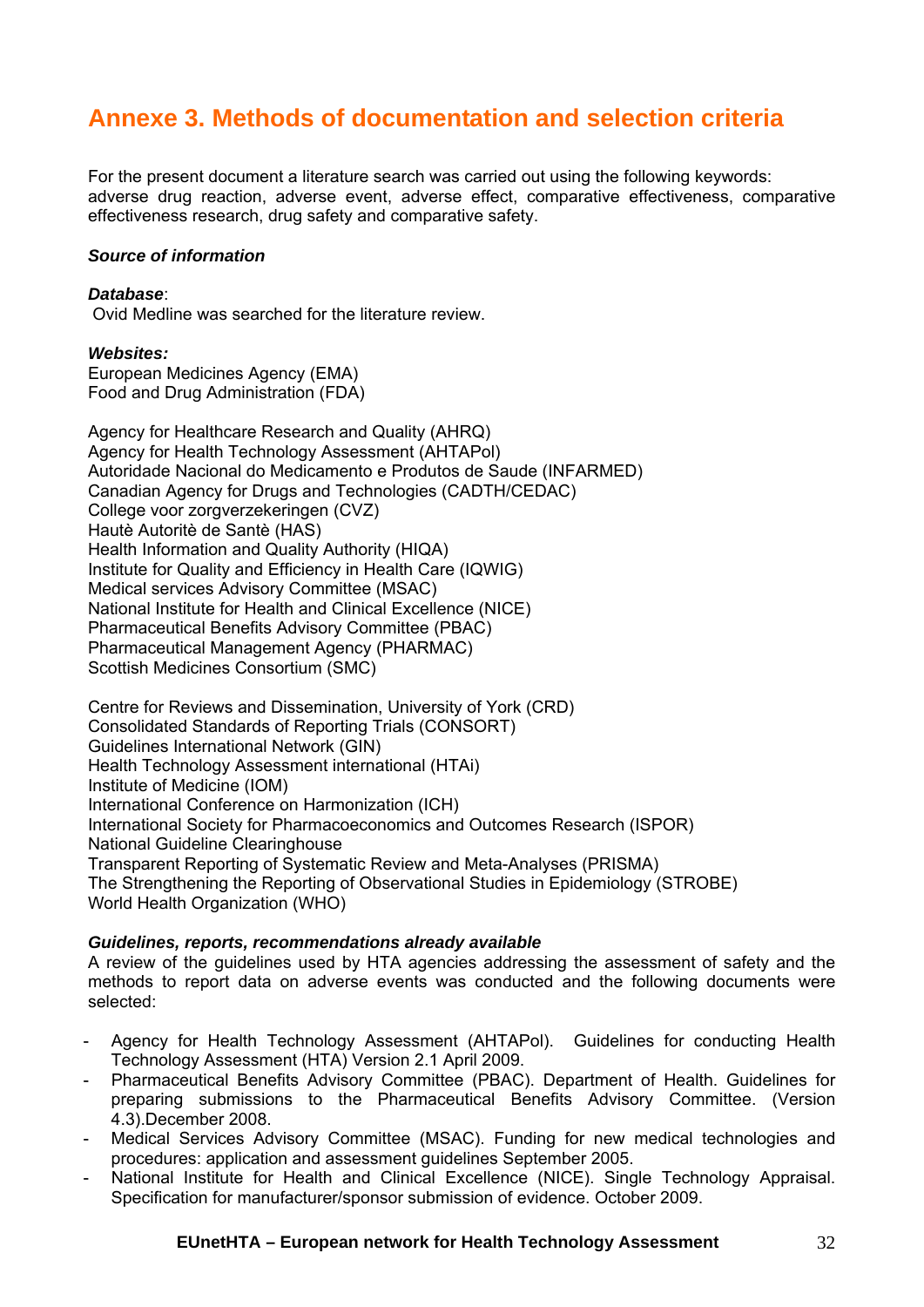- Higgins JPT, Green S (editors). Cochrane Handbook for Systematic Reviews of Interventions Version 5.0.1 [updated September 2008].

The most common practices used to report the safety data in a HTA report were identified. The results of the review are shown in table 6.

|                                                                    | <b>EPAR</b><br>(EMA) | <b>Summary</b><br><b>Review</b> | Cochrane<br>Handbook                                                                                               | <b>AHTAPol</b><br>(Poland                                                                    | <b>Australia</b><br>(PBAC 2008)                                                                                                     | <b>Australia</b><br>(MSAC                                                                                                        | <b>UK and Wales</b><br>(NICE 2009)                                                                                               |
|--------------------------------------------------------------------|----------------------|---------------------------------|--------------------------------------------------------------------------------------------------------------------|----------------------------------------------------------------------------------------------|-------------------------------------------------------------------------------------------------------------------------------------|----------------------------------------------------------------------------------------------------------------------------------|----------------------------------------------------------------------------------------------------------------------------------|
|                                                                    |                      | (FDA)                           |                                                                                                                    | 2009)                                                                                        |                                                                                                                                     | 2005)                                                                                                                            |                                                                                                                                  |
|                                                                    |                      |                                 | Cochrane<br>Handbook<br>for<br>Systematic<br>Reviews of<br>Interventions<br>Cochrane<br><b>Book</b><br>Series $45$ | Guidelines<br>for<br>conducting<br>Health<br>Technology<br>Assessment<br>(HTA) <sup>48</sup> | Guidelines<br>for<br>preparing<br>submissions to<br>the<br>Pharmaceutical<br><b>Benefits</b><br>Advisory<br>Committee <sup>49</sup> | Funding for<br>new medical<br>technologies<br>and<br>procedures:<br>application<br>and<br>assessment<br>guidelines <sup>50</sup> | Single<br>Technology<br>Appraisal.<br>Specification<br>for<br>manufacturer/sponsor<br>submission<br>of<br>evidence <sup>51</sup> |
| $\overline{of}$<br>No.<br>studies<br>addressing<br>the<br>outcomes |                      |                                 | $\checkmark$                                                                                                       |                                                                                              |                                                                                                                                     |                                                                                                                                  |                                                                                                                                  |
| Outcome                                                            | $\checkmark$         | $\checkmark$                    | ✓                                                                                                                  | ✓                                                                                            | ✓                                                                                                                                   | ✓                                                                                                                                | $\checkmark$                                                                                                                     |
| Quality of the<br>evidence                                         |                      |                                 | (GRADE)                                                                                                            | (GRADE)                                                                                      |                                                                                                                                     | $\checkmark$                                                                                                                     |                                                                                                                                  |
| Frequency<br>(very<br>common and<br>common)                        | $\checkmark$         |                                 |                                                                                                                    |                                                                                              |                                                                                                                                     |                                                                                                                                  |                                                                                                                                  |
| Severity                                                           | $\checkmark$         |                                 |                                                                                                                    |                                                                                              |                                                                                                                                     |                                                                                                                                  |                                                                                                                                  |
| System<br>Organ class                                              | $\checkmark$         | $\checkmark$                    |                                                                                                                    |                                                                                              |                                                                                                                                     |                                                                                                                                  | $\checkmark$                                                                                                                     |
| No. patients<br>in the group                                       | $\checkmark$         | $\checkmark$                    | ✓                                                                                                                  |                                                                                              |                                                                                                                                     | ✓                                                                                                                                | $\checkmark$                                                                                                                     |
| No.<br>of<br>patients with<br>the event                            |                      | $\checkmark$                    |                                                                                                                    |                                                                                              |                                                                                                                                     | ✓                                                                                                                                | $\checkmark$                                                                                                                     |
| Absolute risk                                                      | $\checkmark$         | $\checkmark$                    | $\sqrt{$ (per 1000<br>people)<br>CI 95%)                                                                           |                                                                                              | $\checkmark$                                                                                                                        | $\checkmark$ (CI 95%)                                                                                                            | $\checkmark$                                                                                                                     |
| Hazard ratio                                                       |                      |                                 | ✓                                                                                                                  |                                                                                              |                                                                                                                                     |                                                                                                                                  |                                                                                                                                  |
| Absolute risk<br>reduction                                         |                      |                                 |                                                                                                                    | $\checkmark$                                                                                 |                                                                                                                                     |                                                                                                                                  |                                                                                                                                  |
| Relative risk                                                      |                      |                                 | $\sqrt{(C195%)}$                                                                                                   | ✓                                                                                            | $\checkmark$<br>(CI 95%)                                                                                                            | $\checkmark$                                                                                                                     | $\checkmark$ (CI 95%)                                                                                                            |
| Relative risk<br>reduction                                         |                      |                                 |                                                                                                                    | ✓                                                                                            |                                                                                                                                     |                                                                                                                                  |                                                                                                                                  |
| <b>Risk</b><br>difference                                          |                      |                                 |                                                                                                                    |                                                                                              | ✓<br>(CI 95%)                                                                                                                       |                                                                                                                                  | $\sqrt{(C195\%)}$                                                                                                                |
| <b>NNH</b>                                                         |                      |                                 |                                                                                                                    | $\checkmark$                                                                                 |                                                                                                                                     | $\checkmark$                                                                                                                     |                                                                                                                                  |
| Odds ratio                                                         |                      |                                 | $\checkmark$ (CI 95%)                                                                                              | $\checkmark$                                                                                 |                                                                                                                                     |                                                                                                                                  |                                                                                                                                  |
| Mean<br>difference                                                 |                      |                                 | $\sqrt{(C195\%)}$                                                                                                  |                                                                                              | $\sqrt{(C195%)}$                                                                                                                    |                                                                                                                                  |                                                                                                                                  |
| Standardised<br>mean                                               |                      |                                 | $\sqrt{(C195\%)}$                                                                                                  |                                                                                              |                                                                                                                                     |                                                                                                                                  |                                                                                                                                  |
| difference                                                         |                      |                                 |                                                                                                                    |                                                                                              |                                                                                                                                     |                                                                                                                                  |                                                                                                                                  |

#### **Table 6. Methods to report safety data by EMA, FDA, Cochrane and by the HTA agencies**

#### *Other*

Bibliography of selected documents

## *Bibliographic search strategy*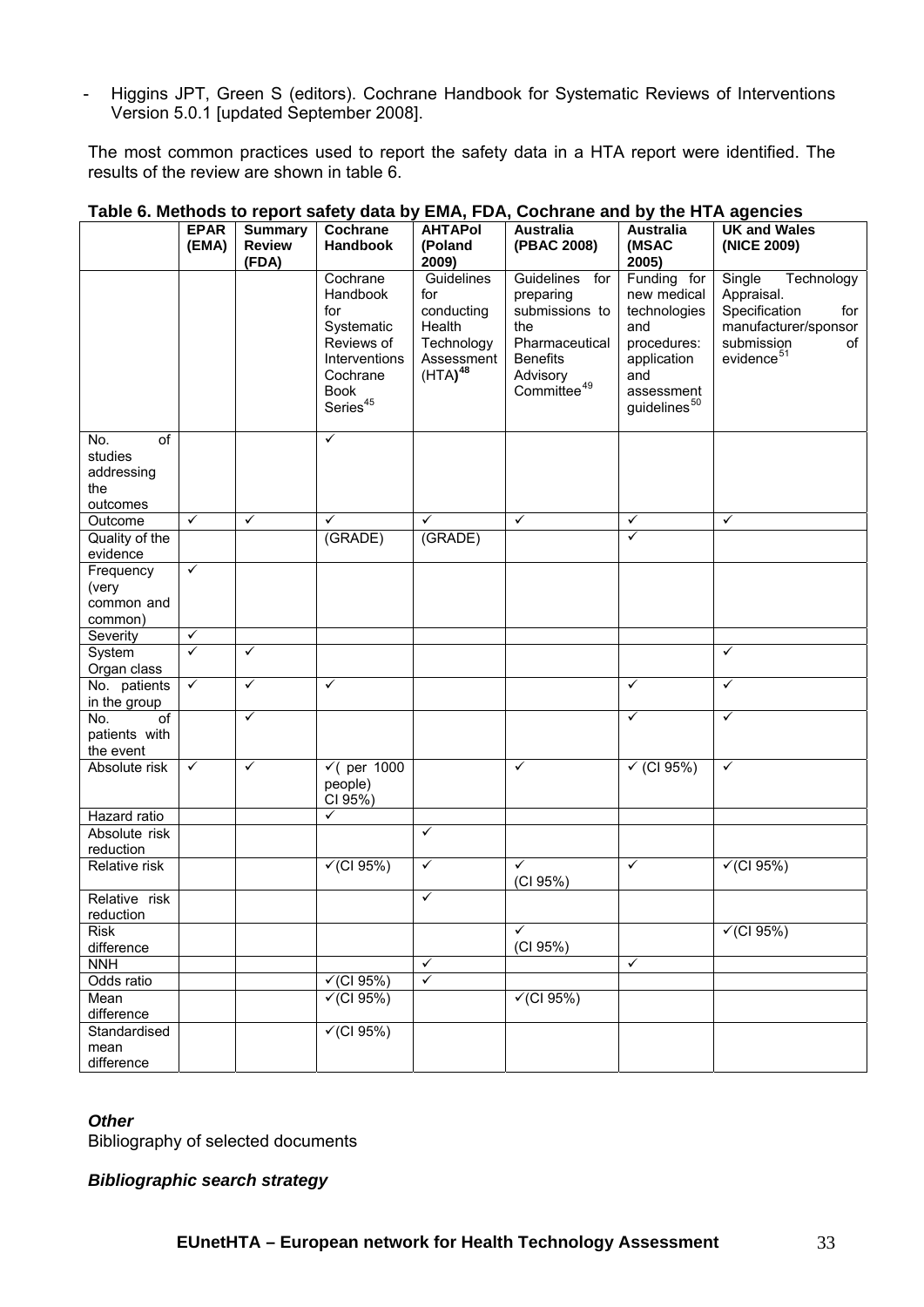The sources of information were searched for the period 2000-2010. The search was restricted to human subjects and to English language.

### *Selection criteria*

Documents were selected for this review if they addressed the methodological issues related to the assessment of relative safety conducted by HTA assessors; documents related only to relative effectiveness and concerning issues of regulatory competence were excluded. The selection of the papers was carried out in two phases. A first screening was conducted in according to the title and abstract, afterwards the full texts of the papers selected relevant to the guidance were identified.

### **Figure 1. Flow chart diagram of study selection**

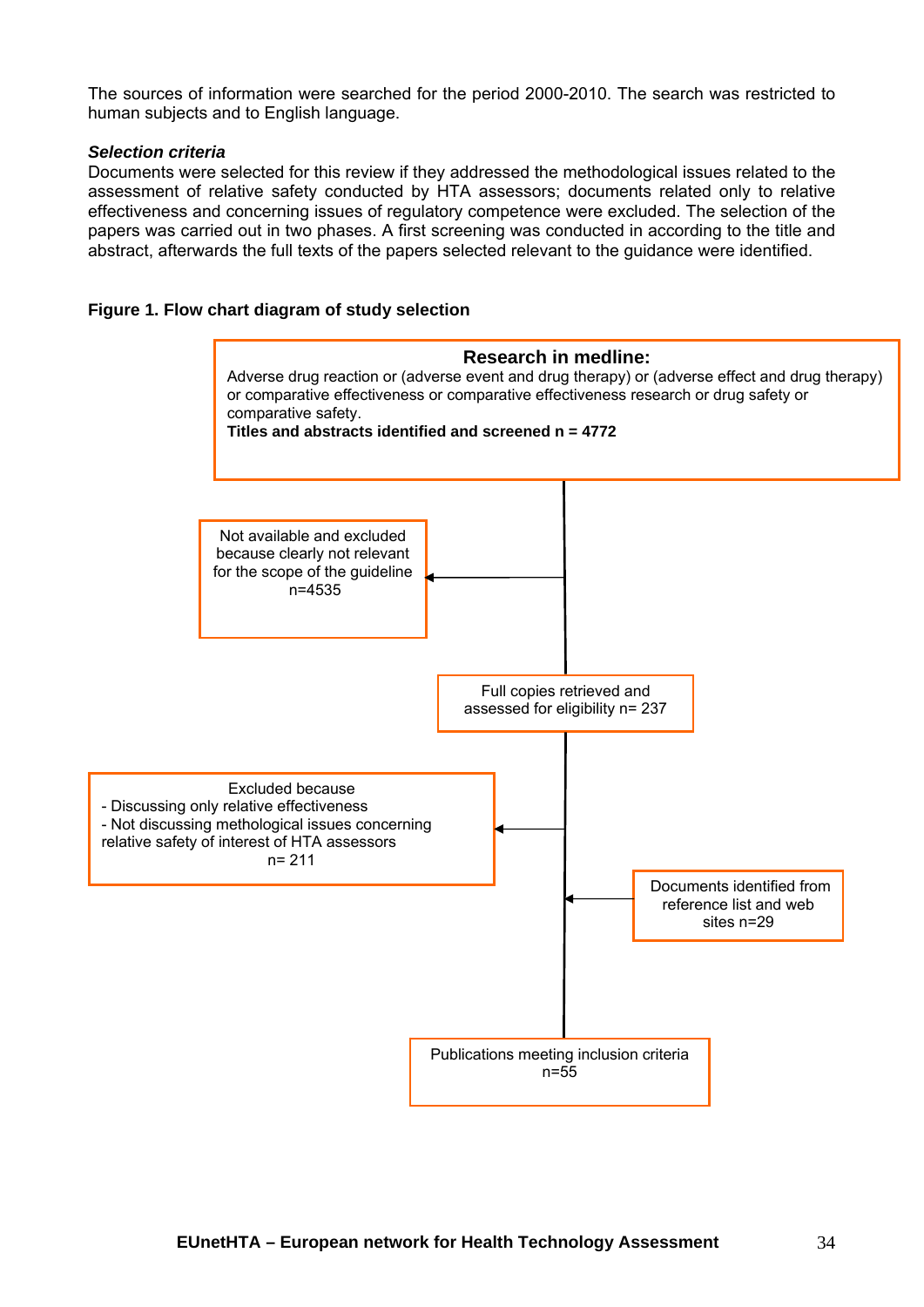# <span id="page-34-0"></span>**Annexe 4. Bibliography**

<span id="page-34-16"></span> $\overline{a}$ 

<span id="page-34-32"></span><span id="page-34-1"></span><sup>1</sup> Loke YK, Price D, Herxheimer A, Cochrane Adverse Effects Methods Group. Systematic reviews on adverse effects. framework for a structured approach. BMC Med Res Method 2007;7:32.

<span id="page-34-18"></span><span id="page-34-17"></span><span id="page-34-2"></span><sup>2</sup> Chou R., Aronson N, Atkins D, Ismaila AS, Santaguida P, Smith DH, Whitlock E, Wilt TJ, Moher D. AHRQ paper 4: assessing harms when comparing medical interventions: AHRQ and effective Health Care Program. Journal of clinical epidemiology 2010; 63: 502-512.

<span id="page-34-39"></span><span id="page-34-3"></span> $3$  Golder, Loke Y, McIntosh HM. Room for improvement? A survey of the methods used in systematic reviews of adverse effects. Medical Research Methodology 2006, 6(3):1-6.

<span id="page-34-33"></span><span id="page-34-19"></span><span id="page-34-4"></span><sup>4</sup> Cornelius VR, Perrio MJ, Shakir SAW et al. Systematic reviews of adverse effects of drug interventions: a survey of their conduct and reporting quality.

<span id="page-34-40"></span><span id="page-34-20"></span><span id="page-34-5"></span><sup>5</sup> Etminan M, Carleton B, Rochon PA. Quantifying Adverse Drug Events. Are Systematic Reviews the Answer? Drug Safety 2004; 27 (11): 757-761.

<span id="page-34-34"></span><span id="page-34-6"></span><sup>6</sup> Cuervo LG, Clarke M. Balancing benefits and harms in health care [Editorial]. BMJ. 2003;327:65-6.

<span id="page-34-35"></span><span id="page-34-22"></span><span id="page-34-21"></span><span id="page-34-7"></span><sup>7</sup> Higgins JPT, Green S (editors). Cochrane Handbook for Systematic Reviews of Interventions Version 5.0.1 [updated September 2008]. Chapter 14: Adverse effects. Authors: Yoon K Loke, Deirdre Price and Andrew Herxheimer on behalf of the Cochrane Adverse Effects Methods Group.

<span id="page-34-23"></span><span id="page-34-8"></span><sup>8</sup> MedDRA - the Medical Dictionary for Regulatory Activities. Available and accessed on October 15 2010: <http://www.meddramsso.com/>

<span id="page-34-24"></span><span id="page-34-9"></span>**<sup>9</sup>** Brown E G. Effects of Coding Dictionary on Signal Generation. A Consideration of Use of MedDRA Compared with WHO-ART. Drug Safety 2002; 25 (6): 445-452.

<span id="page-34-25"></span><span id="page-34-10"></span><sup>10</sup> Brown E G. Methods and Pitfalls in Searching Drug Safety Databases Utilising the Medical Dictionary for Regulatory Activities (MedDRA). Drug Safety 2003; 26 (3): 145-158.

<span id="page-34-36"></span><span id="page-34-26"></span><span id="page-34-11"></span><sup>11</sup> Centre of reviews and Dissemination (CRD). Systematic reviews of adverse effects. Systematic reviews. CRD's Guidance for undertaking reviews in health care. January 2009;p.177-197.

<span id="page-34-37"></span> $12$  VOLUME 9A of The Rules Governing Medicinal Products in the European Union – Guidelines on Pharmacovigilance for Medicinal Products for Human Use. Accessed in January 2011 and available at: http://ec.europa.eu/health/files/eudralex/vol-9/pdf/vol9a\_09-2008\_en.pdf

<span id="page-34-38"></span><span id="page-34-28"></span><span id="page-34-27"></span><span id="page-34-12"></span><sup>13</sup> Guideline on good pharmacovigilance practices (GVP). Module VII- Periodic safety update report. Data for coming into effect: 2 July 2012 . Available at: http://www.ema.europa.eu/docs/en\_GB/document\_library/Scientific\_guideline/2012/06/WC500129 136.pdf

<span id="page-34-29"></span><span id="page-34-13"></span><sup>14</sup> Eichler HG, Pignatti, Flamion B et al. Balancing early market access to new drugs with the need for benefit/risk data: a mounting dilemma. Nature Reviews. Drug Discovery 2008;7:819-826.

<span id="page-34-30"></span><span id="page-34-14"></span><sup>15</sup> Clark D WJ, Coulter DM, Besag F MC. Randomized controlled trial and Assessment of Drug Safety. Drug Safety 2008; 31 (12): 1057-1061.

<span id="page-34-31"></span><span id="page-34-15"></span><sup>16</sup> Papanikolaou PN, Christidi GD, Ioannidis JPA (2006) Comparison of evidence on harms of medical interventions in randomized and nonrandomized studies. CMAJ 2006; 174 (5): 635–641.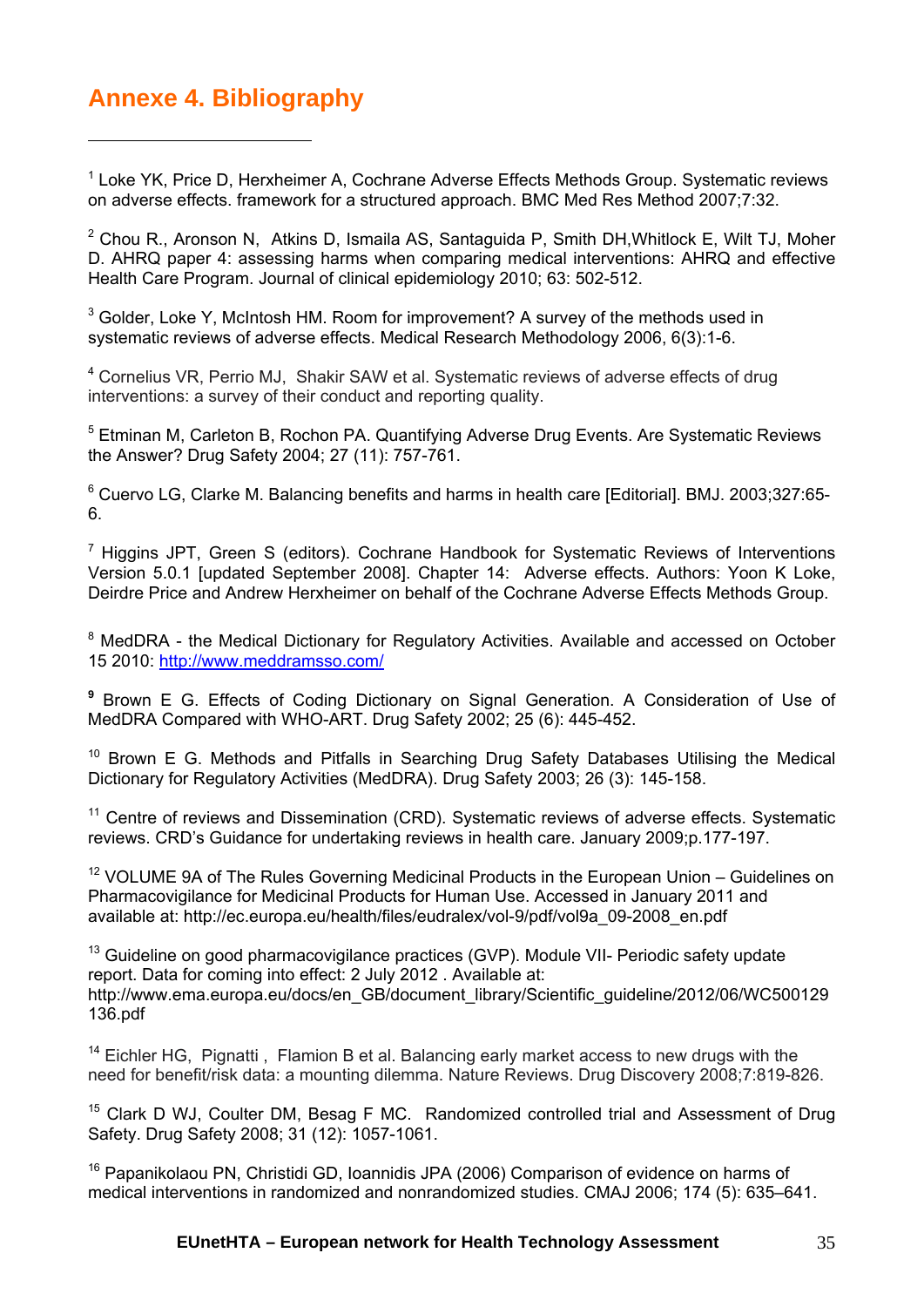<sup>17</sup> Golder S, Lohe YK, Bland M. Meta-analysis of adverse effects data derived from randomised controlled trials as compared to Observational studies: Methodological overview. Plos Medicine 2011; 8(5):1-13

<sup>18</sup> Chou R, Helfand M. Challenges in Systematic Reviews That Assess Treatment Harms. Ann Intern Med. 2005; 142(12):1090-1099.

 $19$  Vandenbroucke JP. In defense of case reports and case series. Ann Intern Med 2001;134:330-4.

 $\overline{a}$ 

 $20$  Vandenbroucke JP. Case reports of suspected adverse drug reactions. Case reports were dismissed too quickly. BMJ February 2006;332: 488.

 $21$  Olivier P, Montastruc JL. The nature of the scientific evidence leading to drug withdrawals for pharmacovigilance reasons in France. Pharmacoepidemiology and drug safety 2006; 15: 808–812.

 $22$  Arnaiz JA, Carne X, Riba N, Codina C, Ribas J, Trilla A. The use of evidence in pharmacovigilance. Case reports as the reference source for drug withdrawals. Eur JClin Pharmacol 2001; 57:89-91.

 $23$  Loke YK, Price D, Derry S, et al. Case reports of suspected adverse drug reactions: systematic literature survey of follow up. BMJ 2006; 332: 335-9.

<sup>24</sup> Golder S, McIntosh HM, Loke Y, Identifying systematic reviews of the adverse effects of health care interventions. BMC Medical Research Methodology 2006; 6:22:1-11.

 $25$  Derry S, Kong Loke Y, Aronson JK. Incomplete evidence: the inadequacy of databases in tracing published adverse drug reactions in clinical trials. BMC Med Res Methodol 2001; 1:7.

<sup>26</sup> Golder S, Loke YK. Search strategies to identify information on adverse effects: a systematic review. Med Libr Assoc April 2009; 97(2):84-92.

 $27$  Golder S, McIntosh HM, Duffy S, Glanville J: Developing efficient search strategies to identify reports of adverse effects in MEDLINE and EMBASE. Health Info Libr J 2006; 23(1):3-12.

**<sup>28</sup>** Higgins JPT, Green S (editors). Cochrane Handbook for Systematic Reviews of Interventions Version 5.0.1 [updated September 2008]. Chapter 8: Higgins J PT, Douglas GA on behalf of the Cochrane Statistical Methods Group and the Cochrane Bias Methods Group. Assessing risk of bias in included studies.

 $29$  Ioannidis JPA, Lau J. Completeness of safety reporting in randomized trials: an evaluation of 7 medical areas. JAMA 2001; 285: 437-43.

 $30$  Loke YK. Derry S. Reporting of adverse drug reactions in randomised controlled trials – a systematic survey. BMC Clin Pharmacol 2001, 1:3.

<sup>31</sup> Chowers MY, Gottesman BS, Leibovici L, et al. Reporting of adverse events in randomized controlled trials of highly active antiretroviral therapy: systematic review. Journal of Antimicrobial Chemotherapy 2009; 64, 239–250.

<sup>32</sup> Nuovo J, Sather C. Reporting adverse events in randomized controlled trials. Pharmacoepidemiol Drug Saf 2007; 16:349-51.

<sup>33</sup> Pitrou I, Boutro I, Ahmad N et al. Reporting of Safety Results in Published Reports of Randomized Controlled Trials. Arch Intern Med. 2009; 169(19):1756-1761.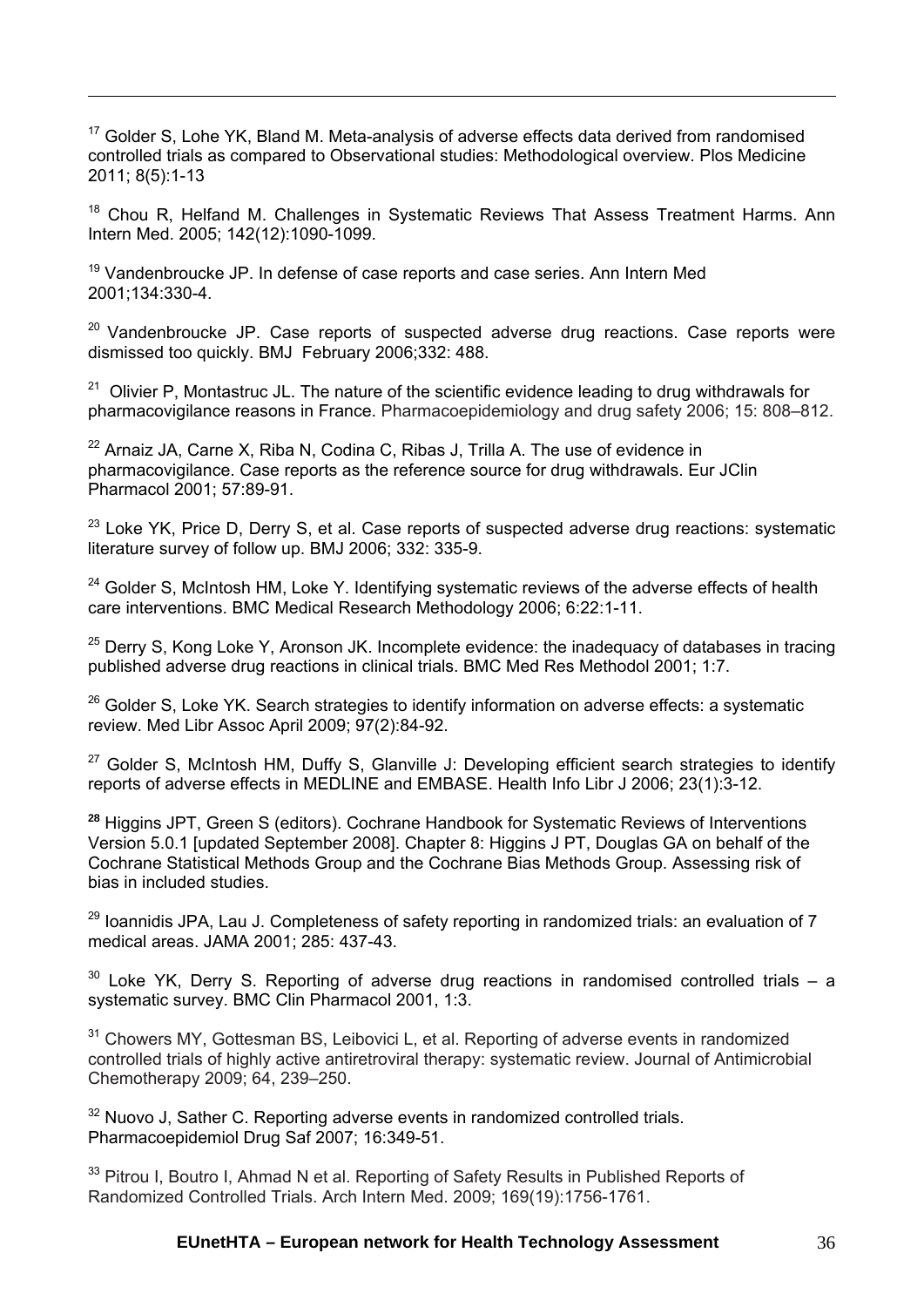$34$  Trotti A, Bentzen SM. The need for adverse effects reporting standards in oncology clinical trials. *J Clin Oncol* 2004; 22:19-22.

<sup>35</sup> Ioannidis JP, Lau J. Improving Safety Reporting from Randomised Trials. Drug Safety 2002; 25 (2): 77-84

<sup>36</sup> Common Terminology Criteria for Adverse Events (CTCAE) Version 4.0. Available and accessed in May 2011: http://evs.nci.nih.gov/ftp1/CTCAE/CTCAE 4.03 2010-06-14\_QuickReference\_5x7.pdf

<sup>37</sup> World Health Organization (WHO). Cancer treatment: WHO recommendations for grading of acute and sub acute toxicity. Cancer 1981; 47: 207-14.

 $38$  Trotti A, Colevas A D, Setser A, Basch E, Patient-Reported Outcomes and the Evolution of Adverse Event Reporting in Oncology. J Clin Oncol. 2007 November; 25(32):5121-5127.

39 Ioannidis JP, Evans SJ, Gotzsche PC, O'Neill RT, Altman DG, Schulz K, Moher D. Better reporting of harms in randomized trials: an extension of the CONSORT statement. Ann Intern Med 2004; 141(10):781-788.

40 von Elm E, Altman DG, Egger M, Pocock SJ, Gøtzsche Peter C Vandenbroucke JP for the STROBE Initiative. The Strengthening the Reporting of Observational Studies in Epidemiology (STROBE) statement: guidelines for reporting observational studies. J of Clin Epid 2008; 61: 344- 349.

<sup>41</sup> GA Wells, B Shea, D O'Connell, J Peterson, V Welch, M Losos, P Tugwell. The Newcastle-Ottawa Scale (NOS) for assessing the quality of nonrandomised studies in meta-analyses. Available and accessed on December 15 2010: [http://www.ohri.ca/programs/clinical\\_epidemiology/oxford.asp](http://www.ohri.ca/programs/clinical_epidemiology/oxford.asp)

42 Aronson JK. Anecdotes as evidence. BMJ 2003; 326: 1346

 $\overline{a}$ 

 $43$  Busse R. Orvain J. Velasco M et al. Best Practice in undertaking and reporting health Technology Assessment. Int J of Technology Assessment in Health care 2002; 18(2):361-422.

<sup>44</sup> Liberati A, Altman DG, Tetzlaff J et al. The PRISMA Statement for Reporting Systematic Reviews and Meta-Analyses of studies that evaluate Health Care Interventions: Explanation and Elaboration. Annals of internal Medicine 2009; 151(4):w65-94.

<sup>45</sup> Higgins JPT, Green S (editors). Cochrane Handbook for Systematic Reviews of Interventions Version 5.0.1 [updated September 2008]. Chapter 11: Presenting results and Summary of finding tables Authors: Schunemann H G, Oxman A D , Higgins JPT, Vist GU, Glasziou P and Guyatt GH on behalf of the Cochrane Applicability and Recommendations Methods Group and the Cochrane Statistical Methods Group.

<sup>46</sup> Singh S, Loke YK, Furberg CD Thiazolidinediones and heart failure: a teleo-analysis. Diabetes Care. 2007 Aug; 30(8):2148-53.

 $47$  Solomon DH, Rassen JA, Glynn RJ et al. The comparative safety of analgesics in older adults with arthritis. Arch Intern Med.2010; 170(22):1968-1978.